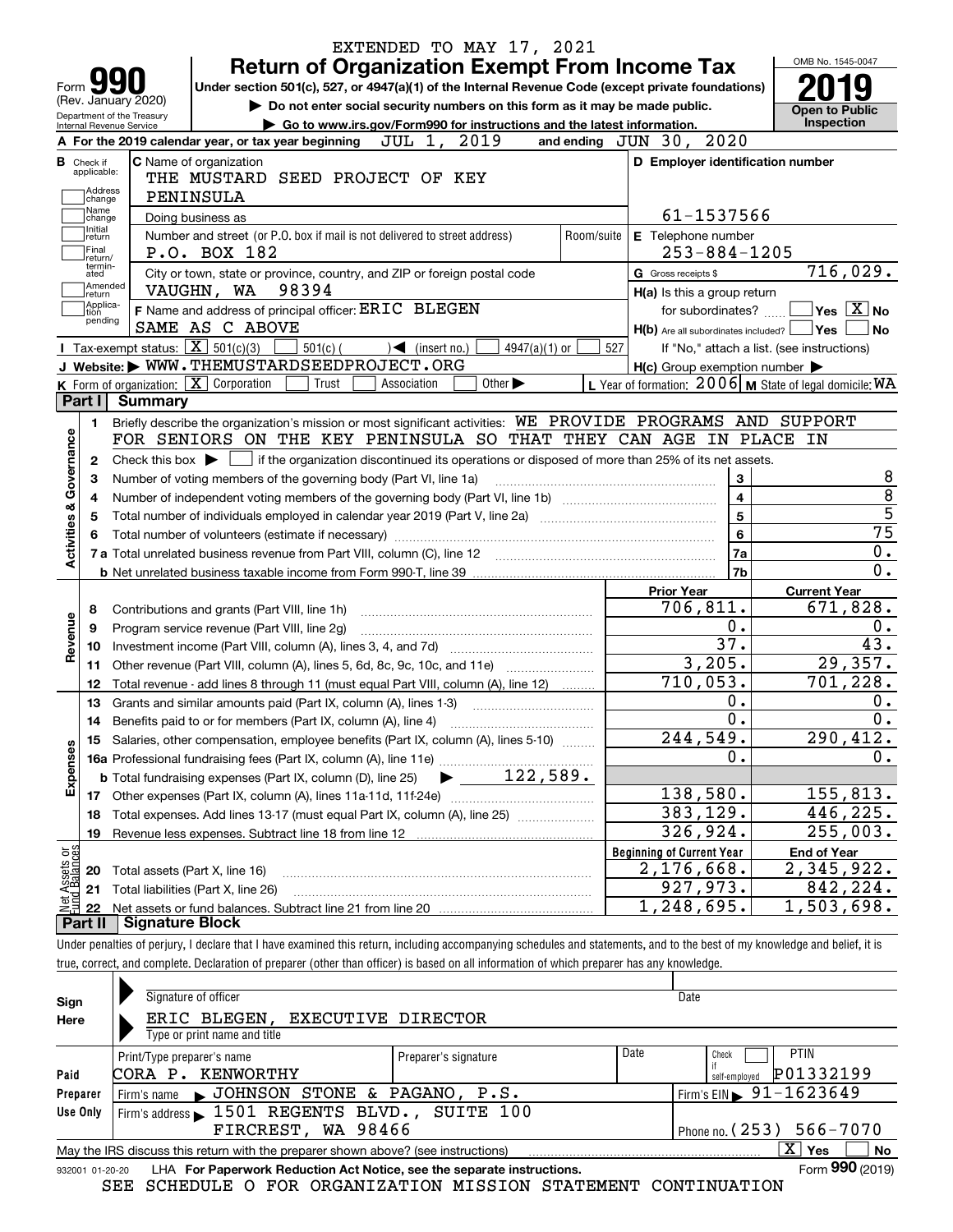|              | THE MUSTARD SEED PROJECT OF KEY                                                                                                                                                                                                                                                      |
|--------------|--------------------------------------------------------------------------------------------------------------------------------------------------------------------------------------------------------------------------------------------------------------------------------------|
|              | 61-1537566<br>PENINSULA<br>Page 2<br>Form 990 (2019)<br><b>Statement of Program Service Accomplishments</b><br>Part III                                                                                                                                                              |
|              |                                                                                                                                                                                                                                                                                      |
| 1            | Briefly describe the organization's mission:                                                                                                                                                                                                                                         |
|              | THE MISSION OF THE MUSTARD SEED PROJECT IS TO ENSURE CHOICES FOR                                                                                                                                                                                                                     |
|              | HEALTHY AGING ON THE KEY PENINSULA BY CONNECTING ELDERS WITH                                                                                                                                                                                                                         |
|              | INNOVATIVE PROGRAMS AND RESOURCES.                                                                                                                                                                                                                                                   |
|              |                                                                                                                                                                                                                                                                                      |
| $\mathbf{2}$ | Did the organization undertake any significant program services during the year which were not listed on the                                                                                                                                                                         |
|              | $\sqrt{}$ Yes $\sqrt{X}$ No<br>prior Form 990 or 990-EZ?                                                                                                                                                                                                                             |
|              | If "Yes," describe these new services on Schedule O.                                                                                                                                                                                                                                 |
| 3            | $\sqrt{}$ Yes $\sqrt{}$ X $\sqrt{}$ No<br>Did the organization cease conducting, or make significant changes in how it conducts, any program services?                                                                                                                               |
|              | If "Yes," describe these changes on Schedule O.                                                                                                                                                                                                                                      |
| 4            | Describe the organization's program service accomplishments for each of its three largest program services, as measured by expenses.<br>Section 501(c)(3) and 501(c)(4) organizations are required to report the amount of grants and allocations to others, the total expenses, and |
|              | revenue, if any, for each program service reported.                                                                                                                                                                                                                                  |
| 4a           | 239,719. including grants of \$<br>44, 158.<br>) (Revenue \$<br>(Expenses \$<br>(Code:                                                                                                                                                                                               |
|              | THE MUSTARD SEED PROJECT FOCUSES ON FOUR PRIORITY NEED AREAS:<br>$1)$ LOCAL,                                                                                                                                                                                                         |
|              | CENTRALIZED SENIOR INFORMATION AND REFERRAL, 2) TRANSPORTATION AND                                                                                                                                                                                                                   |
|              | MOBILITY OPTIONS FOR ELDERS, 3) ELDER HEALTH AND WELLNESS SERVICES, AND                                                                                                                                                                                                              |
|              | INNOVATIVE HOUSING OPTIONS FOR AGING IN PLACE. WE WORK IN CREATIVE<br>4)                                                                                                                                                                                                             |
|              | COLLABORATION WITH MANY OTHER ORGANIZATIONS, BOTH WITHIN THE KEY                                                                                                                                                                                                                     |
|              | PENINSULA COMMUNITY AND BEYOND, TO EXTEND THEIR SERVICES TO OUR REMOTE                                                                                                                                                                                                               |
|              | COMMUNITY, SHARE RESOURCES, AND ENSURE NON-DUPLICATION.                                                                                                                                                                                                                              |
|              |                                                                                                                                                                                                                                                                                      |
|              |                                                                                                                                                                                                                                                                                      |
|              |                                                                                                                                                                                                                                                                                      |
|              |                                                                                                                                                                                                                                                                                      |
|              |                                                                                                                                                                                                                                                                                      |
| 4b           |                                                                                                                                                                                                                                                                                      |
|              |                                                                                                                                                                                                                                                                                      |
|              |                                                                                                                                                                                                                                                                                      |
|              |                                                                                                                                                                                                                                                                                      |
|              |                                                                                                                                                                                                                                                                                      |
|              |                                                                                                                                                                                                                                                                                      |
|              |                                                                                                                                                                                                                                                                                      |
|              |                                                                                                                                                                                                                                                                                      |
|              |                                                                                                                                                                                                                                                                                      |
|              |                                                                                                                                                                                                                                                                                      |
|              |                                                                                                                                                                                                                                                                                      |
|              |                                                                                                                                                                                                                                                                                      |
| 4c           | (Code: ) (Expenses \$<br>including grants of \$<br>(Revenue \$                                                                                                                                                                                                                       |
|              |                                                                                                                                                                                                                                                                                      |
|              |                                                                                                                                                                                                                                                                                      |
|              |                                                                                                                                                                                                                                                                                      |
|              |                                                                                                                                                                                                                                                                                      |
|              |                                                                                                                                                                                                                                                                                      |
|              |                                                                                                                                                                                                                                                                                      |
|              |                                                                                                                                                                                                                                                                                      |
|              |                                                                                                                                                                                                                                                                                      |
|              |                                                                                                                                                                                                                                                                                      |
|              |                                                                                                                                                                                                                                                                                      |
|              |                                                                                                                                                                                                                                                                                      |
| 4d           | Other program services (Describe on Schedule O.)                                                                                                                                                                                                                                     |
|              | (Expenses \$<br>including grants of \$<br>Revenue \$                                                                                                                                                                                                                                 |
|              | 239,719.<br><b>4e</b> Total program service expenses $\blacktriangleright$<br>nnn                                                                                                                                                                                                    |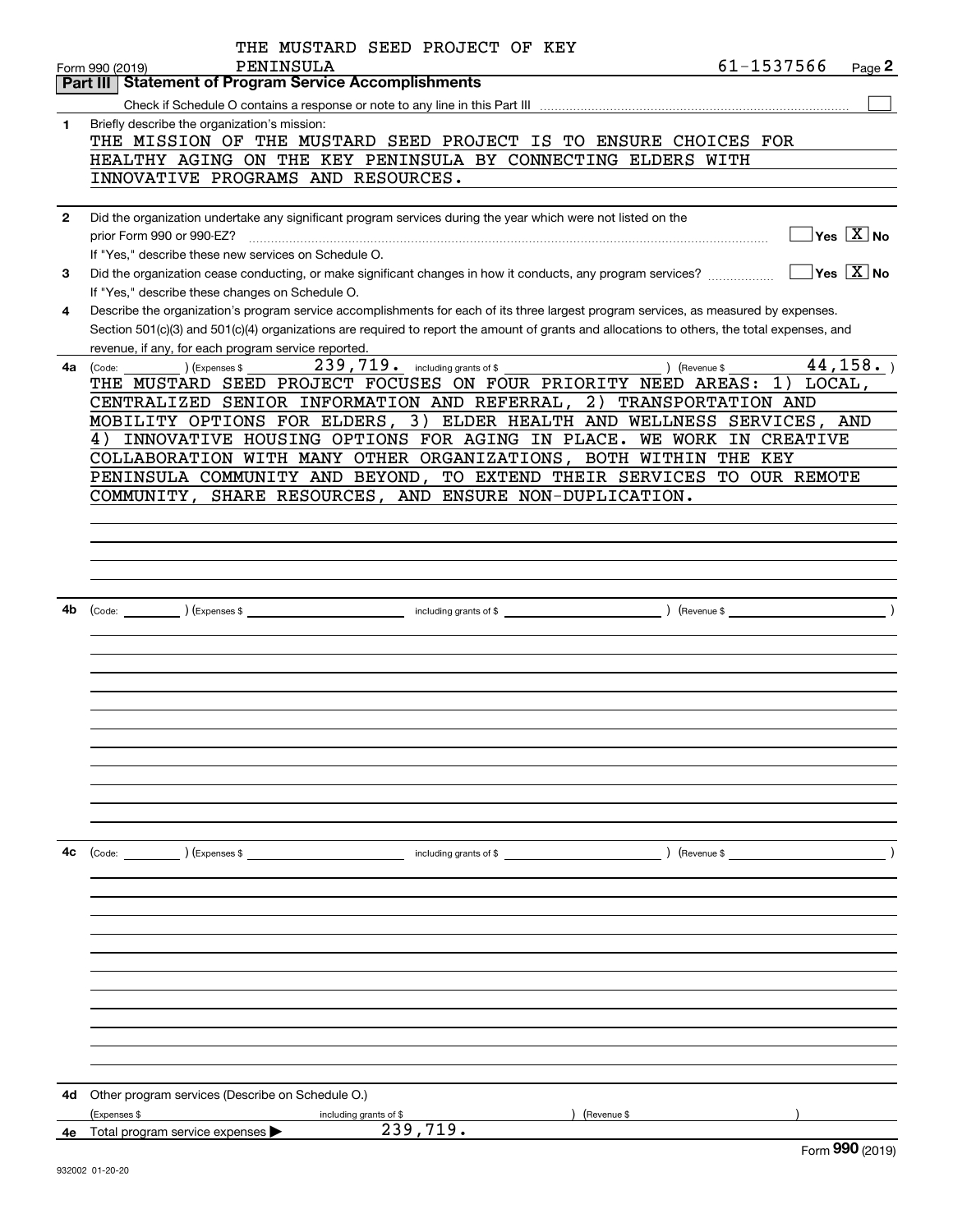|     |                                                                                                                                                    |                 | Yes                     | No                      |
|-----|----------------------------------------------------------------------------------------------------------------------------------------------------|-----------------|-------------------------|-------------------------|
| 1.  | Is the organization described in section $501(c)(3)$ or $4947(a)(1)$ (other than a private foundation)?                                            |                 |                         |                         |
|     |                                                                                                                                                    | 1               | х                       |                         |
| 2   |                                                                                                                                                    | $\mathbf{2}$    | $\overline{\mathbf{x}}$ |                         |
| 3   | Did the organization engage in direct or indirect political campaign activities on behalf of or in opposition to candidates for                    |                 |                         |                         |
|     |                                                                                                                                                    | 3               |                         | X.                      |
| 4   | Section 501(c)(3) organizations. Did the organization engage in lobbying activities, or have a section 501(h) election in effect                   |                 |                         |                         |
|     |                                                                                                                                                    | 4               |                         | x                       |
| 5   | Is the organization a section 501(c)(4), 501(c)(5), or 501(c)(6) organization that receives membership dues, assessments, or                       |                 |                         |                         |
|     |                                                                                                                                                    | 5               |                         | x                       |
| 6   | Did the organization maintain any donor advised funds or any similar funds or accounts for which donors have the right to                          |                 |                         |                         |
|     | provide advice on the distribution or investment of amounts in such funds or accounts? If "Yes," complete Schedule D, Part I                       | 6               |                         | x                       |
| 7   | Did the organization receive or hold a conservation easement, including easements to preserve open space,                                          |                 |                         |                         |
|     |                                                                                                                                                    | $\overline{7}$  |                         | x                       |
| 8   | Did the organization maintain collections of works of art, historical treasures, or other similar assets? If "Yes," complete                       |                 |                         |                         |
|     |                                                                                                                                                    | 8               |                         | x                       |
| 9   | Did the organization report an amount in Part X, line 21, for escrow or custodial account liability, serve as a custodian for                      |                 |                         |                         |
|     | amounts not listed in Part X; or provide credit counseling, debt management, credit repair, or debt negotiation services?                          |                 |                         |                         |
|     |                                                                                                                                                    | 9               |                         | x                       |
| 10  | Did the organization, directly or through a related organization, hold assets in donor-restricted endowments                                       |                 |                         |                         |
|     |                                                                                                                                                    | 10              |                         | x                       |
| 11  | If the organization's answer to any of the following questions is "Yes," then complete Schedule D, Parts VI, VII, VIII, IX, or X<br>as applicable. |                 |                         |                         |
|     |                                                                                                                                                    |                 |                         |                         |
|     | Did the organization report an amount for land, buildings, and equipment in Part X, line 10? If "Yes," complete Schedule D.                        | 11a             | X                       |                         |
| b   | Did the organization report an amount for investments - other securities in Part X, line 12, that is 5% or more of its total                       |                 |                         |                         |
|     |                                                                                                                                                    | 11b             |                         | x                       |
| c   | Did the organization report an amount for investments - program related in Part X, line 13, that is 5% or more of its total                        |                 |                         |                         |
|     |                                                                                                                                                    | 11c             |                         | x                       |
|     | d Did the organization report an amount for other assets in Part X, line 15, that is 5% or more of its total assets reported in                    |                 |                         |                         |
|     |                                                                                                                                                    | 11d             |                         | x                       |
|     |                                                                                                                                                    | 11e             | X                       |                         |
| f   | Did the organization's separate or consolidated financial statements for the tax year include a footnote that addresses                            |                 |                         |                         |
|     | the organization's liability for uncertain tax positions under FIN 48 (ASC 740)? If "Yes," complete Schedule D, Part X                             | 11f             |                         | x                       |
|     | 12a Did the organization obtain separate, independent audited financial statements for the tax year? If "Yes," complete                            |                 |                         |                         |
|     |                                                                                                                                                    | 12a             |                         | X.                      |
|     | <b>b</b> Was the organization included in consolidated, independent audited financial statements for the tax year?                                 |                 |                         |                         |
|     | If "Yes," and if the organization answered "No" to line 12a, then completing Schedule D, Parts XI and XII is optional                              | 12 <sub>b</sub> |                         | Х                       |
| 13  | Is the organization a school described in section $170(b)(1)(A)(ii)?$ If "Yes," complete Schedule E                                                | 13              |                         | X                       |
| 14a | Did the organization maintain an office, employees, or agents outside of the United States?                                                        | 14a             |                         | $\mathbf{x}$            |
| b   | Did the organization have aggregate revenues or expenses of more than \$10,000 from grantmaking, fundraising, business,                            |                 |                         |                         |
|     | investment, and program service activities outside the United States, or aggregate foreign investments valued at \$100,000                         |                 |                         |                         |
|     |                                                                                                                                                    | 14b             |                         | X                       |
| 15  | Did the organization report on Part IX, column (A), line 3, more than \$5,000 of grants or other assistance to or for any                          |                 |                         |                         |
|     |                                                                                                                                                    | 15              |                         | X                       |
| 16  | Did the organization report on Part IX, column (A), line 3, more than \$5,000 of aggregate grants or other assistance to                           |                 |                         | X                       |
| 17  | Did the organization report a total of more than \$15,000 of expenses for professional fundraising services on Part IX,                            | 16              |                         |                         |
|     |                                                                                                                                                    | 17              |                         | X                       |
| 18  | Did the organization report more than \$15,000 total of fundraising event gross income and contributions on Part VIII, lines                       |                 |                         |                         |
|     |                                                                                                                                                    | 18              | x                       |                         |
| 19  | Did the organization report more than \$15,000 of gross income from gaming activities on Part VIII, line 9a? If "Yes."                             |                 |                         |                         |
|     |                                                                                                                                                    | 19              |                         | x                       |
| 20a |                                                                                                                                                    | 20a             |                         | $\overline{\mathbf{X}}$ |
|     | <b>b</b> If "Yes" to line 20a, did the organization attach a copy of its audited financial statements to this return?                              | 20 <sub>b</sub> |                         |                         |
| 21  | Did the organization report more than \$5,000 of grants or other assistance to any domestic organization or                                        |                 |                         |                         |
|     |                                                                                                                                                    | 21              |                         | X.                      |

Form (2019) **990**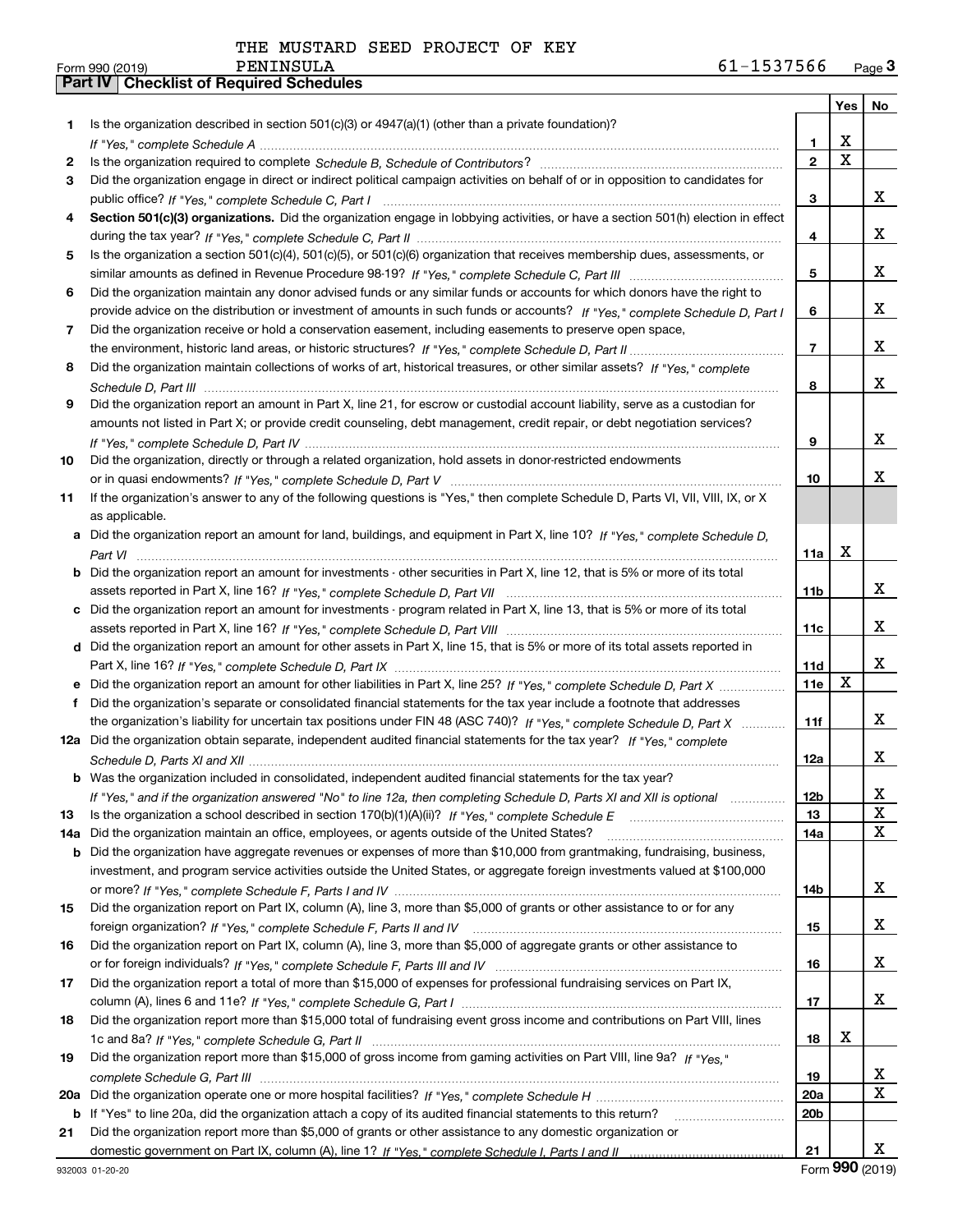|  | THE MUSTARD SEED PROJECT OF KEY |  |
|--|---------------------------------|--|
|  |                                 |  |

*(continued)*

|               |                                                                                                                                                         |                 | Yes | No |
|---------------|---------------------------------------------------------------------------------------------------------------------------------------------------------|-----------------|-----|----|
| 22            | Did the organization report more than \$5,000 of grants or other assistance to or for domestic individuals on                                           |                 |     |    |
|               |                                                                                                                                                         | 22              |     | X  |
| 23            | Did the organization answer "Yes" to Part VII, Section A, line 3, 4, or 5 about compensation of the organization's current                              |                 |     |    |
|               | and former officers, directors, trustees, key employees, and highest compensated employees? If "Yes," complete                                          |                 |     |    |
|               |                                                                                                                                                         | 23              |     | x  |
|               | 24a Did the organization have a tax-exempt bond issue with an outstanding principal amount of more than \$100,000 as of the                             |                 |     |    |
|               | last day of the year, that was issued after December 31, 2002? If "Yes," answer lines 24b through 24d and complete                                      |                 |     |    |
|               |                                                                                                                                                         | 24a             |     | x  |
|               |                                                                                                                                                         | 24 <sub>b</sub> |     |    |
|               | c Did the organization maintain an escrow account other than a refunding escrow at any time during the year to defease                                  |                 |     |    |
|               |                                                                                                                                                         | 24c             |     |    |
|               | d Did the organization act as an "on behalf of" issuer for bonds outstanding at any time during the year?                                               | 24d             |     |    |
|               | 25a Section 501(c)(3), 501(c)(4), and 501(c)(29) organizations. Did the organization engage in an excess benefit                                        |                 |     |    |
|               |                                                                                                                                                         | 25a             |     | x  |
|               | b Is the organization aware that it engaged in an excess benefit transaction with a disqualified person in a prior year, and                            |                 |     |    |
|               | that the transaction has not been reported on any of the organization's prior Forms 990 or 990-EZ? If "Yes," complete                                   |                 |     |    |
|               | Schedule L, Part I                                                                                                                                      | 25 <sub>b</sub> |     | X  |
| 26            | Did the organization report any amount on Part X, line 5 or 22, for receivables from or payables to any current                                         |                 |     |    |
|               | or former officer, director, trustee, key employee, creator or founder, substantial contributor, or 35%                                                 |                 |     |    |
|               | controlled entity or family member of any of these persons? If "Yes," complete Schedule L, Part II                                                      | 26              |     | x  |
| 27            | Did the organization provide a grant or other assistance to any current or former officer, director, trustee, key employee,                             |                 |     |    |
|               | creator or founder, substantial contributor or employee thereof, a grant selection committee member, or to a 35% controlled                             |                 |     |    |
|               | entity (including an employee thereof) or family member of any of these persons? If "Yes." complete Schedule L. Part III                                | 27              |     | x  |
| 28            | Was the organization a party to a business transaction with one of the following parties (see Schedule L, Part IV                                       |                 |     |    |
|               | instructions, for applicable filing thresholds, conditions, and exceptions):                                                                            |                 |     |    |
| a             | A current or former officer, director, trustee, key employee, creator or founder, or substantial contributor? If                                        |                 |     |    |
|               |                                                                                                                                                         | 28a             |     | х  |
|               |                                                                                                                                                         | 28 <sub>b</sub> |     | X  |
|               | c A 35% controlled entity of one or more individuals and/or organizations described in lines 28a or 28b? If                                             |                 |     |    |
|               |                                                                                                                                                         | 28c             |     | х  |
| 29            |                                                                                                                                                         | 29              |     | X  |
| 30            | Did the organization receive contributions of art, historical treasures, or other similar assets, or qualified conservation                             |                 |     |    |
|               |                                                                                                                                                         | 30              |     | х  |
| 31            | Did the organization liquidate, terminate, or dissolve and cease operations? If "Yes," complete Schedule N, Part I                                      | 31              |     | X  |
| 32            | Did the organization sell, exchange, dispose of, or transfer more than 25% of its net assets? If "Yes," complete                                        |                 |     |    |
|               |                                                                                                                                                         | 32              |     | x  |
| 33            | Did the organization own 100% of an entity disregarded as separate from the organization under Regulations                                              |                 |     |    |
|               |                                                                                                                                                         | 33              |     | х  |
| 34            | Was the organization related to any tax-exempt or taxable entity? If "Yes," complete Schedule R, Part II, III, or IV, and                               |                 |     |    |
|               |                                                                                                                                                         | 34              |     | х  |
|               | 35a Did the organization have a controlled entity within the meaning of section 512(b)(13)?                                                             | 35a             |     | x  |
|               | b If "Yes" to line 35a, did the organization receive any payment from or engage in any transaction with a controlled entity                             |                 |     |    |
|               |                                                                                                                                                         | 35b             |     |    |
| 36            | Section 501(c)(3) organizations. Did the organization make any transfers to an exempt non-charitable related organization?                              |                 |     | x  |
|               | Did the organization conduct more than 5% of its activities through an entity that is not a related organization                                        | 36              |     |    |
| 37            |                                                                                                                                                         |                 |     | х  |
| 38            | Did the organization complete Schedule O and provide explanations in Schedule O for Part VI, lines 11b and 19?                                          | 37              |     |    |
|               | Note: All Form 990 filers are required to complete Schedule O                                                                                           | 38              | х   |    |
| <b>Part V</b> | All Form 990 filers are required to complete Schedule O …………………………………………………………………………………………<br>Statements Regarding Other IRS Filings and Tax Compliance |                 |     |    |
|               | Check if Schedule O contains a response or note to any line in this Part V                                                                              |                 |     |    |
|               |                                                                                                                                                         |                 | Yes | No |
|               | 5<br>1a Enter the number reported in Box 3 of Form 1096. Enter -0- if not applicable<br>1a                                                              |                 |     |    |
| b             | 0<br>Enter the number of Forms W-2G included in line 1a. Enter -0- if not applicable<br>1b                                                              |                 |     |    |
|               | Did the organization comply with backup withholding rules for reportable payments to vendors and reportable gaming                                      |                 |     |    |
|               |                                                                                                                                                         | 1c              | х   |    |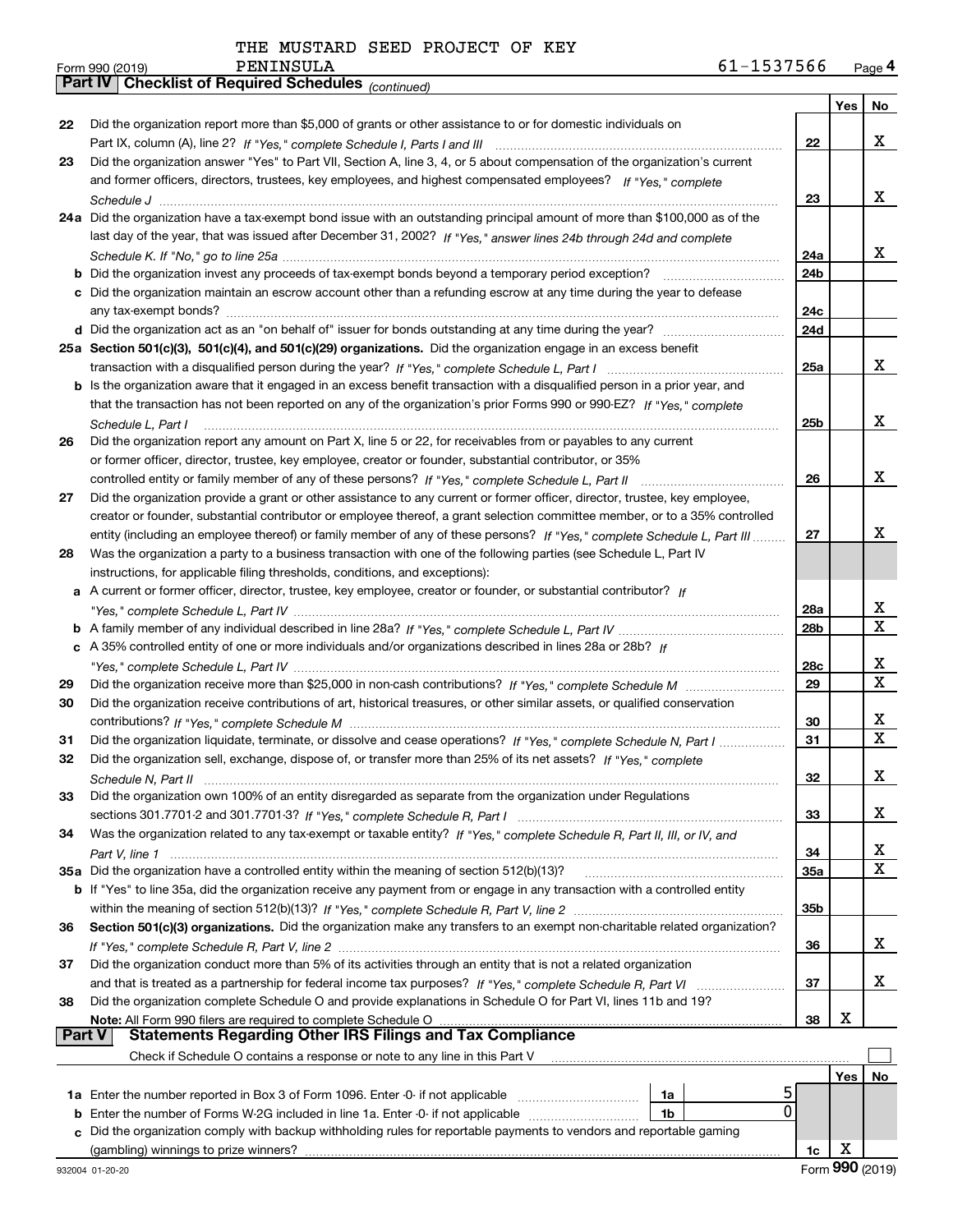|  | THE MUSTARD SEED PROJECT OF KEY |  |
|--|---------------------------------|--|
|  |                                 |  |

|         |  | PENINSULA<br>Form 990 (2019)                                                                                                                                                                                                                     |                 | 61-1537566     |                |         | Page $5$ |  |  |  |
|---------|--|--------------------------------------------------------------------------------------------------------------------------------------------------------------------------------------------------------------------------------------------------|-----------------|----------------|----------------|---------|----------|--|--|--|
| Part V  |  | Statements Regarding Other IRS Filings and Tax Compliance (continued)                                                                                                                                                                            |                 |                |                |         |          |  |  |  |
|         |  |                                                                                                                                                                                                                                                  |                 |                |                | Yes $ $ | No       |  |  |  |
|         |  | 2a Enter the number of employees reported on Form W-3, Transmittal of Wage and Tax Statements,                                                                                                                                                   |                 |                |                |         |          |  |  |  |
|         |  | filed for the calendar year ending with or within the year covered by this return <i>manumumumum</i>                                                                                                                                             | 2a              | 5 <sup>1</sup> |                |         |          |  |  |  |
|         |  |                                                                                                                                                                                                                                                  |                 |                | 2 <sub>b</sub> | х       |          |  |  |  |
|         |  |                                                                                                                                                                                                                                                  |                 |                |                |         |          |  |  |  |
| За      |  | Did the organization have unrelated business gross income of \$1,000 or more during the year?                                                                                                                                                    |                 |                | 3a             |         | х        |  |  |  |
|         |  |                                                                                                                                                                                                                                                  |                 |                | 3b             |         |          |  |  |  |
|         |  | 4a At any time during the calendar year, did the organization have an interest in, or a signature or other authority over, a                                                                                                                     |                 |                |                |         |          |  |  |  |
|         |  |                                                                                                                                                                                                                                                  |                 |                | 4a             |         | х        |  |  |  |
|         |  | <b>b</b> If "Yes," enter the name of the foreign country $\blacktriangleright$                                                                                                                                                                   |                 |                |                |         |          |  |  |  |
|         |  | See instructions for filing requirements for FinCEN Form 114, Report of Foreign Bank and Financial Accounts (FBAR).                                                                                                                              |                 |                |                |         |          |  |  |  |
| 5a      |  | Was the organization a party to a prohibited tax shelter transaction at any time during the tax year?                                                                                                                                            |                 |                | 5а             |         | х        |  |  |  |
| b       |  |                                                                                                                                                                                                                                                  |                 |                | 5b             |         | Χ        |  |  |  |
| с       |  |                                                                                                                                                                                                                                                  |                 |                | 5c             |         |          |  |  |  |
|         |  | 6a Does the organization have annual gross receipts that are normally greater than \$100,000, and did the organization solicit                                                                                                                   |                 |                |                |         |          |  |  |  |
|         |  | any contributions that were not tax deductible as charitable contributions?                                                                                                                                                                      |                 |                | 6a             |         | x        |  |  |  |
|         |  | b If "Yes," did the organization include with every solicitation an express statement that such contributions or gifts                                                                                                                           |                 |                |                |         |          |  |  |  |
|         |  | were not tax deductible?                                                                                                                                                                                                                         |                 |                | 6b             |         |          |  |  |  |
| 7       |  | Organizations that may receive deductible contributions under section 170(c).                                                                                                                                                                    |                 |                |                |         |          |  |  |  |
| a       |  | Did the organization receive a payment in excess of \$75 made partly as a contribution and partly for goods and services provided to the payor?                                                                                                  |                 |                | 7a             |         | х        |  |  |  |
| b       |  | If "Yes," did the organization notify the donor of the value of the goods or services provided?                                                                                                                                                  |                 |                | 7b             |         |          |  |  |  |
|         |  | Did the organization sell, exchange, or otherwise dispose of tangible personal property for which it was required                                                                                                                                |                 |                |                |         | x        |  |  |  |
|         |  |                                                                                                                                                                                                                                                  | 7d              |                | 7c             |         |          |  |  |  |
| d       |  |                                                                                                                                                                                                                                                  |                 |                | 7e             |         | х        |  |  |  |
| е       |  | Did the organization receive any funds, directly or indirectly, to pay premiums on a personal benefit contract?                                                                                                                                  |                 |                | 7f             |         | х        |  |  |  |
| f       |  | Did the organization, during the year, pay premiums, directly or indirectly, on a personal benefit contract?<br>If the organization received a contribution of qualified intellectual property, did the organization file Form 8899 as required? |                 |                | 7g             |         |          |  |  |  |
| g<br>h. |  | If the organization received a contribution of cars, boats, airplanes, or other vehicles, did the organization file a Form 1098-C?                                                                                                               |                 |                | 7h             |         |          |  |  |  |
| 8       |  | Sponsoring organizations maintaining donor advised funds. Did a donor advised fund maintained by the                                                                                                                                             |                 |                |                |         |          |  |  |  |
|         |  | sponsoring organization have excess business holdings at any time during the year?                                                                                                                                                               |                 |                | 8              |         |          |  |  |  |
| 9       |  | Sponsoring organizations maintaining donor advised funds.                                                                                                                                                                                        |                 |                |                |         |          |  |  |  |
| a       |  | Did the sponsoring organization make any taxable distributions under section 4966?                                                                                                                                                               |                 |                | 9а             |         |          |  |  |  |
| b       |  | Did the sponsoring organization make a distribution to a donor, donor advisor, or related person?                                                                                                                                                |                 |                | 9b             |         |          |  |  |  |
| 10      |  | Section 501(c)(7) organizations. Enter:                                                                                                                                                                                                          |                 |                |                |         |          |  |  |  |
|         |  |                                                                                                                                                                                                                                                  | 10a             |                |                |         |          |  |  |  |
|         |  | Gross receipts, included on Form 990, Part VIII, line 12, for public use of club facilities                                                                                                                                                      | 10 <sub>b</sub> |                |                |         |          |  |  |  |
| 11      |  | Section 501(c)(12) organizations. Enter:                                                                                                                                                                                                         |                 |                |                |         |          |  |  |  |
| а       |  | Gross income from members or shareholders                                                                                                                                                                                                        | 11a             |                |                |         |          |  |  |  |
| b       |  | Gross income from other sources (Do not net amounts due or paid to other sources against                                                                                                                                                         |                 |                |                |         |          |  |  |  |
|         |  | amounts due or received from them.)                                                                                                                                                                                                              | 11b             |                |                |         |          |  |  |  |
|         |  | 12a Section 4947(a)(1) non-exempt charitable trusts. Is the organization filing Form 990 in lieu of Form 1041?                                                                                                                                   |                 |                | 12a            |         |          |  |  |  |
|         |  | <b>b</b> If "Yes," enter the amount of tax-exempt interest received or accrued during the year                                                                                                                                                   | 12b             |                |                |         |          |  |  |  |
| 13      |  | Section 501(c)(29) qualified nonprofit health insurance issuers.                                                                                                                                                                                 |                 |                |                |         |          |  |  |  |
|         |  | a Is the organization licensed to issue qualified health plans in more than one state?                                                                                                                                                           |                 |                | 13a            |         |          |  |  |  |
|         |  | Note: See the instructions for additional information the organization must report on Schedule O.                                                                                                                                                |                 |                |                |         |          |  |  |  |
|         |  | <b>b</b> Enter the amount of reserves the organization is required to maintain by the states in which the                                                                                                                                        |                 |                |                |         |          |  |  |  |
|         |  |                                                                                                                                                                                                                                                  | 13 <sub>b</sub> |                |                |         |          |  |  |  |
| c       |  |                                                                                                                                                                                                                                                  | 13с             |                |                |         |          |  |  |  |
| 14a     |  | Did the organization receive any payments for indoor tanning services during the tax year?                                                                                                                                                       |                 |                | 14a            |         | х        |  |  |  |
|         |  | <b>b</b> If "Yes," has it filed a Form 720 to report these payments? If "No," provide an explanation on Schedule O                                                                                                                               |                 |                | 14b            |         |          |  |  |  |
| 15      |  | Is the organization subject to the section 4960 tax on payment(s) of more than \$1,000,000 in remuneration or                                                                                                                                    |                 |                |                |         |          |  |  |  |
|         |  |                                                                                                                                                                                                                                                  |                 |                | 15             |         | X        |  |  |  |
|         |  | If "Yes," see instructions and file Form 4720, Schedule N.                                                                                                                                                                                       |                 |                |                |         |          |  |  |  |
| 16      |  | Is the organization an educational institution subject to the section 4968 excise tax on net investment income?                                                                                                                                  |                 |                | 16             |         | X        |  |  |  |
|         |  | If "Yes," complete Form 4720, Schedule O.                                                                                                                                                                                                        |                 |                |                |         |          |  |  |  |

Form (2019) **990**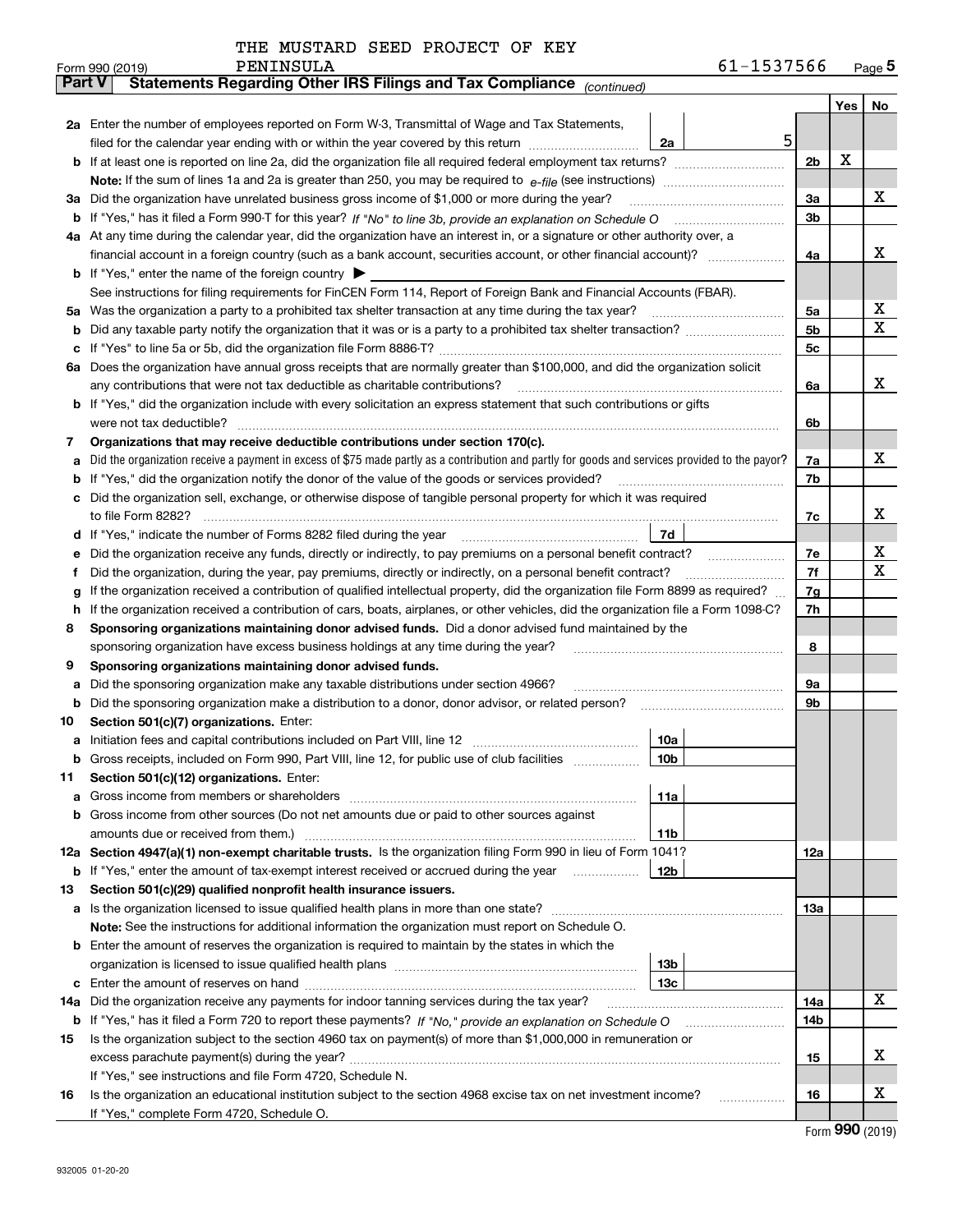|         | rail VI.<br><b>GOVETTRITICE, Mariagerfletit, and Disclosure</b> For each "Yes" response to lines 2 through 7b below, and for a "No" response                                                                                   |    |   |                 |         |                    |
|---------|--------------------------------------------------------------------------------------------------------------------------------------------------------------------------------------------------------------------------------|----|---|-----------------|---------|--------------------|
|         | to line 8a, 8b, or 10b below, describe the circumstances, processes, or changes on Schedule O. See instructions.                                                                                                               |    |   |                 |         |                    |
|         | Check if Schedule O contains a response or note to any line in this Part VI<br><b>Section A. Governing Body and Management</b>                                                                                                 |    |   |                 |         | $\boxed{\text{X}}$ |
|         |                                                                                                                                                                                                                                |    |   |                 |         |                    |
|         |                                                                                                                                                                                                                                |    | 8 |                 | Yes $ $ | No                 |
|         | 1a Enter the number of voting members of the governing body at the end of the tax year                                                                                                                                         | 1a |   |                 |         |                    |
|         | If there are material differences in voting rights among members of the governing body, or if the governing                                                                                                                    |    |   |                 |         |                    |
|         | body delegated broad authority to an executive committee or similar committee, explain on Schedule O.                                                                                                                          |    | 8 |                 |         |                    |
|         | Enter the number of voting members included on line 1a, above, who are independent                                                                                                                                             | 1b |   |                 |         |                    |
| 2       | Did any officer, director, trustee, or key employee have a family relationship or a business relationship with any other                                                                                                       |    |   |                 |         | х                  |
|         | officer, director, trustee, or key employee?                                                                                                                                                                                   |    |   | 2               |         |                    |
| 3       | Did the organization delegate control over management duties customarily performed by or under the direct supervision                                                                                                          |    |   |                 |         | х                  |
|         | of officers, directors, trustees, or key employees to a management company or other person?                                                                                                                                    |    |   | 3<br>4          |         | X                  |
| 4       | Did the organization make any significant changes to its governing documents since the prior Form 990 was filed?<br>Did the organization become aware during the year of a significant diversion of the organization's assets? |    |   | 5               |         | X                  |
| 5       | Did the organization have members or stockholders?                                                                                                                                                                             |    |   | 6               |         | х                  |
| 6<br>7a | Did the organization have members, stockholders, or other persons who had the power to elect or appoint one or                                                                                                                 |    |   |                 |         |                    |
|         | more members of the governing body?                                                                                                                                                                                            |    |   | 7a              |         | х                  |
|         | <b>b</b> Are any governance decisions of the organization reserved to (or subject to approval by) members, stockholders, or                                                                                                    |    |   |                 |         |                    |
|         | persons other than the governing body?                                                                                                                                                                                         |    |   | 7b              |         | х                  |
| 8       | Did the organization contemporaneously document the meetings held or written actions undertaken during the year by the following:                                                                                              |    |   |                 |         |                    |
| a       | The governing body?                                                                                                                                                                                                            |    |   | 8а              | x       |                    |
| b       | Each committee with authority to act on behalf of the governing body?                                                                                                                                                          |    |   | 8b              | X       |                    |
| 9       | Is there any officer, director, trustee, or key employee listed in Part VII, Section A, who cannot be reached at the                                                                                                           |    |   |                 |         |                    |
|         |                                                                                                                                                                                                                                |    |   | 9               |         | х                  |
|         | Section B. Policies <sub>(This Section B requests information about policies not required by the Internal Revenue Code.)</sub>                                                                                                 |    |   |                 |         |                    |
|         |                                                                                                                                                                                                                                |    |   |                 | Yes     | No                 |
|         | 10a Did the organization have local chapters, branches, or affiliates?                                                                                                                                                         |    |   | 10a             |         | x                  |
|         | b If "Yes," did the organization have written policies and procedures governing the activities of such chapters, affiliates,                                                                                                   |    |   |                 |         |                    |
|         | and branches to ensure their operations are consistent with the organization's exempt purposes?                                                                                                                                |    |   | 10 <sub>b</sub> |         |                    |
|         | 11a Has the organization provided a complete copy of this Form 990 to all members of its governing body before filing the form?                                                                                                |    |   | 11a             | х       |                    |
|         | <b>b</b> Describe in Schedule O the process, if any, used by the organization to review this Form 990.                                                                                                                         |    |   |                 |         |                    |
|         |                                                                                                                                                                                                                                |    |   | 12a             | х       |                    |
|         |                                                                                                                                                                                                                                |    |   | 12 <sub>b</sub> | х       |                    |
|         | c Did the organization regularly and consistently monitor and enforce compliance with the policy? If "Yes," describe                                                                                                           |    |   |                 |         |                    |
|         | in Schedule O how this was done with the control of the state of the control of the state of the state of the c                                                                                                                |    |   | 12c             | х       |                    |
| 13      | Did the organization have a written whistleblower policy?                                                                                                                                                                      |    |   | 13              | х       |                    |
| 14      | Did the organization have a written document retention and destruction policy?                                                                                                                                                 |    |   | 14              | X       |                    |
| 15      | Did the process for determining compensation of the following persons include a review and approval by independent                                                                                                             |    |   |                 |         |                    |
|         | persons, comparability data, and contemporaneous substantiation of the deliberation and decision?                                                                                                                              |    |   |                 |         |                    |
|         | a The organization's CEO, Executive Director, or top management official manufactured content content of the organization's CEO, Executive Director, or top management official manufactured content of the state of the state |    |   | 15a             | х       |                    |
|         |                                                                                                                                                                                                                                |    |   | 15b             |         | Х                  |
|         | If "Yes" to line 15a or 15b, describe the process in Schedule O (see instructions).                                                                                                                                            |    |   |                 |         |                    |
|         | 16a Did the organization invest in, contribute assets to, or participate in a joint venture or similar arrangement with a                                                                                                      |    |   |                 |         |                    |
|         | taxable entity during the year?<br><b>b</b> If "Yes," did the organization follow a written policy or procedure requiring the organization to evaluate its participation                                                       |    |   | 16a             |         | x                  |
|         |                                                                                                                                                                                                                                |    |   |                 |         |                    |
|         | in joint venture arrangements under applicable federal tax law, and take steps to safeguard the organization's                                                                                                                 |    |   | 16b             |         |                    |
|         | Section C. Disclosure                                                                                                                                                                                                          |    |   |                 |         |                    |
| 17      | List the states with which a copy of this Form 990 is required to be filed $\blacktriangleright\text{WA}$                                                                                                                      |    |   |                 |         |                    |
| 18      | Section 6104 requires an organization to make its Forms 1023 (1024 or 1024-A, if applicable), 990, and 990-T (Section 501(c)(3)s only) available                                                                               |    |   |                 |         |                    |
|         | for public inspection. Indicate how you made these available. Check all that apply.                                                                                                                                            |    |   |                 |         |                    |
|         | $X$ Upon request<br>$X$ Another's website<br>Own website<br>Other (explain on Schedule O)                                                                                                                                      |    |   |                 |         |                    |
| 19      | Describe on Schedule O whether (and if so, how) the organization made its governing documents, conflict of interest policy, and financial                                                                                      |    |   |                 |         |                    |
|         | statements available to the public during the tax year.                                                                                                                                                                        |    |   |                 |         |                    |
| 20      | State the name, address, and telephone number of the person who possesses the organization's books and records                                                                                                                 |    |   |                 |         |                    |
|         | THE MUSTARD SEED PROJECT OF KEY PENINSULA - 253-884-1205                                                                                                                                                                       |    |   |                 |         |                    |
|         | 98394<br>P.O. BOX 182, VAUGHN, WA                                                                                                                                                                                              |    |   |                 |         |                    |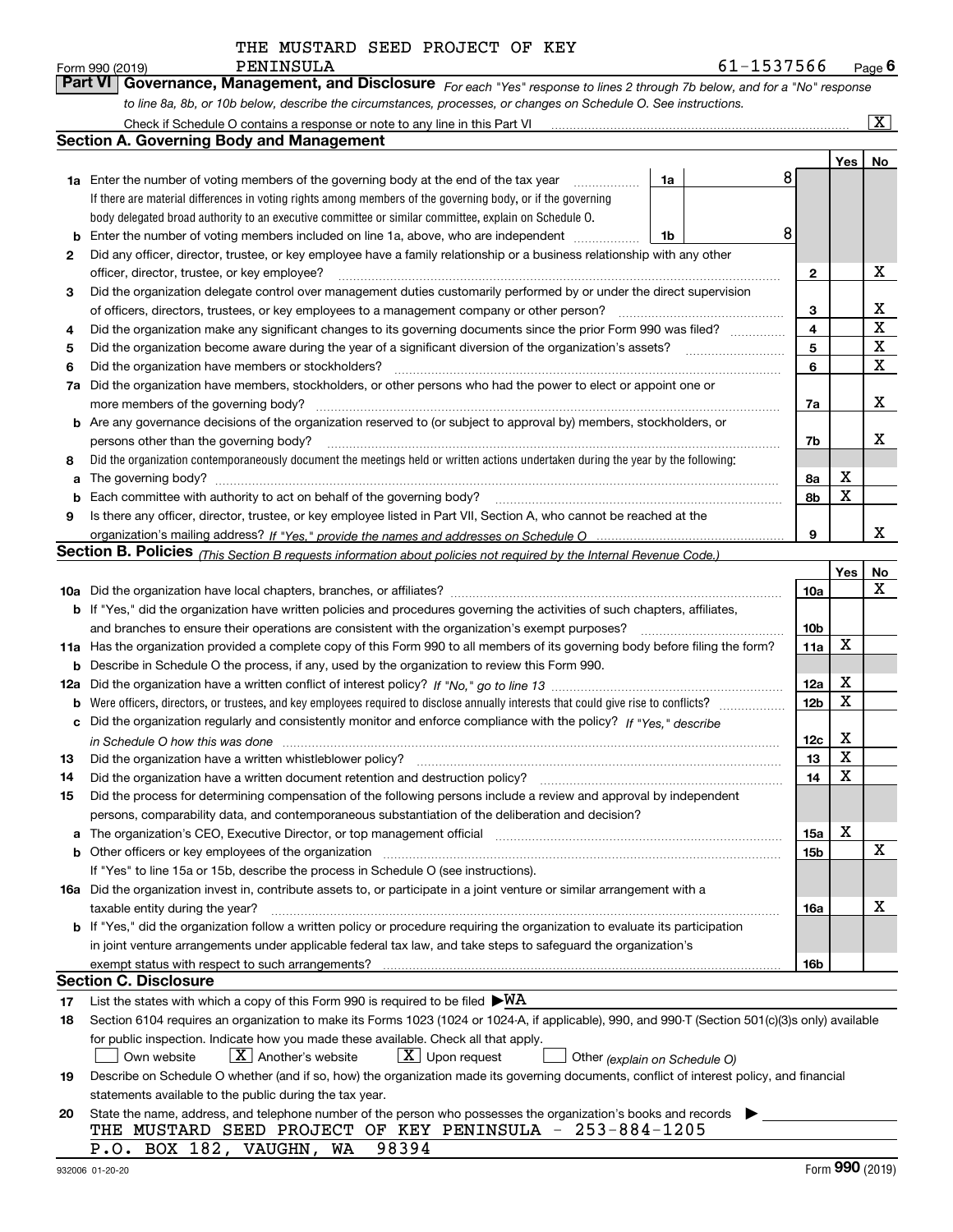|  | THE MUSTARD SEED PROJECT OF KEY |  |
|--|---------------------------------|--|
|  |                                 |  |

 $\mathcal{L}^{\text{max}}$ 

## **7Part VII Compensation of Officers, Directors, Trustees, Key Employees, Highest Compensated Employees, and Independent Contractors**

Check if Schedule O contains a response or note to any line in this Part VII

**Section A. Officers, Directors, Trustees, Key Employees, and Highest Compensated Employees**

**1a**  Complete this table for all persons required to be listed. Report compensation for the calendar year ending with or within the organization's tax year. **•** List all of the organization's current officers, directors, trustees (whether individuals or organizations), regardless of amount of compensation.

Enter -0- in columns (D), (E), and (F) if no compensation was paid.

 $\bullet$  List all of the organization's  $\,$ current key employees, if any. See instructions for definition of "key employee."

**•** List the organization's five current highest compensated employees (other than an officer, director, trustee, or key employee) who received reportable compensation (Box 5 of Form W-2 and/or Box 7 of Form 1099-MISC) of more than \$100,000 from the organization and any related organizations.

**•** List all of the organization's former officers, key employees, and highest compensated employees who received more than \$100,000 of reportable compensation from the organization and any related organizations.

**former directors or trustees**  ¥ List all of the organization's that received, in the capacity as a former director or trustee of the organization, more than \$10,000 of reportable compensation from the organization and any related organizations.

See instructions for the order in which to list the persons above.

Check this box if neither the organization nor any related organization compensated any current officer, director, or trustee.  $\mathcal{L}^{\text{max}}$ 

| (A)                   | (B)                    | (C)<br>Position                |                                                                  |                         |              |                                 |        | (D)                 | (E)             | (F)                      |
|-----------------------|------------------------|--------------------------------|------------------------------------------------------------------|-------------------------|--------------|---------------------------------|--------|---------------------|-----------------|--------------------------|
| Name and title        | Average                |                                | (do not check more than one                                      |                         |              |                                 |        | Reportable          | Reportable      | Estimated                |
|                       | hours per              |                                | box, unless person is both an<br>officer and a director/trustee) |                         |              |                                 |        | compensation        | compensation    | amount of                |
|                       | week                   |                                |                                                                  |                         |              |                                 |        | from                | from related    | other                    |
|                       | (list any<br>hours for |                                |                                                                  |                         |              |                                 |        | the<br>organization | organizations   | compensation<br>from the |
|                       | related                |                                |                                                                  |                         |              |                                 |        | (W-2/1099-MISC)     | (W-2/1099-MISC) | organization             |
|                       | organizations          |                                |                                                                  |                         |              |                                 |        |                     |                 | and related              |
|                       | below                  |                                |                                                                  |                         |              |                                 |        |                     |                 | organizations            |
|                       | line)                  | Individual trustee or director | Institutional trustee                                            | Officer                 | Key employee | Highest compensated<br>employee | Former |                     |                 |                          |
| (1) SARA THOMPSON     | 3.00                   |                                |                                                                  |                         |              |                                 |        |                     |                 |                          |
| PRESIDENT             |                        | $\mathbf X$                    |                                                                  | $\mathbf X$             |              |                                 |        | $0$ .               | 0.              | 0.                       |
| (2) ROBERT MCCROSSIN  | 2.00                   |                                |                                                                  |                         |              |                                 |        |                     |                 |                          |
| VICE-PRESIDENT        |                        | $\mathbf X$                    |                                                                  | $\rm X$                 |              |                                 |        | $\mathbf 0$ .       | 0.              | $\mathbf 0$ .            |
| (3) DAVID BROWER      | 3.00                   |                                |                                                                  |                         |              |                                 |        |                     |                 |                          |
| <b>TREASURER</b>      |                        | $\mathbf X$                    |                                                                  | $\mathbf X$             |              |                                 |        | $\mathbf 0$ .       | $\mathbf 0$ .   | $\mathbf 0$ .            |
| (4) SUSAN QUIGLEY     | 2.00                   |                                |                                                                  |                         |              |                                 |        |                     |                 |                          |
| <b>SECRETARY</b>      |                        | $\mathbf x$                    |                                                                  | $\overline{\mathbf{X}}$ |              |                                 |        | 0.                  | 0.              | $\mathbf 0$ .            |
| (5) NORMAN MCLOUGHLIN | $\overline{2.00}$      |                                |                                                                  |                         |              |                                 |        |                     |                 |                          |
| <b>DIRECTOR</b>       |                        | $\mathbf X$                    |                                                                  |                         |              |                                 |        | $0$ .               | 0.              | 0.                       |
| (6) LISA DUNHAM       | 1.00                   |                                |                                                                  |                         |              |                                 |        |                     |                 |                          |
| <b>DIRECTOR</b>       |                        | $\mathbf X$                    |                                                                  |                         |              |                                 |        | $\mathbf 0$ .       | 0.              | $\mathbf 0$ .            |
| (7) DONALD GRAHAM     | 1.00                   |                                |                                                                  |                         |              |                                 |        |                     |                 |                          |
| <b>DIRECTOR</b>       |                        | $\mathbf X$                    |                                                                  |                         |              |                                 |        | $0$ .               | $\mathbf 0$ .   | $\mathbf 0$ .            |
| (8) ANTHONY TROTTER   | 2.00                   |                                |                                                                  |                         |              |                                 |        |                     |                 |                          |
| <b>DIRECTOR</b>       |                        | $\mathbf X$                    |                                                                  |                         |              |                                 |        | $0$ .               | 0.              | $\mathbf 0$ .            |
| (9) ERIC BLEGEN       | 40.00                  |                                |                                                                  |                         |              |                                 |        |                     |                 |                          |
| EXECUTIVE DIRECTOR    |                        |                                |                                                                  | $\mathbf X$             |              |                                 |        | 71,620.             | $\mathbf 0$ .   | 0.                       |
|                       |                        |                                |                                                                  |                         |              |                                 |        |                     |                 |                          |
|                       |                        |                                |                                                                  |                         |              |                                 |        |                     |                 |                          |
|                       |                        |                                |                                                                  |                         |              |                                 |        |                     |                 |                          |
|                       |                        |                                |                                                                  |                         |              |                                 |        |                     |                 |                          |
|                       |                        |                                |                                                                  |                         |              |                                 |        |                     |                 |                          |
|                       |                        |                                |                                                                  |                         |              |                                 |        |                     |                 |                          |
|                       |                        |                                |                                                                  |                         |              |                                 |        |                     |                 |                          |
|                       |                        |                                |                                                                  |                         |              |                                 |        |                     |                 |                          |
|                       |                        |                                |                                                                  |                         |              |                                 |        |                     |                 |                          |
|                       |                        |                                |                                                                  |                         |              |                                 |        |                     |                 |                          |
|                       |                        |                                |                                                                  |                         |              |                                 |        |                     |                 |                          |
|                       |                        |                                |                                                                  |                         |              |                                 |        |                     |                 |                          |
|                       |                        |                                |                                                                  |                         |              |                                 |        |                     |                 |                          |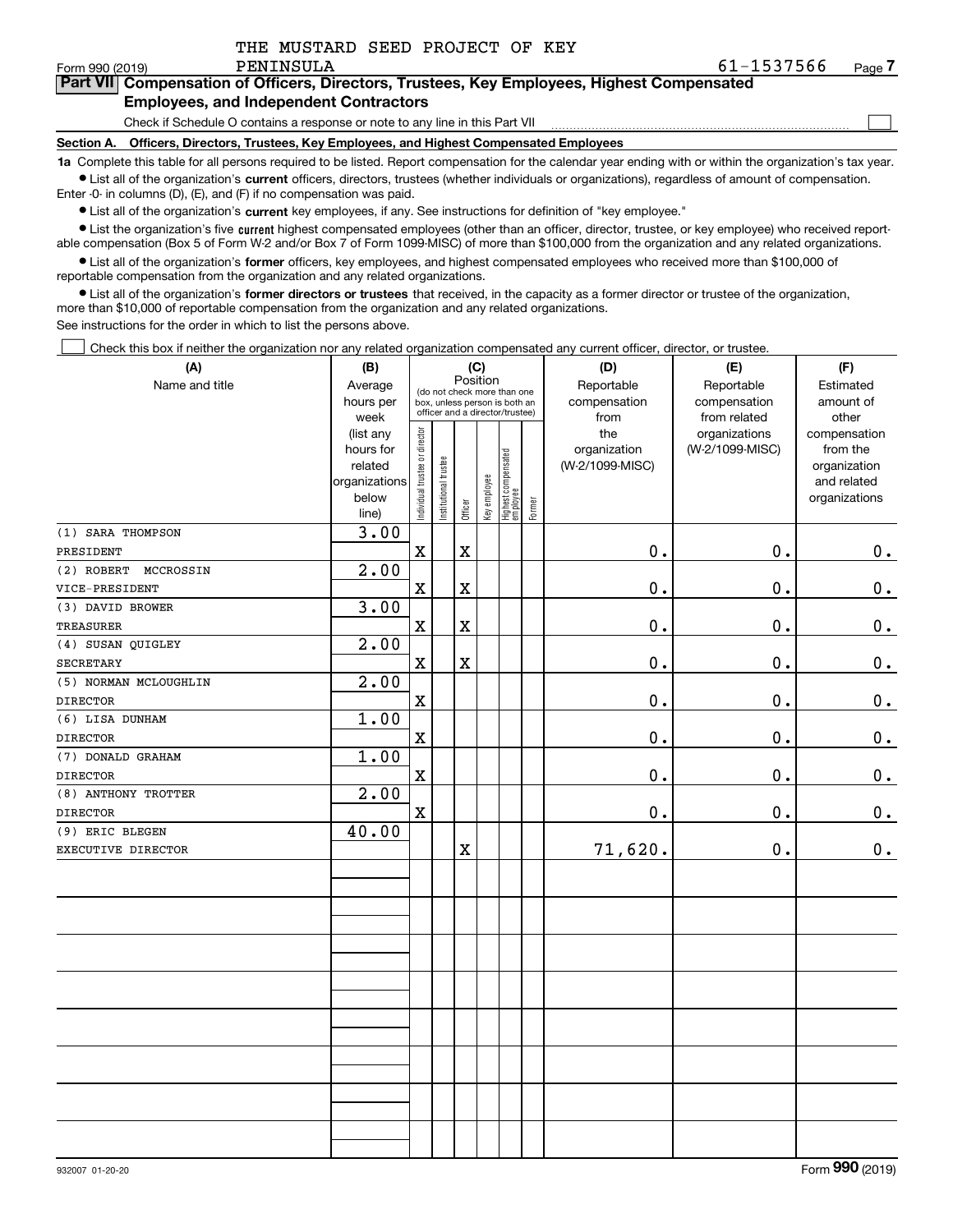|                                           | THE MUSTARD SEED PROJECT OF KEY<br>PENINSULA                                                                                                                                                                                                                              |                                                                      |  |             |         |                 |                                                                                                 |        |                                           | 61-1537566                                        |                        |                     |                                                                          | Page 8                 |
|-------------------------------------------|---------------------------------------------------------------------------------------------------------------------------------------------------------------------------------------------------------------------------------------------------------------------------|----------------------------------------------------------------------|--|-------------|---------|-----------------|-------------------------------------------------------------------------------------------------|--------|-------------------------------------------|---------------------------------------------------|------------------------|---------------------|--------------------------------------------------------------------------|------------------------|
| Form 990 (2019)<br><b>Part VII</b>        | Section A. Officers, Directors, Trustees, Key Employees, and Highest Compensated Employees (continued)                                                                                                                                                                    |                                                                      |  |             |         |                 |                                                                                                 |        |                                           |                                                   |                        |                     |                                                                          |                        |
|                                           | (B)<br>(A)<br>Average<br>Name and title<br>hours per<br>week                                                                                                                                                                                                              |                                                                      |  |             |         | (C)<br>Position | (do not check more than one<br>box, unless person is both an<br>officer and a director/trustee) |        | (D)<br>Reportable<br>compensation<br>from | (E)<br>Reportable<br>compensation<br>from related |                        |                     | (F)<br>Estimated<br>amount of<br>other                                   |                        |
|                                           |                                                                                                                                                                                                                                                                           | (list any<br>hours for<br>related<br>organizations<br>below<br>line) |  |             | Officer | Key employee    | Highest compensated<br>employee                                                                 | Former | the<br>organization<br>(W-2/1099-MISC)    | organizations<br>(W-2/1099-MISC)                  |                        |                     | compensation<br>from the<br>organization<br>and related<br>organizations |                        |
|                                           |                                                                                                                                                                                                                                                                           |                                                                      |  |             |         |                 |                                                                                                 |        |                                           |                                                   |                        |                     |                                                                          |                        |
|                                           |                                                                                                                                                                                                                                                                           |                                                                      |  |             |         |                 |                                                                                                 |        |                                           |                                                   |                        |                     |                                                                          |                        |
|                                           |                                                                                                                                                                                                                                                                           |                                                                      |  |             |         |                 |                                                                                                 |        |                                           |                                                   |                        |                     |                                                                          |                        |
|                                           |                                                                                                                                                                                                                                                                           |                                                                      |  |             |         |                 |                                                                                                 |        |                                           |                                                   |                        |                     |                                                                          |                        |
|                                           |                                                                                                                                                                                                                                                                           |                                                                      |  |             |         |                 |                                                                                                 |        |                                           |                                                   |                        |                     |                                                                          |                        |
|                                           |                                                                                                                                                                                                                                                                           |                                                                      |  |             |         |                 |                                                                                                 |        |                                           |                                                   |                        |                     |                                                                          |                        |
|                                           |                                                                                                                                                                                                                                                                           |                                                                      |  |             |         |                 |                                                                                                 |        |                                           |                                                   |                        |                     |                                                                          |                        |
| 1b Subtotal                               | c Total from continuation sheets to Part VII, Section A [11, 11] [11] Total from continuation sheets to Part VII, Section A                                                                                                                                               |                                                                      |  |             |         |                 |                                                                                                 |        | 71,620.<br>$\overline{0}$ .               |                                                   | 0.<br>$\overline{0}$ . |                     |                                                                          | 0.<br>$\overline{0}$ . |
| d $Total (add lines 1b and 1c)$ .<br>2    | Total number of individuals (including but not limited to those listed above) who received more than \$100,000 of reportable                                                                                                                                              |                                                                      |  |             |         |                 |                                                                                                 |        | 71,620.                                   |                                                   | $\overline{0}$ .       |                     |                                                                          | $\overline{0}$ .       |
|                                           | compensation from the organization $\blacktriangleright$                                                                                                                                                                                                                  |                                                                      |  |             |         |                 |                                                                                                 |        |                                           |                                                   |                        |                     | Yes                                                                      | 0<br>No                |
| з                                         | Did the organization list any former officer, director, trustee, key employee, or highest compensated employee on<br>line 1a? If "Yes," complete Schedule J for such individual manufactured contained and the line 1a? If "Yes," complete Schedule J for such individual |                                                                      |  |             |         |                 |                                                                                                 |        |                                           |                                                   |                        | 3                   |                                                                          | X                      |
| 4                                         | For any individual listed on line 1a, is the sum of reportable compensation and other compensation from the organization                                                                                                                                                  |                                                                      |  |             |         |                 |                                                                                                 |        |                                           |                                                   |                        | 4                   |                                                                          | x.                     |
| 5                                         | Did any person listed on line 1a receive or accrue compensation from any unrelated organization or individual for services                                                                                                                                                |                                                                      |  |             |         |                 |                                                                                                 |        |                                           |                                                   |                        | 5                   |                                                                          | x                      |
| <b>Section B. Independent Contractors</b> |                                                                                                                                                                                                                                                                           |                                                                      |  |             |         |                 |                                                                                                 |        |                                           |                                                   |                        |                     |                                                                          |                        |
| 1                                         | Complete this table for your five highest compensated independent contractors that received more than \$100,000 of compensation from<br>the organization. Report compensation for the calendar year ending with or within the organization's tax year.                    |                                                                      |  |             |         |                 |                                                                                                 |        |                                           |                                                   |                        |                     |                                                                          |                        |
|                                           | (A)<br>Name and business address                                                                                                                                                                                                                                          |                                                                      |  | <b>NONE</b> |         |                 |                                                                                                 |        | (B)<br>Description of services            |                                                   |                        | (C)<br>Compensation |                                                                          |                        |
|                                           |                                                                                                                                                                                                                                                                           |                                                                      |  |             |         |                 |                                                                                                 |        |                                           |                                                   |                        |                     |                                                                          |                        |
|                                           |                                                                                                                                                                                                                                                                           |                                                                      |  |             |         |                 |                                                                                                 |        |                                           |                                                   |                        |                     |                                                                          |                        |
|                                           |                                                                                                                                                                                                                                                                           |                                                                      |  |             |         |                 |                                                                                                 |        |                                           |                                                   |                        |                     |                                                                          |                        |
|                                           |                                                                                                                                                                                                                                                                           |                                                                      |  |             |         |                 |                                                                                                 |        |                                           |                                                   |                        |                     |                                                                          |                        |
| 2                                         | Total number of independent contractors (including but not limited to those listed above) who received more than<br>\$100,000 of compensation from the organization                                                                                                       |                                                                      |  |             |         | 0               |                                                                                                 |        |                                           |                                                   |                        |                     |                                                                          |                        |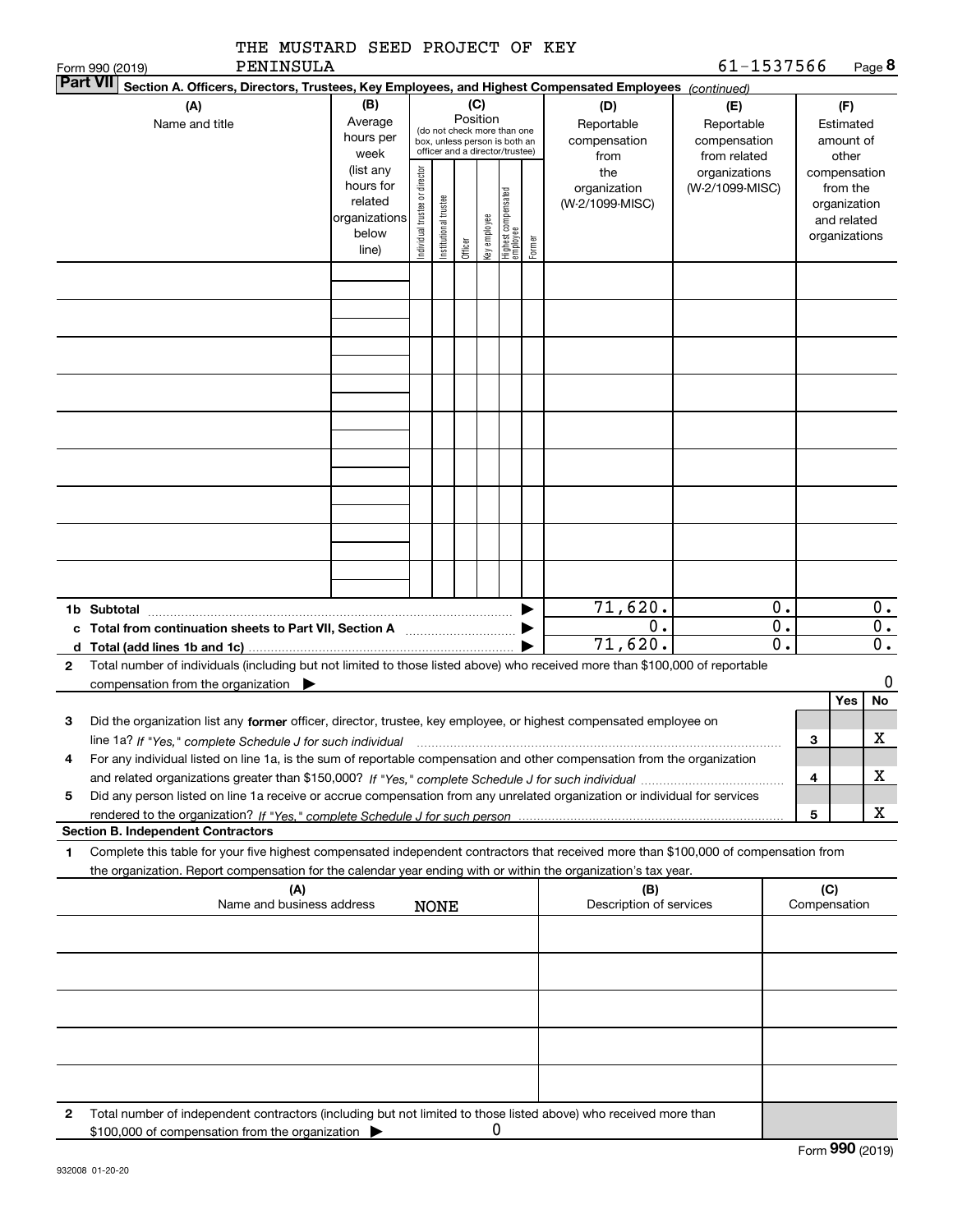|  | THE MUSTARD SEED PROJECT OF KEY |  |
|--|---------------------------------|--|
|  |                                 |  |

|                                                                                         | <b>Part VIII</b>    | <b>Statement of Revenue</b>                                                                                                                                                                                                                                                                                                                                                                                                                                                                                                                                                                                                                                                                                                                                                               |                      |                                              |                                                 |                                                                 |
|-----------------------------------------------------------------------------------------|---------------------|-------------------------------------------------------------------------------------------------------------------------------------------------------------------------------------------------------------------------------------------------------------------------------------------------------------------------------------------------------------------------------------------------------------------------------------------------------------------------------------------------------------------------------------------------------------------------------------------------------------------------------------------------------------------------------------------------------------------------------------------------------------------------------------------|----------------------|----------------------------------------------|-------------------------------------------------|-----------------------------------------------------------------|
|                                                                                         |                     | Check if Schedule O contains a response or note to any line in this Part VIII                                                                                                                                                                                                                                                                                                                                                                                                                                                                                                                                                                                                                                                                                                             |                      |                                              |                                                 |                                                                 |
|                                                                                         |                     |                                                                                                                                                                                                                                                                                                                                                                                                                                                                                                                                                                                                                                                                                                                                                                                           | (A)<br>Total revenue | (B)<br>Related or exempt<br>function revenue | $\overline{C}$<br>Unrelated<br>business revenue | (D)<br>Revenue excluded<br>from tax under<br>sections 512 - 514 |
| Contributions, Gifts, Grants<br>and Other Similar Amounts<br>Program Service<br>Revenue | h.<br>2 a<br>b<br>с | <b>1 a</b> Federated campaigns<br>1a<br>.<br>1 <sub>b</sub><br><b>b</b> Membership dues<br>$\ldots \ldots \ldots \ldots \ldots$<br>2,710.<br>1 <sub>c</sub><br>c Fundraising events<br>1 <sub>d</sub><br>d Related organizations<br>$\overline{\phantom{a}}$<br>e Government grants (contributions)<br>1e<br>f All other contributions, gifts, grants, and<br>669,118.<br>1f<br>similar amounts not included above<br>$1g$ \$<br>Noncash contributions included in lines 1a-1f<br><b>Business Code</b><br><u> 1989 - Johann Barn, mars ann an t-Amhain Aonaich an t-Aonaich an t-Aonaich ann an t-Aonaich ann an t-Aonaich</u><br><u> 1980 - Johann Barbara, martxa alemaniar amerikan a</u><br>the control of the control of the control of the control of the control of the control of | 671,828.<br>▶        |                                              |                                                 |                                                                 |
|                                                                                         | d<br>е              | <u> 1989 - Johann Barbara, martin amerikan basar dan berasal dalam basar dalam basar dalam basar dalam basar dala</u><br>f All other program service revenue                                                                                                                                                                                                                                                                                                                                                                                                                                                                                                                                                                                                                              | ▶                    |                                              |                                                 |                                                                 |
|                                                                                         | a<br>З<br>4         | Investment income (including dividends, interest, and<br>Income from investment of tax-exempt bond proceeds                                                                                                                                                                                                                                                                                                                                                                                                                                                                                                                                                                                                                                                                               | 43.                  |                                              |                                                 | 43.                                                             |
|                                                                                         | 5<br>b<br>с         | (i) Real<br>(ii) Personal<br>26,810.<br>6a<br>6 a Gross rents<br>0.<br>6 <sub>b</sub><br>Less: rental expenses<br>26,810.<br>6c<br>Rental income or (loss)                                                                                                                                                                                                                                                                                                                                                                                                                                                                                                                                                                                                                                |                      |                                              |                                                 |                                                                 |
|                                                                                         |                     | d Net rental income or (loss)<br>(i) Securities<br>(ii) Other<br>7 a Gross amount from sales of<br>assets other than inventory<br>7a<br><b>b</b> Less: cost or other basis                                                                                                                                                                                                                                                                                                                                                                                                                                                                                                                                                                                                                | 26,810.              | 26,810.                                      |                                                 |                                                                 |
| Revenue<br>Other                                                                        |                     | 7b<br>and sales expenses<br> 7c <br>c Gain or (loss)<br>8 a Gross income from fundraising events (not                                                                                                                                                                                                                                                                                                                                                                                                                                                                                                                                                                                                                                                                                     | ▶                    |                                              |                                                 |                                                                 |
|                                                                                         |                     | $2,710.$ of<br>including \$<br>contributions reported on line 1c). See<br>8a<br>14,801.<br>8 <sub>b</sub>                                                                                                                                                                                                                                                                                                                                                                                                                                                                                                                                                                                                                                                                                 | 0.                   |                                              |                                                 |                                                                 |
|                                                                                         |                     | c Net income or (loss) from fundraising events<br>9 a Gross income from gaming activities. See<br> 9a<br>9 <sub>b</sub>                                                                                                                                                                                                                                                                                                                                                                                                                                                                                                                                                                                                                                                                   | $-14,801.$<br>▶      |                                              |                                                 | $-14,801.$                                                      |
|                                                                                         |                     | c Net income or (loss) from gaming activities<br>10 a Gross sales of inventory, less returns<br> 10a<br>10b<br><b>b</b> Less: cost of goods sold<br>c Net income or (loss) from sales of inventory                                                                                                                                                                                                                                                                                                                                                                                                                                                                                                                                                                                        |                      |                                              |                                                 |                                                                 |
| Miscellaneous<br>Revenue                                                                | b<br>c              | <b>Business Code</b><br>11 a CONTRACT SERVICES<br>480000<br><u> 1989 - Johann Barn, mars ann an t-</u>                                                                                                                                                                                                                                                                                                                                                                                                                                                                                                                                                                                                                                                                                    | 17,348.              | 17,348.                                      |                                                 |                                                                 |
|                                                                                         |                     |                                                                                                                                                                                                                                                                                                                                                                                                                                                                                                                                                                                                                                                                                                                                                                                           | 17,348.<br>▶         |                                              |                                                 |                                                                 |
|                                                                                         | 12                  |                                                                                                                                                                                                                                                                                                                                                                                                                                                                                                                                                                                                                                                                                                                                                                                           | 701, 228.            | 44,158.                                      |                                                 | $0. -14,758.$                                                   |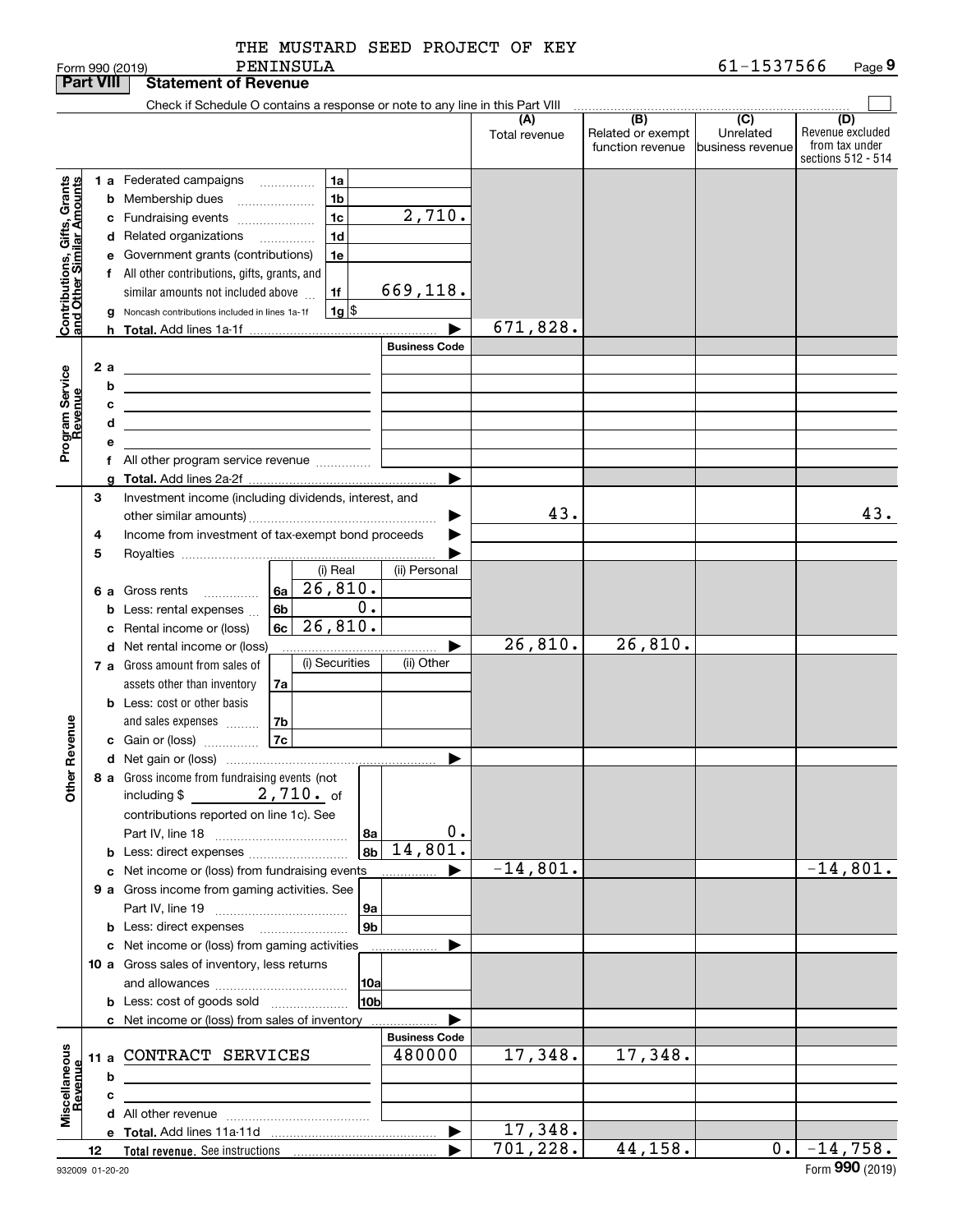34,297. 8,166. 39,197.

 $108,598.$  19,179. 60,698.

10,727. 2,051. 7,499.

19,848. 1,241. 8,222.

 $3,357.$  1,099. 89. 6,273. 784. 784.

15,410. 2,072. 1,317. 356. 89.

46,395.

12,877. 715. 715.

 $9,177.$  192. 1,282. 6,834. 380. 380.

1,172. 469. 321. 239,719. 83,917. 122,589.

4,697. 1,174.

 $\mathcal{L}^{\text{max}}$ 

| PENINSULA<br>Form 990 (2019)                                                                                               |                       |                                    |                                           | 61-1537566                     | Page |  |
|----------------------------------------------------------------------------------------------------------------------------|-----------------------|------------------------------------|-------------------------------------------|--------------------------------|------|--|
| <b>Part IX Statement of Functional Expenses</b>                                                                            |                       |                                    |                                           |                                |      |  |
| Section 501(c)(3) and 501(c)(4) organizations must complete all columns. All other organizations must complete column (A). |                       |                                    |                                           |                                |      |  |
| Check if Schedule O contains a response or note to any line in this Part IX                                                |                       |                                    |                                           |                                |      |  |
| Do not include amounts reported on lines 6b,<br>7b, 8b, 9b, and 10b of Part VIII.                                          | (A)<br>Total expenses | (B)<br>Program service<br>expenses | (C)<br>Management and<br>general expenses | (D)<br>Fundraising<br>expenses |      |  |
| Grants and other assistance to domestic organizations<br>and domestic governments. See Part IV, line 21                    |                       |                                    |                                           |                                |      |  |
|                                                                                                                            |                       |                                    |                                           |                                |      |  |

81,660.

188,475.

20,277.

29,311.

3,583. 4,545. 7,841. 3,583.

2,513.

18,799. 445.

46,395.

14,307. 5,871.

10,651. 7,594. 2,513. 1,996. 1,962. 446,225.

### **23** Grants and other assistance to foreign Grants and other assistance to domestic individuals. See Part IV, line 22 ~~~~~~~~~~~~~~~~~ organizations, foreign governments, and foreign

- **4**individuals. See Part IV, lines 15 and 16  $\ldots$ Benefits paid to or for members ....................
- **56**Compensation not included above to disqualified Compensation of current officers, directors, trustees, and key employees  $\ldots$   $\ldots$   $\ldots$   $\ldots$   $\ldots$
- persons (as defined under section 4958(f)(1)) and persons described in section 4958(c)(3)(B)  $\quad \ldots \ldots \ldots$
- **78**Pension plan accruals and contributions (include section 401(k) and 403(b) employer contributions) Other salaries and wages ~~~~~~~~~~
- **910**Other employee benefits ~~~~~~~~~~ Payroll taxes ~~~~~~~~~~~~~~~~
- **11**Fees for services (nonemployees):
- **ab**Management ~~~~~~~~~~~~~~~~
- **cd**Legal ~~~~~~~~~~~~~~~~~~~~ Accounting ~~~~~~~~~~~~~~~~~ Lobbying ~~~~~~~~~~~~~~~~~~
- **ef**Professional fundraising services. See Part IV, line 17 lnvestment management fees .......................
- **g12**Other. (If line 11g amount exceeds 10% of line 25, column (A) amount, list line 11g expenses on Sch O.) Advertising and promotion www.communication
- **131415161718**Office expenses ~~~~~~~~~~~~~~~Information technology ~~~~~~~~~~~ Royalties ~~~~~~~~~~~~~~~~~~ Occupancy ~~~~~~~~~~~~~~~~~ Travel ………………………………………………
- **1920**Payments of travel or entertainment expenses for any federal, state, or local public officials ... Conferences, conventions, and meetings Interest
- **2122**Payments to affiliates ~~~~~~~~~~~~ Depreciation, depletion, and amortization  $\,\,\ldots\,\,$
- **2324a**OTHER Other expenses. Itemize expenses not covered above (List miscellaneous expenses on line 24e. If line 24e amount exceeds 10% of line 25, column (A) amount, list line 24e expenses on Schedule O.) Insurance
- **bcd**COST OF GOODS SOLD REPAIRS AND MAINTENANCE VOLUNTEER
- **Total functional expenses.**  Add lines 1 through 24e **Joint costs.** Complete this line only if the organization **e** All other expenses **2526**reported in column (B) joint costs from a combined educational campaign and fundraising solicitation.

Check here  $\begin{array}{|c|c|c|c|c|}\hline \text{ } & \text{ if following SOP 98-2 (ASC 958-720)} \hline \end{array}$ 

932010 01-20-20

1,996.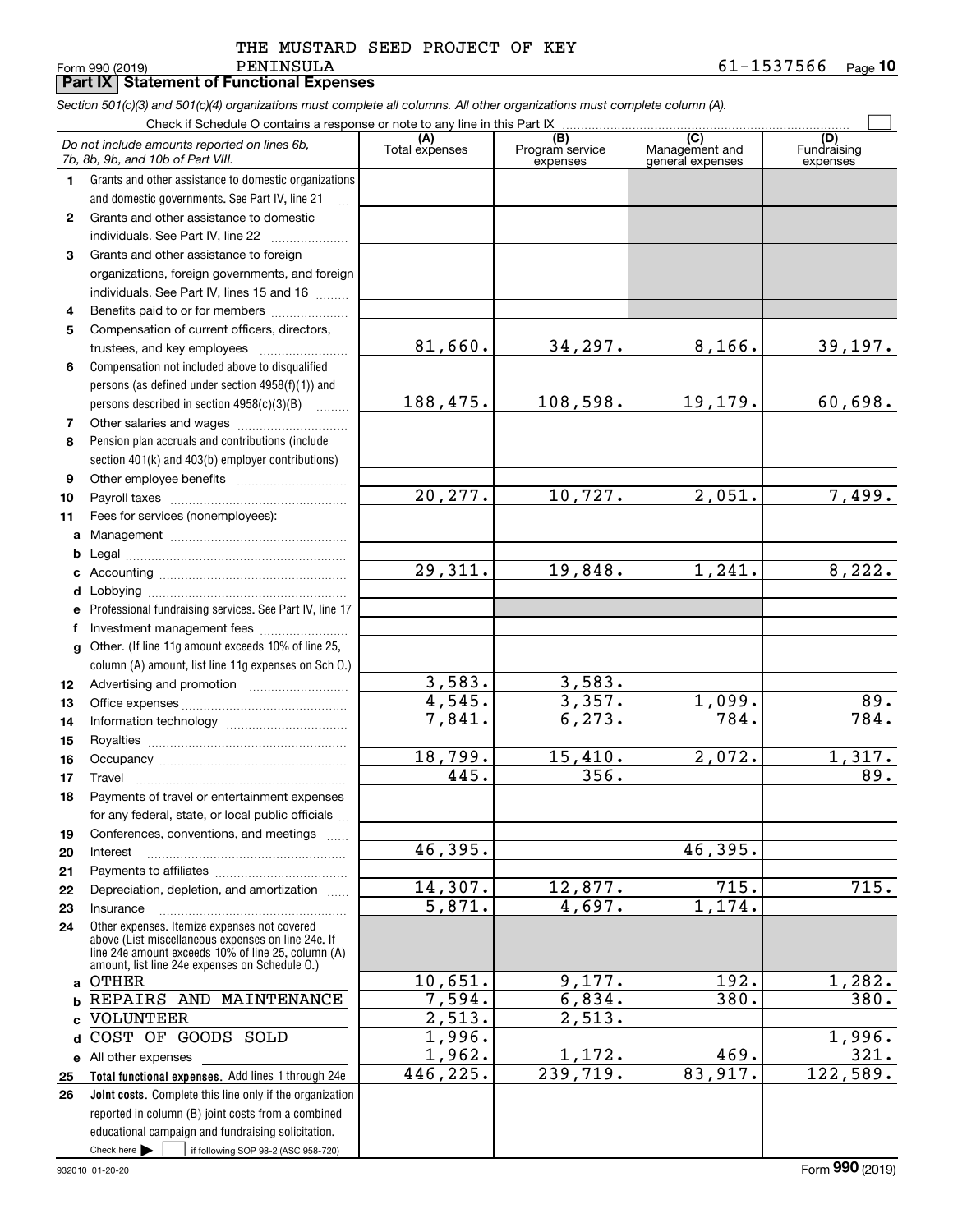| THE MUSTARD SEED PROJECT OF KEY |  |
|---------------------------------|--|
|---------------------------------|--|

Form 990 (2019) Page **11** PENINSULA 61-1537566

|                             | Part X | <b>Balance Sheet</b>                                                                         |                          |                  |                         |
|-----------------------------|--------|----------------------------------------------------------------------------------------------|--------------------------|------------------|-------------------------|
|                             |        |                                                                                              |                          |                  |                         |
|                             |        |                                                                                              | (A)<br>Beginning of year |                  | (B)<br>End of year      |
|                             | 1      |                                                                                              | 91,316.                  | $\mathbf{1}$     | 115,442.                |
|                             | 2      |                                                                                              | 150,839.                 | $\mathbf{2}$     | 145,139.                |
|                             | з      |                                                                                              | 38,108.                  | 3                | 11,533.                 |
|                             | 4      |                                                                                              |                          | 4                |                         |
|                             | 5      | Loans and other receivables from any current or former officer, director,                    |                          |                  |                         |
|                             |        | trustee, key employee, creator or founder, substantial contributor, or 35%                   |                          |                  |                         |
|                             |        | controlled entity or family member of any of these persons                                   |                          | 5                |                         |
|                             | 6      | Loans and other receivables from other disqualified persons (as defined                      |                          |                  |                         |
|                             |        | under section $4958(f)(1)$ , and persons described in section $4958(c)(3)(B)$<br>$\ldots$    |                          | 6                |                         |
|                             | 7      |                                                                                              |                          | $\overline{7}$   |                         |
| Assets                      | 8      |                                                                                              |                          | 8                |                         |
|                             | 9      | Prepaid expenses and deferred charges                                                        | 5,329.                   | $\boldsymbol{9}$ | 5,513.                  |
|                             |        | <b>10a</b> Land, buildings, and equipment: cost or other                                     |                          |                  |                         |
|                             |        |                                                                                              |                          |                  |                         |
|                             | b      | <u>  10b</u><br>Less: accumulated depreciation                                               | 1,891,076.               | 10 <sub>c</sub>  | 2,068,295.              |
|                             | 11     |                                                                                              |                          | 11               |                         |
|                             | 12     |                                                                                              |                          | 12               |                         |
|                             | 13     |                                                                                              |                          | 13               |                         |
|                             | 14     |                                                                                              |                          | 14               |                         |
|                             | 15     |                                                                                              |                          | 15               |                         |
|                             | 16     |                                                                                              | 2,176,668.               | 16               | $\overline{2,345,922.}$ |
|                             | 17     |                                                                                              | 206, 110.                | 17               | 91,452.                 |
|                             | 18     |                                                                                              |                          | 18               |                         |
|                             | 19     |                                                                                              |                          | 19               |                         |
|                             | 20     |                                                                                              |                          | 20               |                         |
|                             | 21     | Escrow or custodial account liability. Complete Part IV of Schedule D<br>1.1.1.1.1.1.1.1.1.1 |                          | 21               |                         |
|                             | 22     | Loans and other payables to any current or former officer, director,                         |                          |                  |                         |
| Liabilities                 |        | trustee, key employee, creator or founder, substantial contributor, or 35%                   |                          |                  |                         |
|                             |        | controlled entity or family member of any of these persons                                   |                          | 22               |                         |
|                             | 23     | Secured mortgages and notes payable to unrelated third parties                               | 720,895.                 | 23               | 696,829.                |
|                             | 24     | Unsecured notes and loans payable to unrelated third parties                                 |                          | 24               | 49,650.                 |
|                             | 25     | Other liabilities (including federal income tax, payables to related third                   |                          |                  |                         |
|                             |        | parties, and other liabilities not included on lines 17-24). Complete Part X                 |                          |                  |                         |
|                             |        | of Schedule D                                                                                | 968.                     | 25               | 4,293.                  |
|                             | 26     | Total liabilities. Add lines 17 through 25                                                   | 927,973.                 | 26               | 842,224.                |
|                             |        | Organizations that follow FASB ASC 958, check here $\blacktriangleright \boxed{X}$           |                          |                  |                         |
|                             |        | and complete lines 27, 28, 32, and 33.                                                       |                          |                  |                         |
|                             | 27     | Net assets without donor restrictions                                                        | 1, 117, 632.             | 27               | 1,327,492.              |
|                             | 28     | Net assets with donor restrictions                                                           | 131,063.                 | 28               | 176, 206.               |
|                             |        | Organizations that do not follow FASB ASC 958, check here $\blacktriangleright$              |                          |                  |                         |
|                             |        | and complete lines 29 through 33.                                                            |                          |                  |                         |
|                             | 29     |                                                                                              |                          | 29               |                         |
| Net Assets or Fund Balances | 30     | Paid-in or capital surplus, or land, building, or equipment fund                             |                          | 30               |                         |
|                             | 31     | Retained earnings, endowment, accumulated income, or other funds<br>.                        |                          | 31               |                         |
|                             | 32     |                                                                                              | 1,248,695.               | 32               | 1,503,698.              |

**Organizations that do not follow FASB ASC 958, check here and complete lines 29 through 33. 2930313233** $\blacktriangleright$   $\ulcorner$ Capital stock or trust principal, or current funds ~~~~~~~~~~~~~~~ Paid-in or capital surplus, or land, building, or equipment fund www.commun.com Retained earnings, endowment, accumulated income, or other funds we have all the Total net assets or fund balances ~~~~~~~~~~~~~~~~~~~~~~ Total liabilities and net assets/fund balances  $\mathbb{Z}^2$  $1,248,695.$   $32$   $1,503,698.$  $2, 176, 668. |33 | 2, 345, 922.$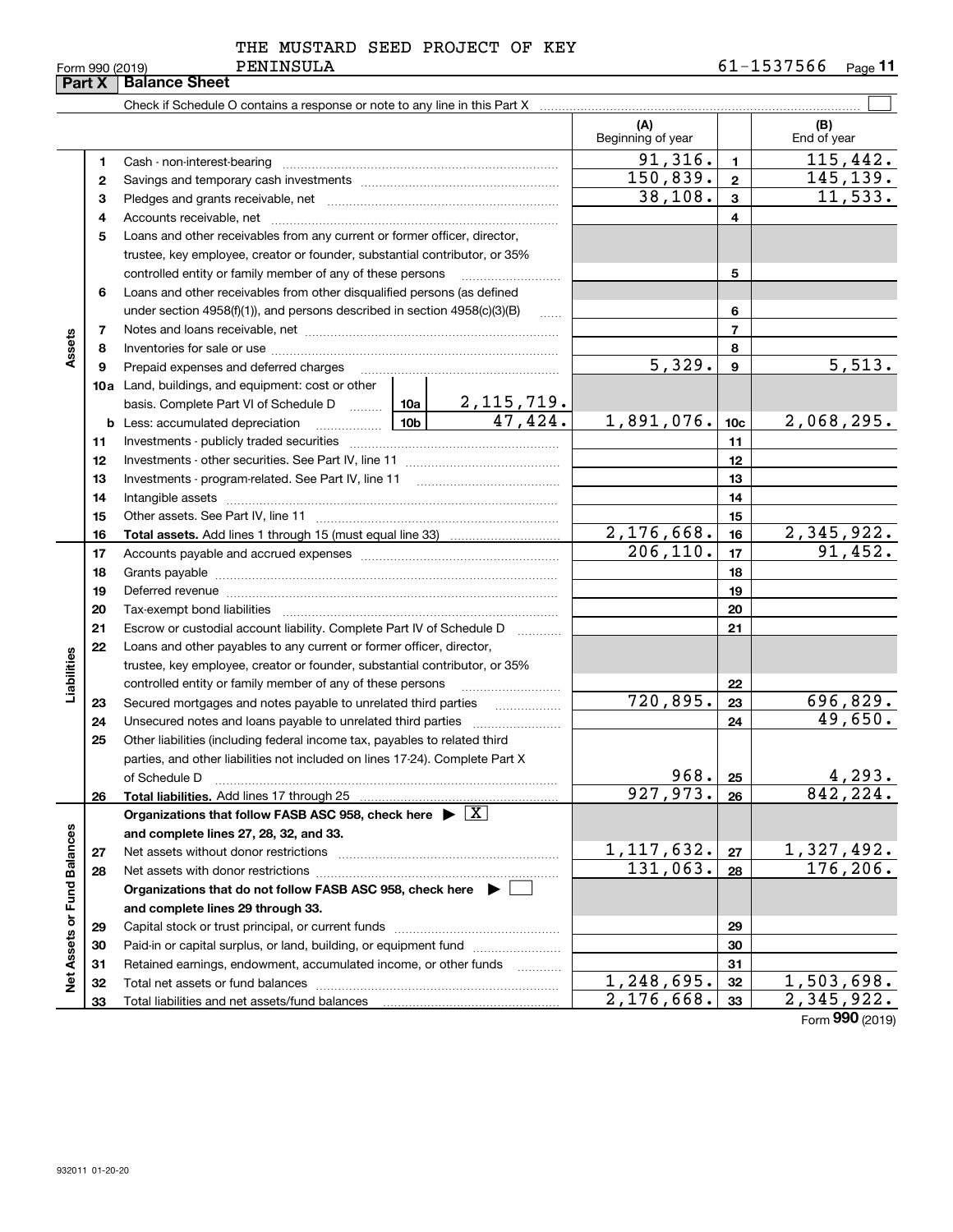|    | THE MUSTARD SEED PROJECT OF KEY                                                                                                                                                                                                |                         |                |            |                       |
|----|--------------------------------------------------------------------------------------------------------------------------------------------------------------------------------------------------------------------------------|-------------------------|----------------|------------|-----------------------|
|    | PENINSULA<br>Form 990 (2019)                                                                                                                                                                                                   |                         | 61-1537566     |            | Page 12               |
|    | <b>Reconciliation of Net Assets</b><br>Part XI                                                                                                                                                                                 |                         |                |            |                       |
|    |                                                                                                                                                                                                                                |                         |                |            |                       |
|    |                                                                                                                                                                                                                                |                         |                |            |                       |
| 1  |                                                                                                                                                                                                                                | 1.                      |                | 701,228.   |                       |
| 2  |                                                                                                                                                                                                                                | $\mathbf{2}$            |                | 446,225.   |                       |
| 3  | Revenue less expenses. Subtract line 2 from line 1                                                                                                                                                                             | 3                       |                |            | 255,003.              |
| 4  |                                                                                                                                                                                                                                | $\overline{\mathbf{4}}$ | 1,248,695.     |            |                       |
| 5  | Net unrealized gains (losses) on investments [11] matter continuum matter is a set of the set of the set of the                                                                                                                | 5                       |                |            |                       |
| 6  |                                                                                                                                                                                                                                | 6                       |                |            |                       |
| 7  |                                                                                                                                                                                                                                | $\overline{7}$          |                |            |                       |
| 8  | Prior period adjustments material contents and content of the content of the content of the content of the content of the content of the content of the content of the content of the content of the content of the content of | 8                       |                |            |                       |
| 9  | Other changes in net assets or fund balances (explain on Schedule O)                                                                                                                                                           | 9                       |                |            | 0.                    |
| 10 | Net assets or fund balances at end of year. Combine lines 3 through 9 (must equal Part X, line 32,                                                                                                                             |                         |                |            |                       |
|    | column (B))                                                                                                                                                                                                                    | 10                      | 1,503,698.     |            |                       |
|    | Part XII Financial Statements and Reporting                                                                                                                                                                                    |                         |                |            |                       |
|    |                                                                                                                                                                                                                                |                         |                |            | $\overline{\text{X}}$ |
|    |                                                                                                                                                                                                                                |                         |                | <b>Yes</b> | <b>No</b>             |
| 1  | $\boxed{\mathbf{X}}$ Accrual<br>Accounting method used to prepare the Form 990: <u>I</u> Cash<br>Other                                                                                                                         |                         |                |            |                       |
|    | If the organization changed its method of accounting from a prior year or checked "Other," explain in Schedule O.                                                                                                              |                         |                |            |                       |
|    | 2a Were the organization's financial statements compiled or reviewed by an independent accountant?                                                                                                                             |                         | 2a             | X          |                       |
|    | If "Yes," check a box below to indicate whether the financial statements for the year were compiled or reviewed on a                                                                                                           |                         |                |            |                       |
|    | separate basis, consolidated basis, or both:                                                                                                                                                                                   |                         |                |            |                       |
|    | $ \mathbf{X} $ Separate basis<br><b>Consolidated basis</b><br>Both consolidated and separate basis                                                                                                                             |                         |                |            |                       |
|    | <b>b</b> Were the organization's financial statements audited by an independent accountant?                                                                                                                                    |                         | 2 <sub>b</sub> |            | x                     |
|    | If "Yes," check a box below to indicate whether the financial statements for the year were audited on a separate basis,                                                                                                        |                         |                |            |                       |
|    | consolidated basis, or both:                                                                                                                                                                                                   |                         |                |            |                       |
|    | Separate basis<br><b>Consolidated basis</b><br>Both consolidated and separate basis                                                                                                                                            |                         |                |            |                       |
|    | c If "Yes" to line 2a or 2b, does the organization have a committee that assumes responsibility for oversight of the audit,                                                                                                    |                         |                |            |                       |
|    |                                                                                                                                                                                                                                |                         | 2c             | х          |                       |
|    | If the organization changed either its oversight process or selection process during the tax year, explain on Schedule O.                                                                                                      |                         |                |            |                       |
|    | 3a As a result of a federal award, was the organization required to undergo an audit or audits as set forth in the Single Audit                                                                                                |                         |                |            |                       |
|    |                                                                                                                                                                                                                                |                         | За             |            | x                     |
|    | b If "Yes," did the organization undergo the required audit or audits? If the organization did not undergo the required audit                                                                                                  |                         |                |            |                       |
|    |                                                                                                                                                                                                                                |                         | 3b             |            |                       |

Form (2019) **990**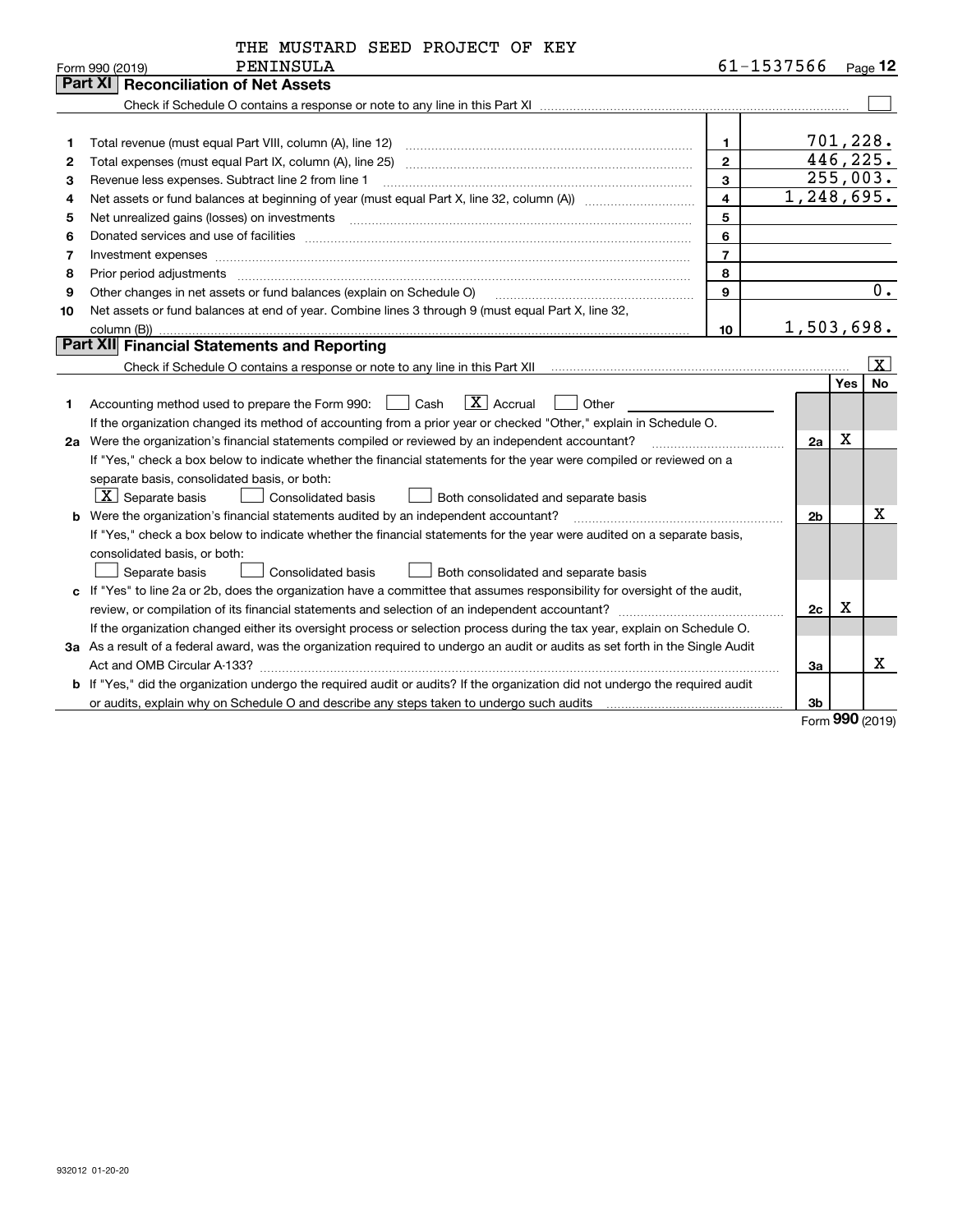|                          | <b>SCHEDULE A</b>                             |  |                                                                                                                                  |                                                                                                                                                                                                                                                      |                                    |    |                            | OMB No. 1545-0047                     |
|--------------------------|-----------------------------------------------|--|----------------------------------------------------------------------------------------------------------------------------------|------------------------------------------------------------------------------------------------------------------------------------------------------------------------------------------------------------------------------------------------------|------------------------------------|----|----------------------------|---------------------------------------|
| (Form 990 or 990-EZ)     |                                               |  | <b>Public Charity Status and Public Support</b><br>Complete if the organization is a section 501(c)(3) organization or a section |                                                                                                                                                                                                                                                      |                                    |    |                            |                                       |
|                          |                                               |  |                                                                                                                                  | 4947(a)(1) nonexempt charitable trust.                                                                                                                                                                                                               |                                    |    |                            |                                       |
| Internal Revenue Service | Department of the Treasury                    |  |                                                                                                                                  | Attach to Form 990 or Form 990-EZ.<br>Go to www.irs.gov/Form990 for instructions and the latest information.                                                                                                                                         |                                    |    |                            | Open to Public<br>Inspection          |
|                          | Name of the organization                      |  |                                                                                                                                  | THE MUSTARD SEED PROJECT OF KEY                                                                                                                                                                                                                      |                                    |    |                            | <b>Employer identification number</b> |
|                          |                                               |  | PENINSULA                                                                                                                        |                                                                                                                                                                                                                                                      |                                    |    |                            | 61-1537566                            |
| Part I                   |                                               |  |                                                                                                                                  | Reason for Public Charity Status (All organizations must complete this part.) See instructions.                                                                                                                                                      |                                    |    |                            |                                       |
|                          |                                               |  |                                                                                                                                  | The organization is not a private foundation because it is: (For lines 1 through 12, check only one box.)                                                                                                                                            |                                    |    |                            |                                       |
| 1                        |                                               |  |                                                                                                                                  | A church, convention of churches, or association of churches described in section 170(b)(1)(A)(i).                                                                                                                                                   |                                    |    |                            |                                       |
| 2                        |                                               |  |                                                                                                                                  | A school described in section 170(b)(1)(A)(ii). (Attach Schedule E (Form 990 or 990-EZ).)                                                                                                                                                            |                                    |    |                            |                                       |
| 3                        |                                               |  |                                                                                                                                  | A hospital or a cooperative hospital service organization described in section 170(b)(1)(A)(iii).<br>A medical research organization operated in conjunction with a hospital described in section 170(b)(1)(A)(iii). Enter the hospital's name,      |                                    |    |                            |                                       |
| 4                        | city, and state:                              |  |                                                                                                                                  |                                                                                                                                                                                                                                                      |                                    |    |                            |                                       |
| 5                        |                                               |  |                                                                                                                                  | An organization operated for the benefit of a college or university owned or operated by a governmental unit described in                                                                                                                            |                                    |    |                            |                                       |
|                          |                                               |  | section 170(b)(1)(A)(iv). (Complete Part II.)                                                                                    |                                                                                                                                                                                                                                                      |                                    |    |                            |                                       |
| 6                        |                                               |  |                                                                                                                                  | A federal, state, or local government or governmental unit described in section 170(b)(1)(A)(v).                                                                                                                                                     |                                    |    |                            |                                       |
| $\mathbf{X}$<br>7        |                                               |  |                                                                                                                                  | An organization that normally receives a substantial part of its support from a governmental unit or from the general public described in                                                                                                            |                                    |    |                            |                                       |
|                          |                                               |  | section 170(b)(1)(A)(vi). (Complete Part II.)                                                                                    |                                                                                                                                                                                                                                                      |                                    |    |                            |                                       |
| 8                        |                                               |  |                                                                                                                                  | A community trust described in section 170(b)(1)(A)(vi). (Complete Part II.)                                                                                                                                                                         |                                    |    |                            |                                       |
| 9                        |                                               |  |                                                                                                                                  | An agricultural research organization described in section 170(b)(1)(A)(ix) operated in conjunction with a land-grant college                                                                                                                        |                                    |    |                            |                                       |
|                          | university:                                   |  |                                                                                                                                  | or university or a non-land-grant college of agriculture (see instructions). Enter the name, city, and state of the college or                                                                                                                       |                                    |    |                            |                                       |
| 10                       |                                               |  |                                                                                                                                  | An organization that normally receives: (1) more than 33 1/3% of its support from contributions, membership fees, and gross receipts from                                                                                                            |                                    |    |                            |                                       |
|                          |                                               |  |                                                                                                                                  | activities related to its exempt functions - subject to certain exceptions, and (2) no more than 33 1/3% of its support from gross investment                                                                                                        |                                    |    |                            |                                       |
|                          |                                               |  |                                                                                                                                  | income and unrelated business taxable income (less section 511 tax) from businesses acquired by the organization after June 30, 1975.                                                                                                                |                                    |    |                            |                                       |
|                          |                                               |  | See section 509(a)(2). (Complete Part III.)                                                                                      |                                                                                                                                                                                                                                                      |                                    |    |                            |                                       |
| 11                       |                                               |  |                                                                                                                                  | An organization organized and operated exclusively to test for public safety. See section 509(a)(4).                                                                                                                                                 |                                    |    |                            |                                       |
| 12                       |                                               |  |                                                                                                                                  | An organization organized and operated exclusively for the benefit of, to perform the functions of, or to carry out the purposes of one or                                                                                                           |                                    |    |                            |                                       |
|                          |                                               |  |                                                                                                                                  | more publicly supported organizations described in section 509(a)(1) or section 509(a)(2). See section 509(a)(3). Check the box in<br>lines 12a through 12d that describes the type of supporting organization and complete lines 12e, 12f, and 12g. |                                    |    |                            |                                       |
| a                        |                                               |  |                                                                                                                                  | Type I. A supporting organization operated, supervised, or controlled by its supported organization(s), typically by giving                                                                                                                          |                                    |    |                            |                                       |
|                          |                                               |  |                                                                                                                                  | the supported organization(s) the power to regularly appoint or elect a majority of the directors or trustees of the supporting                                                                                                                      |                                    |    |                            |                                       |
|                          |                                               |  | organization. You must complete Part IV, Sections A and B.                                                                       |                                                                                                                                                                                                                                                      |                                    |    |                            |                                       |
| b                        |                                               |  |                                                                                                                                  | Type II. A supporting organization supervised or controlled in connection with its supported organization(s), by having                                                                                                                              |                                    |    |                            |                                       |
|                          |                                               |  |                                                                                                                                  | control or management of the supporting organization vested in the same persons that control or manage the supported                                                                                                                                 |                                    |    |                            |                                       |
|                          |                                               |  |                                                                                                                                  | organization(s). You must complete Part IV, Sections A and C.                                                                                                                                                                                        |                                    |    |                            |                                       |
| с                        |                                               |  |                                                                                                                                  | Type III functionally integrated. A supporting organization operated in connection with, and functionally integrated with,<br>its supported organization(s) (see instructions). You must complete Part IV, Sections A, D, and E.                     |                                    |    |                            |                                       |
| d                        |                                               |  |                                                                                                                                  | Type III non-functionally integrated. A supporting organization operated in connection with its supported organization(s)                                                                                                                            |                                    |    |                            |                                       |
|                          |                                               |  |                                                                                                                                  | that is not functionally integrated. The organization generally must satisfy a distribution requirement and an attentiveness                                                                                                                         |                                    |    |                            |                                       |
|                          |                                               |  |                                                                                                                                  | requirement (see instructions). You must complete Part IV, Sections A and D, and Part V.                                                                                                                                                             |                                    |    |                            |                                       |
| е                        |                                               |  |                                                                                                                                  | Check this box if the organization received a written determination from the IRS that it is a Type I, Type II, Type III                                                                                                                              |                                    |    |                            |                                       |
|                          |                                               |  |                                                                                                                                  | functionally integrated, or Type III non-functionally integrated supporting organization.                                                                                                                                                            |                                    |    |                            |                                       |
|                          | f Enter the number of supported organizations |  |                                                                                                                                  |                                                                                                                                                                                                                                                      |                                    |    |                            |                                       |
|                          | (i) Name of supported                         |  | Provide the following information about the supported organization(s).<br>(ii) EIN                                               | (iii) Type of organization                                                                                                                                                                                                                           | (iv) Is the organization listed    |    | (v) Amount of monetary     | (vi) Amount of other                  |
|                          | organization                                  |  |                                                                                                                                  | (described on lines 1-10<br>above (see instructions))                                                                                                                                                                                                | in your governing document?<br>Yes | No | support (see instructions) | support (see instructions)            |
|                          |                                               |  |                                                                                                                                  |                                                                                                                                                                                                                                                      |                                    |    |                            |                                       |
|                          |                                               |  |                                                                                                                                  |                                                                                                                                                                                                                                                      |                                    |    |                            |                                       |
|                          |                                               |  |                                                                                                                                  |                                                                                                                                                                                                                                                      |                                    |    |                            |                                       |
|                          |                                               |  |                                                                                                                                  |                                                                                                                                                                                                                                                      |                                    |    |                            |                                       |
|                          |                                               |  |                                                                                                                                  |                                                                                                                                                                                                                                                      |                                    |    |                            |                                       |
|                          |                                               |  |                                                                                                                                  |                                                                                                                                                                                                                                                      |                                    |    |                            |                                       |
|                          |                                               |  |                                                                                                                                  |                                                                                                                                                                                                                                                      |                                    |    |                            |                                       |
|                          |                                               |  |                                                                                                                                  |                                                                                                                                                                                                                                                      |                                    |    |                            |                                       |
|                          |                                               |  |                                                                                                                                  |                                                                                                                                                                                                                                                      |                                    |    |                            |                                       |
| Total                    |                                               |  |                                                                                                                                  |                                                                                                                                                                                                                                                      |                                    |    |                            |                                       |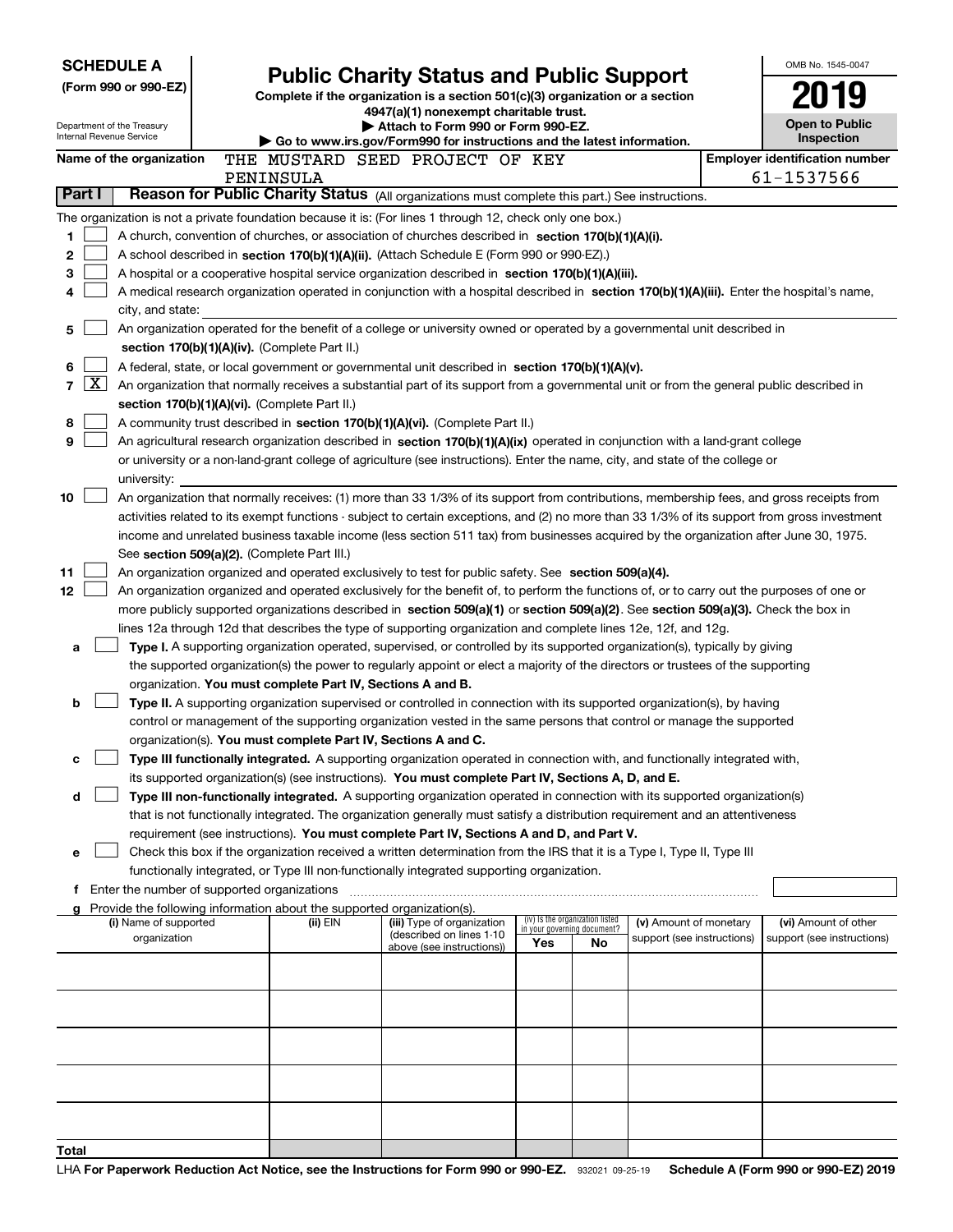## Schedule A (Form 990 or 990-EZ) 2019 PENINSULA

**2** PENINSULA 61-1537566

(Complete only if you checked the box on line 5, 7, or 8 of Part I or if the organization failed to qualify under Part III. If the organization fails to qualify under the tests listed below, please complete Part III.) **Part II** | Support Schedule for Organizations Described in Sections 170(b)(1)(A)(iv) and 170(b)(1)(A)(vi)

|     | <b>Section A. Public Support</b>                                                                                                               |          |          |            |                                       |          |                                          |  |  |
|-----|------------------------------------------------------------------------------------------------------------------------------------------------|----------|----------|------------|---------------------------------------|----------|------------------------------------------|--|--|
|     | Calendar year (or fiscal year beginning in) $\blacktriangleright$                                                                              | (a) 2015 | (b) 2016 | $(c)$ 2017 | $(d)$ 2018                            | (e) 2019 | (f) Total                                |  |  |
|     | 1 Gifts, grants, contributions, and                                                                                                            |          |          |            |                                       |          |                                          |  |  |
|     | membership fees received. (Do not                                                                                                              |          |          |            |                                       |          |                                          |  |  |
|     | include any "unusual grants.")                                                                                                                 |          |          |            | $314,060.$ 448,350. 656,935. 706,811. | 671,828. | 2797984.                                 |  |  |
|     | 2 Tax revenues levied for the organ-                                                                                                           |          |          |            |                                       |          |                                          |  |  |
|     | ization's benefit and either paid to                                                                                                           |          |          |            |                                       |          |                                          |  |  |
|     | or expended on its behalf                                                                                                                      |          |          |            |                                       |          |                                          |  |  |
|     | 3 The value of services or facilities                                                                                                          |          |          |            |                                       |          |                                          |  |  |
|     | furnished by a governmental unit to                                                                                                            |          |          |            |                                       |          |                                          |  |  |
|     | the organization without charge                                                                                                                |          |          |            |                                       |          |                                          |  |  |
|     | Total. Add lines 1 through 3                                                                                                                   | 314,060. | 448,350. | 656,935.   | 706, 811.                             | 671,828. | 2797984.                                 |  |  |
| 5.  | The portion of total contributions                                                                                                             |          |          |            |                                       |          |                                          |  |  |
|     | by each person (other than a                                                                                                                   |          |          |            |                                       |          |                                          |  |  |
|     | governmental unit or publicly                                                                                                                  |          |          |            |                                       |          |                                          |  |  |
|     | supported organization) included                                                                                                               |          |          |            |                                       |          |                                          |  |  |
|     | on line 1 that exceeds 2% of the                                                                                                               |          |          |            |                                       |          |                                          |  |  |
|     | amount shown on line 11,                                                                                                                       |          |          |            |                                       |          |                                          |  |  |
|     | column (f)                                                                                                                                     |          |          |            |                                       |          |                                          |  |  |
|     | 6 Public support. Subtract line 5 from line 4.                                                                                                 |          |          |            |                                       |          | 2797984.                                 |  |  |
|     | <b>Section B. Total Support</b>                                                                                                                |          |          |            |                                       |          |                                          |  |  |
|     | Calendar year (or fiscal year beginning in)                                                                                                    | (a) 2015 | (b) 2016 | $(c)$ 2017 | $(d)$ 2018                            | (e) 2019 | (f) Total                                |  |  |
|     | 7 Amounts from line 4                                                                                                                          | 314,060. | 448,350. | 656,935.   | 706, 811.                             | 671,828. | 2797984.                                 |  |  |
|     | 8 Gross income from interest,                                                                                                                  |          |          |            |                                       |          |                                          |  |  |
|     | dividends, payments received on                                                                                                                |          |          |            |                                       |          |                                          |  |  |
|     | securities loans, rents, royalties,                                                                                                            |          |          |            |                                       |          |                                          |  |  |
|     | and income from similar sources                                                                                                                | 4,438.   | 174.     | 36.        | 37.                                   | 43.      | 4,728.                                   |  |  |
| 9   | Net income from unrelated business                                                                                                             |          |          |            |                                       |          |                                          |  |  |
|     | activities, whether or not the                                                                                                                 |          |          |            |                                       |          |                                          |  |  |
|     | business is regularly carried on                                                                                                               |          |          |            |                                       |          |                                          |  |  |
|     | 10 Other income. Do not include gain                                                                                                           |          |          |            |                                       |          |                                          |  |  |
|     | or loss from the sale of capital                                                                                                               |          |          |            |                                       |          |                                          |  |  |
|     | assets (Explain in Part VI.)                                                                                                                   |          |          |            |                                       | 17,348.  | 17,348.                                  |  |  |
|     | 11 Total support. Add lines 7 through 10                                                                                                       |          |          |            |                                       |          | $\overline{2820060}$ .                   |  |  |
|     | 12 Gross receipts from related activities, etc. (see instructions)                                                                             |          |          |            |                                       | 12       | 143,413.                                 |  |  |
|     | 13 First five years. If the Form 990 is for the organization's first, second, third, fourth, or fifth tax year as a section 501(c)(3)          |          |          |            |                                       |          |                                          |  |  |
|     | organization, check this box and stop here manufactured and and state and state and state and state and stop here                              |          |          |            |                                       |          |                                          |  |  |
|     | Section C. Computation of Public Support Percentage                                                                                            |          |          |            |                                       |          |                                          |  |  |
|     |                                                                                                                                                |          |          |            |                                       | 14       | 99.22<br>%                               |  |  |
| 15  |                                                                                                                                                |          |          |            |                                       | 15       | 99.81<br>%                               |  |  |
|     | 16a 33 1/3% support test - 2019. If the organization did not check the box on line 13, and line 14 is 33 1/3% or more, check this box and      |          |          |            |                                       |          |                                          |  |  |
|     |                                                                                                                                                |          |          |            |                                       |          | $\blacktriangleright$ $\boxed{\text{X}}$ |  |  |
|     | b 33 1/3% support test - 2018. If the organization did not check a box on line 13 or 16a, and line 15 is 33 1/3% or more, check this box       |          |          |            |                                       |          |                                          |  |  |
|     | and stop here. The organization qualifies as a publicly supported organization                                                                 |          |          |            |                                       |          |                                          |  |  |
|     | 17a 10% -facts-and-circumstances test - 2019. If the organization did not check a box on line 13, 16a, or 16b, and line 14 is 10% or more,     |          |          |            |                                       |          |                                          |  |  |
|     | and if the organization meets the "facts-and-circumstances" test, check this box and stop here. Explain in Part VI how the organization        |          |          |            |                                       |          |                                          |  |  |
|     | meets the "facts-and-circumstances" test. The organization qualifies as a publicly supported organization                                      |          |          |            |                                       |          |                                          |  |  |
|     | <b>b 10% -facts-and-circumstances test - 2018.</b> If the organization did not check a box on line 13, 16a, 16b, or 17a, and line 15 is 10% or |          |          |            |                                       |          |                                          |  |  |
|     | more, and if the organization meets the "facts-and-circumstances" test, check this box and stop here. Explain in Part VI how the               |          |          |            |                                       |          |                                          |  |  |
|     | organization meets the "facts-and-circumstances" test. The organization qualifies as a publicly supported organization                         |          |          |            |                                       |          |                                          |  |  |
| 18. | Private foundation. If the organization did not check a box on line 13, 16a, 16b, 17a, or 17b, check this box and see instructions             |          |          |            |                                       |          |                                          |  |  |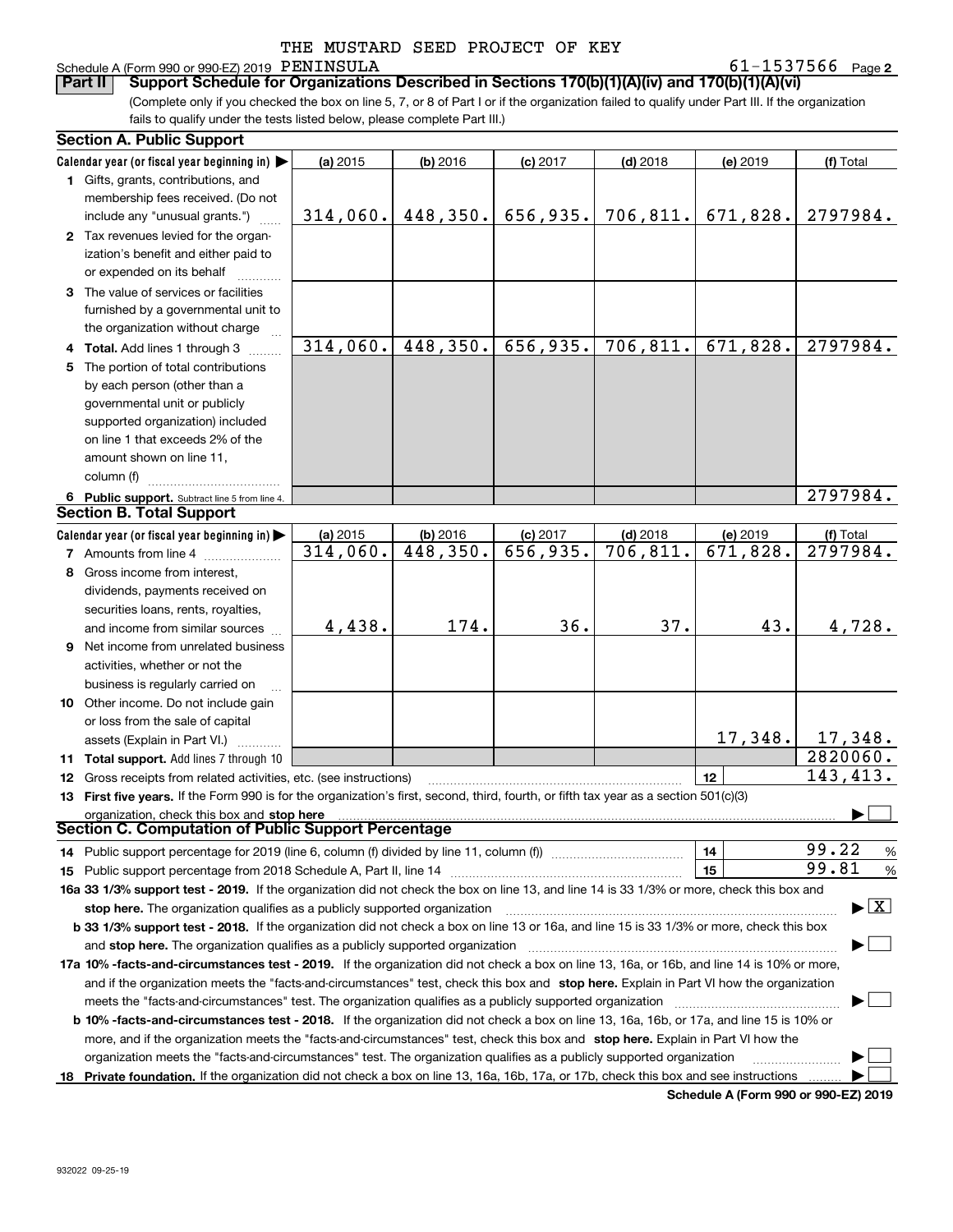| THE MUSTARD SEED PROJECT OF KEY |
|---------------------------------|
|                                 |

Schedule A (Form 990 or 990-EZ) 2019 PENINSULA

(Complete only if you checked the box on line 10 of Part I or if the organization failed to qualify under Part II. If the organization fails to qualify under the tests listed below, please complete Part II.)

|    | <b>Section A. Public Support</b>                                                                                                                                                                                              |          |          |            |            |          |             |
|----|-------------------------------------------------------------------------------------------------------------------------------------------------------------------------------------------------------------------------------|----------|----------|------------|------------|----------|-------------|
|    | Calendar year (or fiscal year beginning in) $\blacktriangleright$                                                                                                                                                             | (a) 2015 | (b) 2016 | $(c)$ 2017 | $(d)$ 2018 | (e) 2019 | (f) Total   |
|    | 1 Gifts, grants, contributions, and                                                                                                                                                                                           |          |          |            |            |          |             |
|    | membership fees received. (Do not                                                                                                                                                                                             |          |          |            |            |          |             |
|    | include any "unusual grants.")                                                                                                                                                                                                |          |          |            |            |          |             |
|    | <b>2</b> Gross receipts from admissions,                                                                                                                                                                                      |          |          |            |            |          |             |
|    | merchandise sold or services per-                                                                                                                                                                                             |          |          |            |            |          |             |
|    | formed, or facilities furnished in                                                                                                                                                                                            |          |          |            |            |          |             |
|    | any activity that is related to the<br>organization's tax-exempt purpose                                                                                                                                                      |          |          |            |            |          |             |
|    | 3 Gross receipts from activities that                                                                                                                                                                                         |          |          |            |            |          |             |
|    | are not an unrelated trade or bus-                                                                                                                                                                                            |          |          |            |            |          |             |
|    | iness under section 513                                                                                                                                                                                                       |          |          |            |            |          |             |
|    | 4 Tax revenues levied for the organ-                                                                                                                                                                                          |          |          |            |            |          |             |
|    | ization's benefit and either paid to                                                                                                                                                                                          |          |          |            |            |          |             |
|    | or expended on its behalf                                                                                                                                                                                                     |          |          |            |            |          |             |
|    | .<br>5 The value of services or facilities                                                                                                                                                                                    |          |          |            |            |          |             |
|    | furnished by a governmental unit to                                                                                                                                                                                           |          |          |            |            |          |             |
|    | the organization without charge                                                                                                                                                                                               |          |          |            |            |          |             |
|    |                                                                                                                                                                                                                               |          |          |            |            |          |             |
|    | <b>6 Total.</b> Add lines 1 through 5                                                                                                                                                                                         |          |          |            |            |          |             |
|    | 7a Amounts included on lines 1, 2, and                                                                                                                                                                                        |          |          |            |            |          |             |
|    | 3 received from disqualified persons<br><b>b</b> Amounts included on lines 2 and 3 received                                                                                                                                   |          |          |            |            |          |             |
|    | from other than disqualified persons that                                                                                                                                                                                     |          |          |            |            |          |             |
|    | exceed the greater of \$5,000 or 1% of the                                                                                                                                                                                    |          |          |            |            |          |             |
|    | amount on line 13 for the year                                                                                                                                                                                                |          |          |            |            |          |             |
|    | c Add lines 7a and 7b                                                                                                                                                                                                         |          |          |            |            |          |             |
|    | 8 Public support. (Subtract line 7c from line 6.)<br><b>Section B. Total Support</b>                                                                                                                                          |          |          |            |            |          |             |
|    |                                                                                                                                                                                                                               |          |          |            |            |          |             |
|    | Calendar year (or fiscal year beginning in)                                                                                                                                                                                   | (a) 2015 | (b) 2016 | $(c)$ 2017 | $(d)$ 2018 | (e) 2019 | (f) Total   |
|    | 9 Amounts from line 6                                                                                                                                                                                                         |          |          |            |            |          |             |
|    | <b>10a</b> Gross income from interest,<br>dividends, payments received on                                                                                                                                                     |          |          |            |            |          |             |
|    | securities loans, rents, royalties,                                                                                                                                                                                           |          |          |            |            |          |             |
|    | and income from similar sources                                                                                                                                                                                               |          |          |            |            |          |             |
|    | <b>b</b> Unrelated business taxable income                                                                                                                                                                                    |          |          |            |            |          |             |
|    | (less section 511 taxes) from businesses                                                                                                                                                                                      |          |          |            |            |          |             |
|    | acquired after June 30, 1975 [10001]                                                                                                                                                                                          |          |          |            |            |          |             |
|    | c Add lines 10a and 10b                                                                                                                                                                                                       |          |          |            |            |          |             |
|    | 11 Net income from unrelated business                                                                                                                                                                                         |          |          |            |            |          |             |
|    | activities not included in line 10b,<br>whether or not the business is                                                                                                                                                        |          |          |            |            |          |             |
|    | regularly carried on                                                                                                                                                                                                          |          |          |            |            |          |             |
|    | <b>12</b> Other income. Do not include gain                                                                                                                                                                                   |          |          |            |            |          |             |
|    | or loss from the sale of capital<br>assets (Explain in Part VI.)                                                                                                                                                              |          |          |            |            |          |             |
|    | <b>13</b> Total support. (Add lines 9, 10c, 11, and 12.)                                                                                                                                                                      |          |          |            |            |          |             |
|    | 14 First five years. If the Form 990 is for the organization's first, second, third, fourth, or fifth tax year as a section 501(c)(3) organization,                                                                           |          |          |            |            |          |             |
|    | check this box and stop here with the continuum control to the change of the state of the state of the change of the change of the change of the change of the change of the change of the change of the change of the change |          |          |            |            |          |             |
|    | <b>Section C. Computation of Public Support Percentage</b>                                                                                                                                                                    |          |          |            |            |          |             |
|    | 15 Public support percentage for 2019 (line 8, column (f), divided by line 13, column (f))                                                                                                                                    |          |          |            |            | 15       | %           |
|    | 16 Public support percentage from 2018 Schedule A, Part III, line 15                                                                                                                                                          |          |          |            |            | 16       | %           |
|    | Section D. Computation of Investment Income Percentage                                                                                                                                                                        |          |          |            |            |          |             |
|    | 17 Investment income percentage for 2019 (line 10c, column (f), divided by line 13, column (f))                                                                                                                               |          |          |            |            | 17       | %           |
|    | <b>18</b> Investment income percentage from <b>2018</b> Schedule A, Part III, line 17                                                                                                                                         |          |          |            |            | 18       | %           |
|    | 19a 33 1/3% support tests - 2019. If the organization did not check the box on line 14, and line 15 is more than 33 1/3%, and line 17 is not                                                                                  |          |          |            |            |          |             |
|    | more than 33 1/3%, check this box and stop here. The organization qualifies as a publicly supported organization                                                                                                              |          |          |            |            |          | $\sim$<br>▶ |
|    | b 33 1/3% support tests - 2018. If the organization did not check a box on line 14 or line 19a, and line 16 is more than 33 1/3%, and                                                                                         |          |          |            |            |          |             |
|    | line 18 is not more than 33 1/3%, check this box and stop here. The organization qualifies as a publicly supported organization                                                                                               |          |          |            |            |          |             |
| 20 |                                                                                                                                                                                                                               |          |          |            |            |          |             |
|    |                                                                                                                                                                                                                               |          |          |            |            |          |             |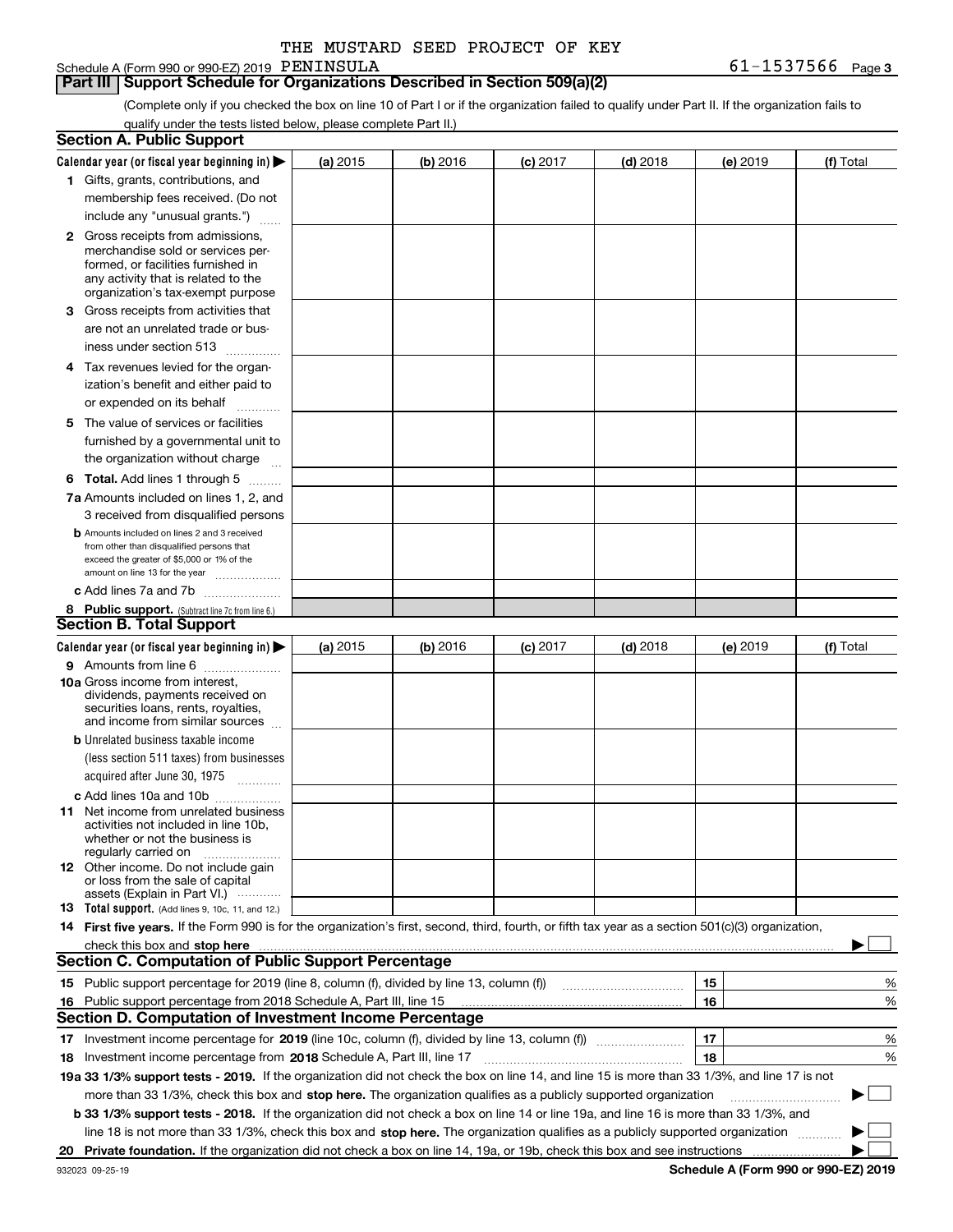## Schedule A (Form 990 or 990-EZ) 2019  $\overline{PBNINSULA}$ **Part IV Supporting Organizations**

(Complete only if you checked a box in line 12 on Part I. If you checked 12a of Part I, complete Sections A and B. If you checked 12b of Part I, complete Sections A and C. If you checked 12c of Part I, complete Sections A, D, and E. If you checked 12d of Part I, complete Sections A and D, and complete Part V.)

### **Section A. All Supporting Organizations**

- **1** Are all of the organization's supported organizations listed by name in the organization's governing documents? If "No," describe in **Part VI** how the supported organizations are designated. If designated by *class or purpose, describe the designation. If historic and continuing relationship, explain.*
- **2** Did the organization have any supported organization that does not have an IRS determination of status under section 509(a)(1) or (2)? If "Yes," explain in Part VI how the organization determined that the supported *organization was described in section 509(a)(1) or (2).*
- **3a** Did the organization have a supported organization described in section 501(c)(4), (5), or (6)? If "Yes," answer *(b) and (c) below.*
- **b** Did the organization confirm that each supported organization qualified under section 501(c)(4), (5), or (6) and satisfied the public support tests under section 509(a)(2)? If "Yes," describe in **Part VI** when and how the *organization made the determination.*
- **c**Did the organization ensure that all support to such organizations was used exclusively for section 170(c)(2)(B) purposes? If "Yes," explain in **Part VI** what controls the organization put in place to ensure such use.
- **4a***If* Was any supported organization not organized in the United States ("foreign supported organization")? *"Yes," and if you checked 12a or 12b in Part I, answer (b) and (c) below.*
- **b** Did the organization have ultimate control and discretion in deciding whether to make grants to the foreign supported organization? If "Yes," describe in **Part VI** how the organization had such control and discretion *despite being controlled or supervised by or in connection with its supported organizations.*
- **c** Did the organization support any foreign supported organization that does not have an IRS determination under sections 501(c)(3) and 509(a)(1) or (2)? If "Yes," explain in **Part VI** what controls the organization used *to ensure that all support to the foreign supported organization was used exclusively for section 170(c)(2)(B) purposes.*
- **5a***If "Yes,"* Did the organization add, substitute, or remove any supported organizations during the tax year? answer (b) and (c) below (if applicable). Also, provide detail in **Part VI,** including (i) the names and EIN *numbers of the supported organizations added, substituted, or removed; (ii) the reasons for each such action; (iii) the authority under the organization's organizing document authorizing such action; and (iv) how the action was accomplished (such as by amendment to the organizing document).*
- **b** Type I or Type II only. Was any added or substituted supported organization part of a class already designated in the organization's organizing document?
- **cSubstitutions only.**  Was the substitution the result of an event beyond the organization's control?
- **6** Did the organization provide support (whether in the form of grants or the provision of services or facilities) to **Part VI.** *If "Yes," provide detail in* support or benefit one or more of the filing organization's supported organizations? anyone other than (i) its supported organizations, (ii) individuals that are part of the charitable class benefited by one or more of its supported organizations, or (iii) other supporting organizations that also
- **7**Did the organization provide a grant, loan, compensation, or other similar payment to a substantial contributor *If "Yes," complete Part I of Schedule L (Form 990 or 990-EZ).* regard to a substantial contributor? (as defined in section 4958(c)(3)(C)), a family member of a substantial contributor, or a 35% controlled entity with
- **8** Did the organization make a loan to a disqualified person (as defined in section 4958) not described in line 7? *If "Yes," complete Part I of Schedule L (Form 990 or 990-EZ).*
- **9a** Was the organization controlled directly or indirectly at any time during the tax year by one or more in section 509(a)(1) or (2))? If "Yes," *provide detail in* <code>Part VI.</code> disqualified persons as defined in section 4946 (other than foundation managers and organizations described
- **b** Did one or more disqualified persons (as defined in line 9a) hold a controlling interest in any entity in which the supporting organization had an interest? If "Yes," provide detail in P**art VI**.
- **c**Did a disqualified person (as defined in line 9a) have an ownership interest in, or derive any personal benefit from, assets in which the supporting organization also had an interest? If "Yes," provide detail in P**art VI.**
- **10a** Was the organization subject to the excess business holdings rules of section 4943 because of section supporting organizations)? If "Yes," answer 10b below. 4943(f) (regarding certain Type II supporting organizations, and all Type III non-functionally integrated
- **b** Did the organization have any excess business holdings in the tax year? (Use Schedule C, Form 4720, to *determine whether the organization had excess business holdings.)*

**4b4c5a5b5c6789a 9b9c10a10b**

**1**

**2**

**3a**

**3b**

**3c**

**4a**

**Yes**

**No**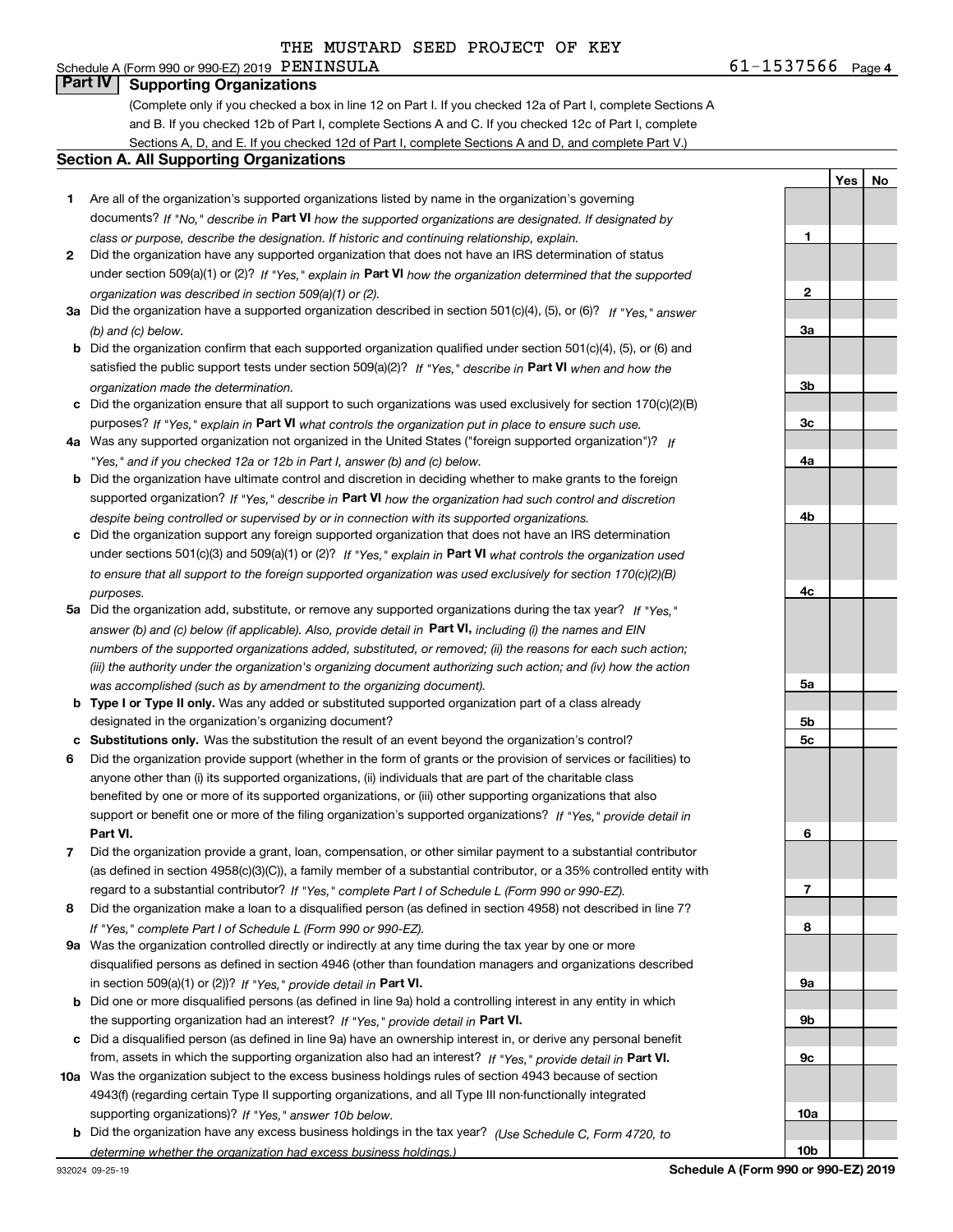**5** Schedule A (Form 990 or 990-EZ) 2019 Page PENINSULA 61-1537566

|              | Part IV<br>Supporting Organizations (continued)                                                                                                                         |                 |     |    |
|--------------|-------------------------------------------------------------------------------------------------------------------------------------------------------------------------|-----------------|-----|----|
|              |                                                                                                                                                                         |                 | Yes | No |
| 11           | Has the organization accepted a gift or contribution from any of the following persons?                                                                                 |                 |     |    |
|              | a A person who directly or indirectly controls, either alone or together with persons described in (b) and (c)                                                          |                 |     |    |
|              | below, the governing body of a supported organization?                                                                                                                  | 11a             |     |    |
|              | <b>b</b> A family member of a person described in (a) above?                                                                                                            | 11 <sub>b</sub> |     |    |
|              | c A 35% controlled entity of a person described in (a) or (b) above? If "Yes" to a, b, or c, provide detail in Part VI.                                                 | 11c             |     |    |
|              | <b>Section B. Type I Supporting Organizations</b>                                                                                                                       |                 |     |    |
|              |                                                                                                                                                                         |                 | Yes | No |
| 1            | Did the directors, trustees, or membership of one or more supported organizations have the power to                                                                     |                 |     |    |
|              | regularly appoint or elect at least a majority of the organization's directors or trustees at all times during the                                                      |                 |     |    |
|              | tax year? If "No," describe in Part VI how the supported organization(s) effectively operated, supervised, or                                                           |                 |     |    |
|              | controlled the organization's activities. If the organization had more than one supported organization,                                                                 |                 |     |    |
|              | describe how the powers to appoint and/or remove directors or trustees were allocated among the supported                                                               |                 |     |    |
|              | organizations and what conditions or restrictions, if any, applied to such powers during the tax year.                                                                  | 1               |     |    |
| $\mathbf{2}$ | Did the organization operate for the benefit of any supported organization other than the supported                                                                     |                 |     |    |
|              | organization(s) that operated, supervised, or controlled the supporting organization? If "Yes," explain in                                                              |                 |     |    |
|              | Part VI how providing such benefit carried out the purposes of the supported organization(s) that operated,                                                             |                 |     |    |
|              | supervised, or controlled the supporting organization.<br><b>Section C. Type II Supporting Organizations</b>                                                            | 2               |     |    |
|              |                                                                                                                                                                         |                 | Yes | No |
| 1            | Were a majority of the organization's directors or trustees during the tax year also a majority of the directors                                                        |                 |     |    |
|              | or trustees of each of the organization's supported organization(s)? If "No," describe in Part VI how control                                                           |                 |     |    |
|              | or management of the supporting organization was vested in the same persons that controlled or managed                                                                  |                 |     |    |
|              | the supported organization(s).                                                                                                                                          | 1               |     |    |
|              | <b>Section D. All Type III Supporting Organizations</b>                                                                                                                 |                 |     |    |
|              |                                                                                                                                                                         |                 | Yes | No |
| 1            | Did the organization provide to each of its supported organizations, by the last day of the fifth month of the                                                          |                 |     |    |
|              | organization's tax year, (i) a written notice describing the type and amount of support provided during the prior tax                                                   |                 |     |    |
|              | year, (ii) a copy of the Form 990 that was most recently filed as of the date of notification, and (iii) copies of the                                                  |                 |     |    |
|              | organization's governing documents in effect on the date of notification, to the extent not previously provided?                                                        | 1               |     |    |
| 2            | Were any of the organization's officers, directors, or trustees either (i) appointed or elected by the supported                                                        |                 |     |    |
|              | organization(s) or (ii) serving on the governing body of a supported organization? If "No," explain in Part VI how                                                      |                 |     |    |
|              | the organization maintained a close and continuous working relationship with the supported organization(s).                                                             | 2               |     |    |
| 3            | By reason of the relationship described in (2), did the organization's supported organizations have a                                                                   |                 |     |    |
|              | significant voice in the organization's investment policies and in directing the use of the organization's                                                              |                 |     |    |
|              | income or assets at all times during the tax year? If "Yes," describe in Part VI the role the organization's                                                            |                 |     |    |
|              | supported organizations played in this regard.                                                                                                                          | 3               |     |    |
|              | Section E. Type III Functionally Integrated Supporting Organizations                                                                                                    |                 |     |    |
| 1            | Check the box next to the method that the organization used to satisfy the Integral Part Test during the year (see instructions).                                       |                 |     |    |
| a<br>b       | The organization satisfied the Activities Test. Complete line 2 below.<br>The organization is the parent of each of its supported organizations. Complete line 3 below. |                 |     |    |
| c            | The organization supported a governmental entity. Describe in Part VI how you supported a government entity (see instructions),                                         |                 |     |    |
| 2            | Activities Test. Answer (a) and (b) below.                                                                                                                              |                 | Yes | No |
| а            | Did substantially all of the organization's activities during the tax year directly further the exempt purposes of                                                      |                 |     |    |
|              | the supported organization(s) to which the organization was responsive? If "Yes," then in Part VI identify                                                              |                 |     |    |
|              | those supported organizations and explain how these activities directly furthered their exempt purposes,                                                                |                 |     |    |
|              | how the organization was responsive to those supported organizations, and how the organization determined                                                               |                 |     |    |
|              | that these activities constituted substantially all of its activities.                                                                                                  | 2a              |     |    |
|              | <b>b</b> Did the activities described in (a) constitute activities that, but for the organization's involvement, one or more                                            |                 |     |    |
|              | of the organization's supported organization(s) would have been engaged in? If "Yes," explain in Part VI the                                                            |                 |     |    |
|              | reasons for the organization's position that its supported organization(s) would have engaged in these                                                                  |                 |     |    |
|              | activities but for the organization's involvement.                                                                                                                      | 2b              |     |    |
| з            | Parent of Supported Organizations. Answer (a) and (b) below.                                                                                                            |                 |     |    |
| a            | Did the organization have the power to regularly appoint or elect a majority of the officers, directors, or                                                             |                 |     |    |
|              | trustees of each of the supported organizations? Provide details in Part VI.                                                                                            | За              |     |    |
|              | <b>b</b> Did the organization exercise a substantial degree of direction over the policies, programs, and activities of each                                            |                 |     |    |
|              | of its supported organizations? If "Yes," describe in Part VI the role played by the organization in this regard.                                                       | 3b              |     |    |

**Schedule A (Form 990 or 990-EZ) 2019**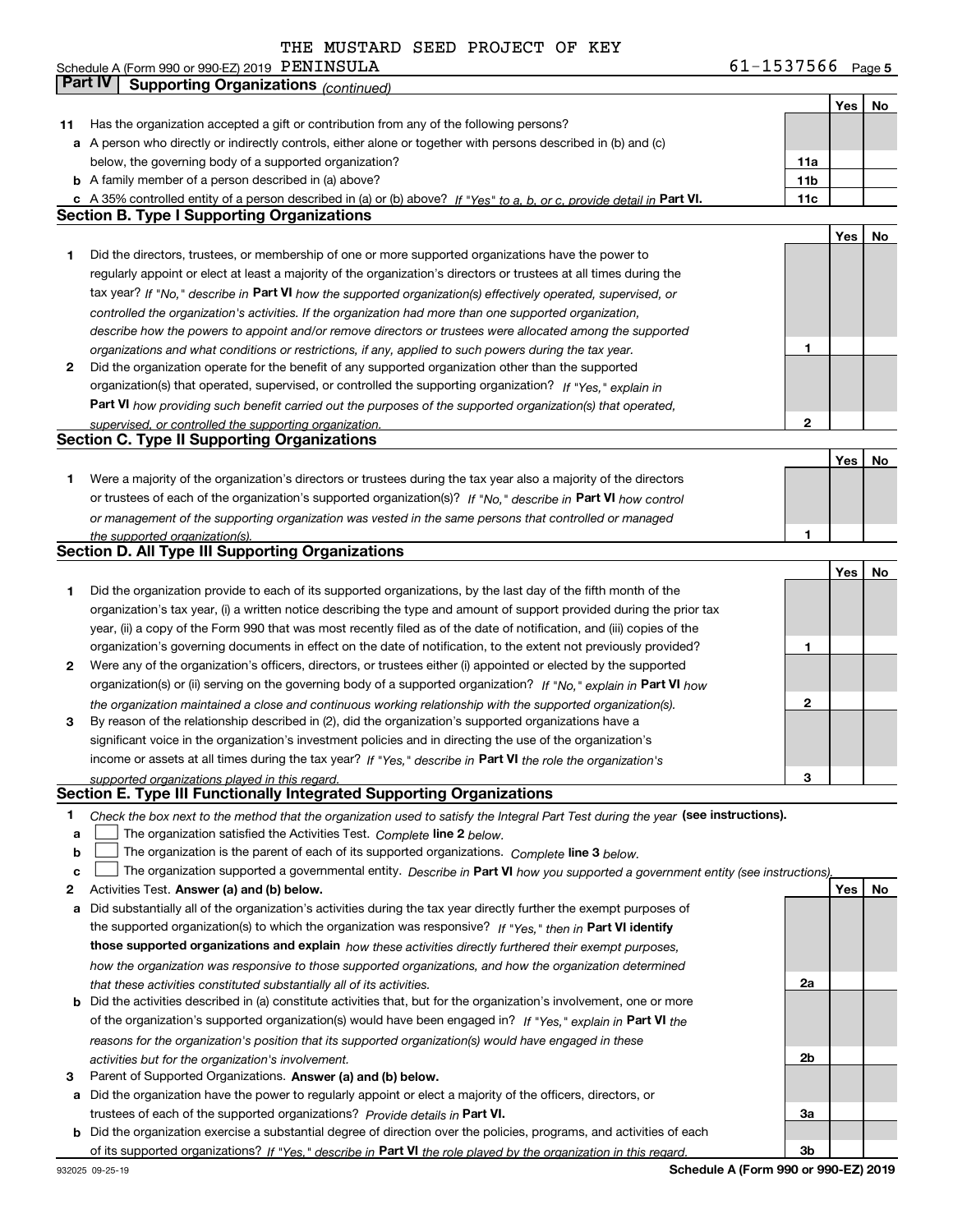|  | THE MUSTARD SEED PROJECT OF KEY |  |
|--|---------------------------------|--|
|  |                                 |  |

### **6**PENINSULA 61-1537566 **1SEP 10. See instructions.** All antegral Part Test as a qualifying trust on Nov. 20, 1970 (explain in Part VI). See instructions. All **Section A - Adjusted Net Income 123** Other gross income (see instructions) **4**Add lines 1 through 3. **56** Portion of operating expenses paid or incurred for production or **78** Adjusted Net Income (subtract lines 5, 6, and 7 from line 4) **8 8 1234567Section B - Minimum Asset Amount 1**Aggregate fair market value of all non-exempt-use assets (see **2**Acquisition indebtedness applicable to non-exempt-use assets **3** Subtract line 2 from line 1d. **4**Cash deemed held for exempt use. Enter 1-1/2% of line 3 (for greater amount, **5** Net value of non-exempt-use assets (subtract line 4 from line 3) **678a** Average monthly value of securities **b** Average monthly cash balances **c**Fair market value of other non-exempt-use assets **dTotal**  (add lines 1a, 1b, and 1c) **eDiscount** claimed for blockage or other **1a1b1c1d2345678**factors (explain in detail in **Part VI**): **Minimum Asset Amount**  (add line 7 to line 6) **Section C - Distributable Amount 123456123456Distributable Amount.** Subtract line 5 from line 4, unless subject to Schedule A (Form 990 or 990-EZ) 2019 PENINSULA other Type III non-functionally integrated supporting organizations must complete Sections A through E. (B) Current Year (optional)(A) Prior Year Net short-term capital gain Recoveries of prior-year distributions Depreciation and depletion collection of gross income or for management, conservation, or maintenance of property held for production of income (see instructions) Other expenses (see instructions) (B) Current Year (optional)(A) Prior Year instructions for short tax year or assets held for part of year): see instructions). Multiply line 5 by .035. Recoveries of prior-year distributions Current Year Adjusted net income for prior year (from Section A, line 8, Column A) Enter 85% of line 1. Minimum asset amount for prior year (from Section B, line 8, Column A) Enter greater of line 2 or line 3. Income tax imposed in prior year emergency temporary reduction (see instructions). **Part V** Type III Non-Functionally Integrated 509(a)(3) Supporting Organizations  $\mathcal{L}^{\text{max}}$

**7**Check here if the current year is the organization's first as a non-functionally integrated Type III supporting organization (see instructions). $\mathcal{L}^{\text{max}}$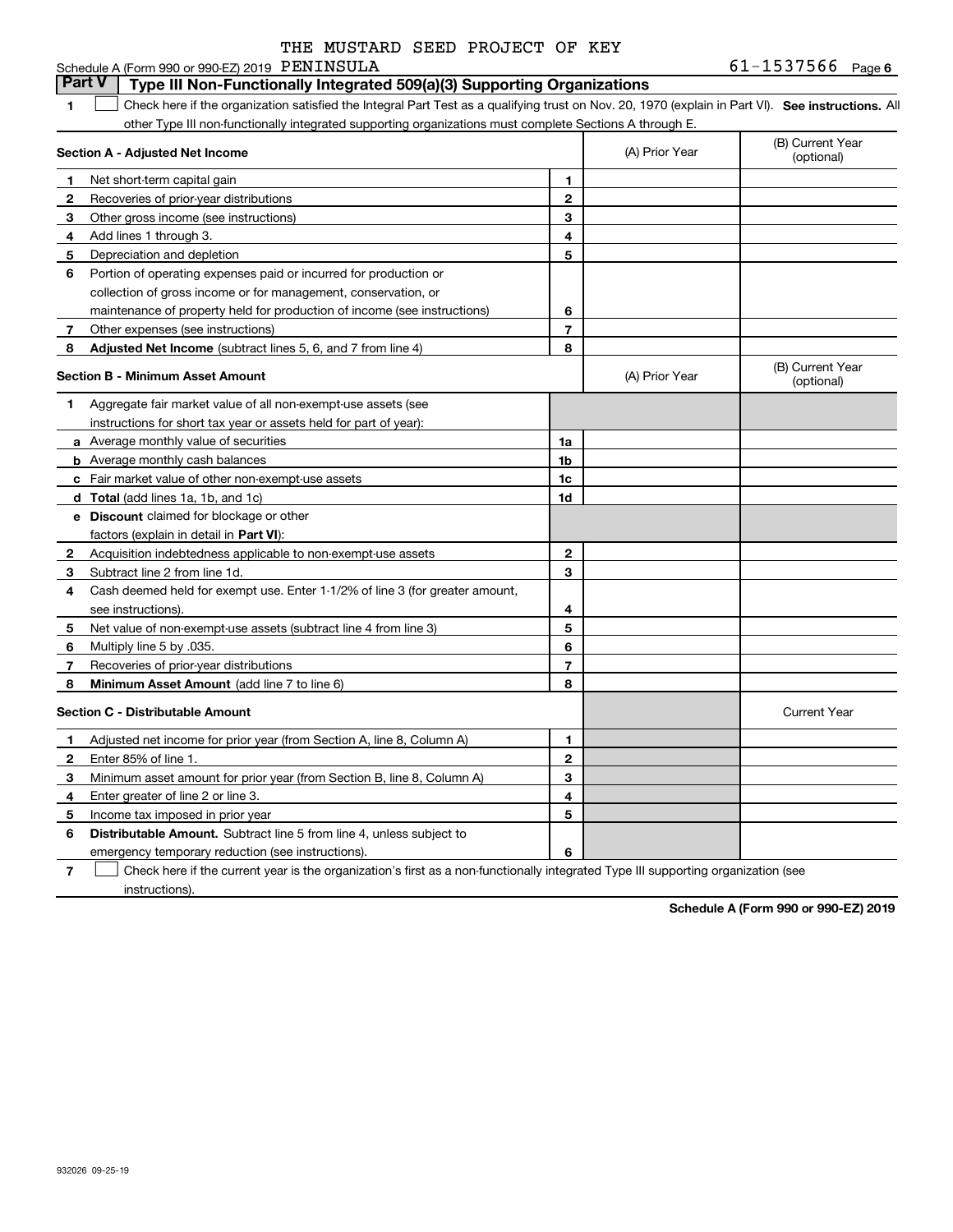Schedule A (Form 990 or 990-EZ) 2019 PENINSULA

| <b>Part V</b> | Type III Non-Functionally Integrated 509(a)(3) Supporting Organizations                    |                             | (continued)                           |                                         |  |  |  |
|---------------|--------------------------------------------------------------------------------------------|-----------------------------|---------------------------------------|-----------------------------------------|--|--|--|
|               | Section D - Distributions                                                                  |                             |                                       | <b>Current Year</b>                     |  |  |  |
| 1             | Amounts paid to supported organizations to accomplish exempt purposes                      |                             |                                       |                                         |  |  |  |
| 2             | Amounts paid to perform activity that directly furthers exempt purposes of supported       |                             |                                       |                                         |  |  |  |
|               | organizations, in excess of income from activity                                           |                             |                                       |                                         |  |  |  |
| 3             | Administrative expenses paid to accomplish exempt purposes of supported organizations      |                             |                                       |                                         |  |  |  |
| 4             | Amounts paid to acquire exempt-use assets                                                  |                             |                                       |                                         |  |  |  |
| 5             | Qualified set-aside amounts (prior IRS approval required)                                  |                             |                                       |                                         |  |  |  |
| 6             | Other distributions (describe in Part VI). See instructions.                               |                             |                                       |                                         |  |  |  |
| 7             | Total annual distributions. Add lines 1 through 6.                                         |                             |                                       |                                         |  |  |  |
| 8             | Distributions to attentive supported organizations to which the organization is responsive |                             |                                       |                                         |  |  |  |
|               | (provide details in Part VI). See instructions.                                            |                             |                                       |                                         |  |  |  |
| 9             | Distributable amount for 2019 from Section C, line 6                                       |                             |                                       |                                         |  |  |  |
| 10            | Line 8 amount divided by line 9 amount                                                     |                             |                                       |                                         |  |  |  |
|               |                                                                                            | (i)                         | (iii)                                 | (iii)                                   |  |  |  |
|               | <b>Section E - Distribution Allocations</b> (see instructions)                             | <b>Excess Distributions</b> | <b>Underdistributions</b><br>Pre-2019 | <b>Distributable</b><br>Amount for 2019 |  |  |  |
| 1             | Distributable amount for 2019 from Section C, line 6                                       |                             |                                       |                                         |  |  |  |
| 2             | Underdistributions, if any, for years prior to 2019 (reason-                               |                             |                                       |                                         |  |  |  |
|               | able cause required- explain in Part VI). See instructions.                                |                             |                                       |                                         |  |  |  |
| 3             | Excess distributions carryover, if any, to 2019                                            |                             |                                       |                                         |  |  |  |
|               | <b>a</b> From 2014                                                                         |                             |                                       |                                         |  |  |  |
|               | <b>b</b> From 2015                                                                         |                             |                                       |                                         |  |  |  |
|               | $c$ From 2016                                                                              |                             |                                       |                                         |  |  |  |
|               | $d$ From 2017                                                                              |                             |                                       |                                         |  |  |  |
|               | e From 2018                                                                                |                             |                                       |                                         |  |  |  |
|               | f Total of lines 3a through e                                                              |                             |                                       |                                         |  |  |  |
|               | g Applied to underdistributions of prior years                                             |                             |                                       |                                         |  |  |  |
|               | <b>h</b> Applied to 2019 distributable amount                                              |                             |                                       |                                         |  |  |  |
| Ť.            | Carryover from 2014 not applied (see instructions)                                         |                             |                                       |                                         |  |  |  |
|               | Remainder. Subtract lines 3g, 3h, and 3i from 3f.                                          |                             |                                       |                                         |  |  |  |
| 4             | Distributions for 2019 from Section D,                                                     |                             |                                       |                                         |  |  |  |
|               | line $7:$<br>\$                                                                            |                             |                                       |                                         |  |  |  |
|               | <b>a</b> Applied to underdistributions of prior years                                      |                             |                                       |                                         |  |  |  |
|               | <b>b</b> Applied to 2019 distributable amount                                              |                             |                                       |                                         |  |  |  |
| c             | Remainder. Subtract lines 4a and 4b from 4.                                                |                             |                                       |                                         |  |  |  |
| 5             | Remaining underdistributions for years prior to 2019, if                                   |                             |                                       |                                         |  |  |  |
|               | any. Subtract lines 3g and 4a from line 2. For result greater                              |                             |                                       |                                         |  |  |  |
|               | than zero, explain in Part VI. See instructions.                                           |                             |                                       |                                         |  |  |  |
| 6             | Remaining underdistributions for 2019. Subtract lines 3h                                   |                             |                                       |                                         |  |  |  |
|               | and 4b from line 1. For result greater than zero, explain in                               |                             |                                       |                                         |  |  |  |
|               | Part VI. See instructions.                                                                 |                             |                                       |                                         |  |  |  |
| 7             | Excess distributions carryover to 2020. Add lines 3j                                       |                             |                                       |                                         |  |  |  |
|               | and 4c.                                                                                    |                             |                                       |                                         |  |  |  |
| 8             | Breakdown of line 7:                                                                       |                             |                                       |                                         |  |  |  |
|               | a Excess from 2015                                                                         |                             |                                       |                                         |  |  |  |
|               | <b>b</b> Excess from 2016                                                                  |                             |                                       |                                         |  |  |  |
|               | c Excess from 2017                                                                         |                             |                                       |                                         |  |  |  |
|               | d Excess from 2018                                                                         |                             |                                       |                                         |  |  |  |
|               | e Excess from 2019                                                                         |                             |                                       |                                         |  |  |  |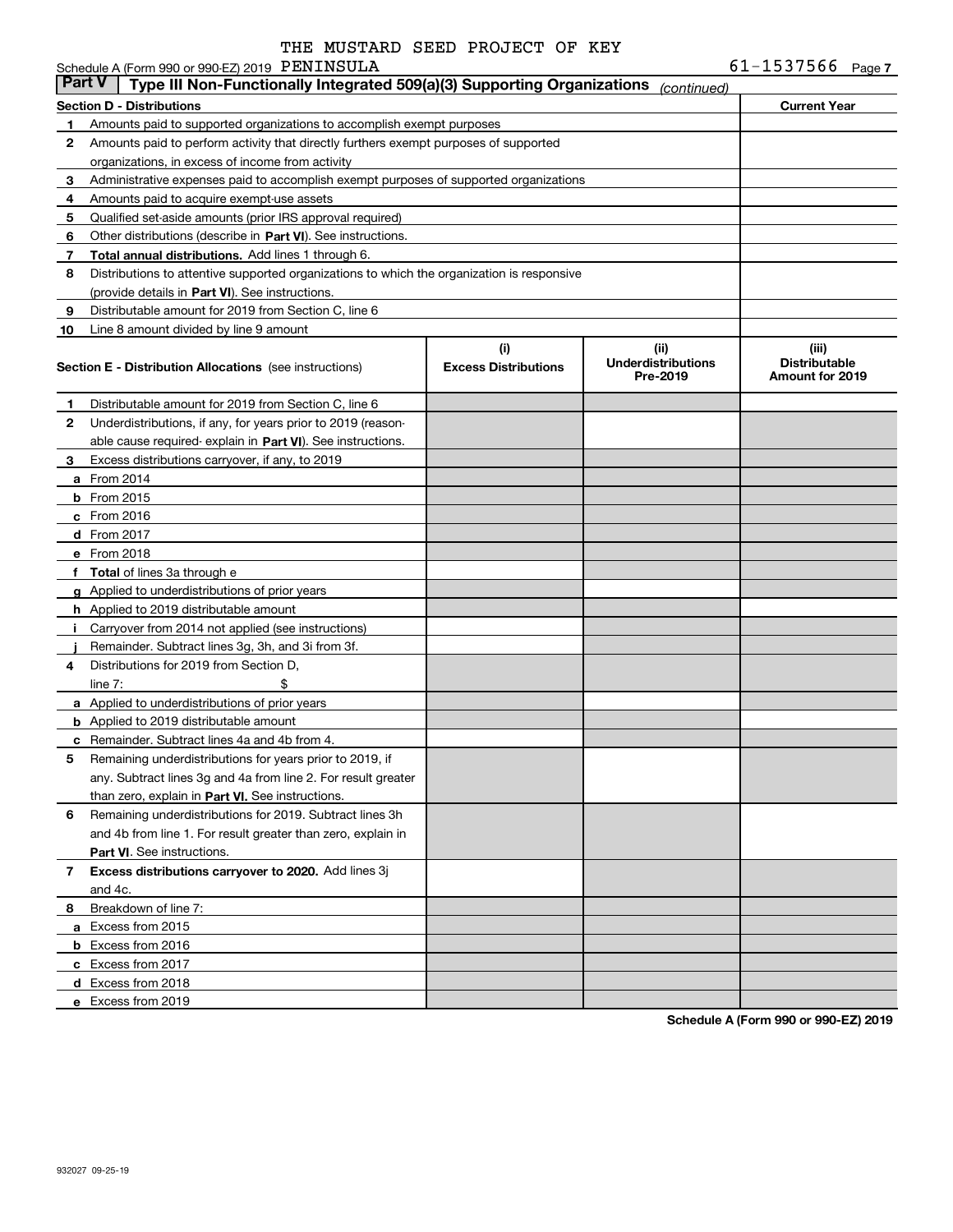Part VI | Supplemental Information. Provide the explanations required by Part II, line 10; Part II, line 17a or 17b; Part III, line 12; Part IV, Section A, lines 1, 2, 3b, 3c, 4b, 4c, 5a, 6, 9a, 9b, 9c, 11a, 11b, and 11c; Part IV, Section B, lines 1 and 2; Part IV, Section C, line 1; Part IV, Section D, lines 2 and 3; Part IV, Section E, lines 1c, 2a, 2b, 3a, and 3b; Part V, line 1; Part V, Section B, line 1e; Part V, Section D, lines 5, 6, and 8; and Part V, Section E, lines 2, 5, and 6. Also complete this part for any additional information. (See instructions.)

## SCHEDULE A, PART II, LINE 10, EXPLANATION FOR OTHER INCOME:

### CONTRACT SERVICES

2019 AMOUNT: \$ 17,348.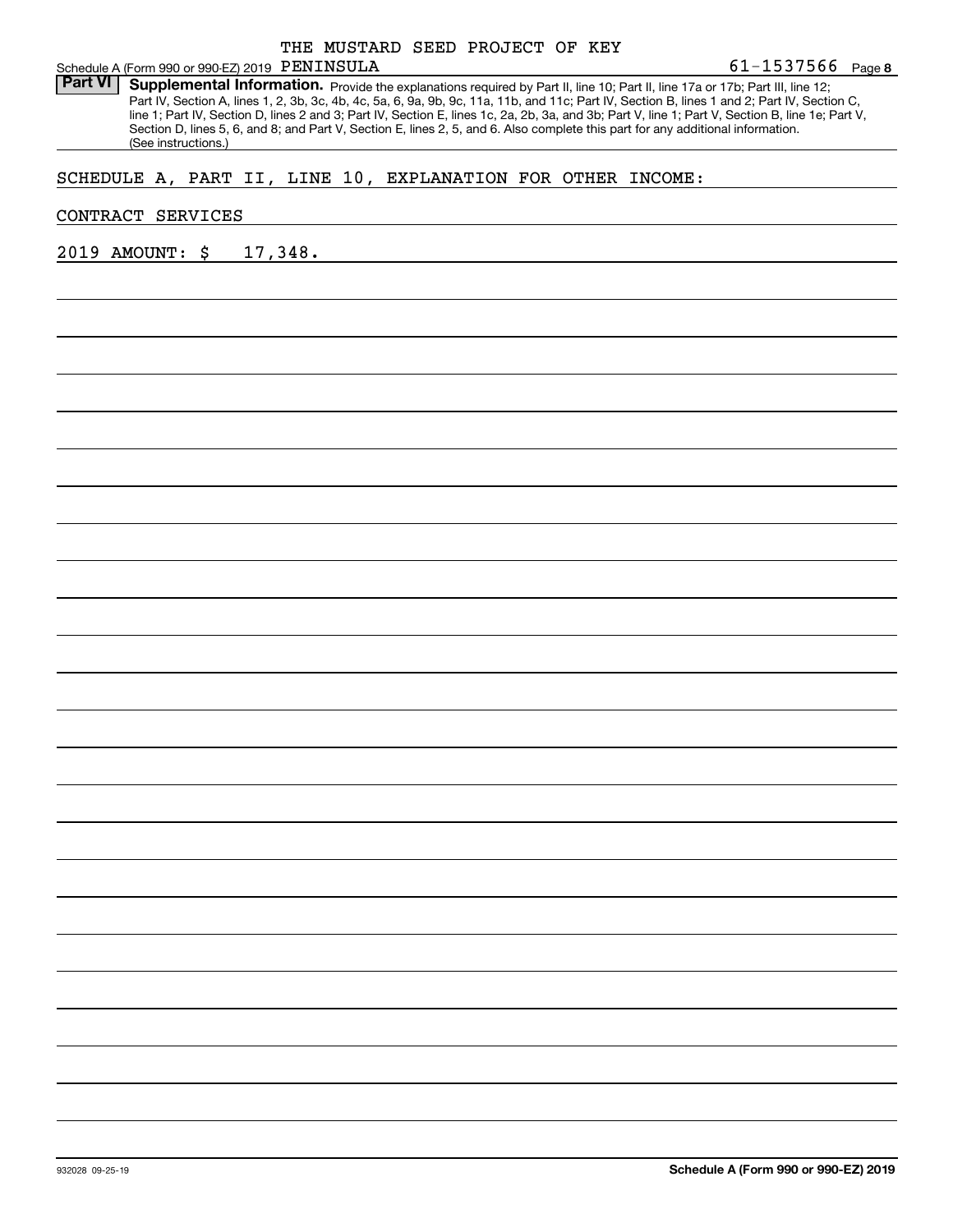Department of the Treasury Internal Revenue Service **(Form 990, 990-EZ, or 990-PF)**

# **Schedule B Schedule of Contributors**

**| Attach to Form 990, Form 990-EZ, or Form 990-PF. | Go to www.irs.gov/Form990 for the latest information.** OMB No. 1545-0047

**2019**

**number** 

|                                                                                    | <b>Employer identification</b> |
|------------------------------------------------------------------------------------|--------------------------------|
| THE MUSTARD SEED PROJECT OF KEY                                                    |                                |
| PENINSULA                                                                          | 61-1537566                     |
| <b>Organization type (check one):</b>                                              |                                |
| Section:                                                                           |                                |
| 3) (enter number) organization<br>X  <br>501(c)(                                   |                                |
| $4947(a)(1)$ nonexempt charitable trust <b>not</b> treated as a private foundation |                                |
| 527 political organization                                                         |                                |
| 501(c)(3) exempt private foundation                                                |                                |
| 4947(a)(1) nonexempt charitable trust treated as a private foundation              |                                |
| 501(c)(3) taxable private foundation                                               |                                |
|                                                                                    |                                |

Check if your organization is covered by the **General Rule** or a **Special Rule. Note:**  Only a section 501(c)(7), (8), or (10) organization can check boxes for both the General Rule and a Special Rule. See instructions.

### **General Rule**

For an organization filing Form 990, 990-EZ, or 990-PF that received, during the year, contributions totaling \$5,000 or more (in money or property) from any one contributor. Complete Parts I and II. See instructions for determining a contributor's total contributions.

### **Special Rules**

any one contributor, during the year, total contributions of the greater of  $\,$  (1) \$5,000; or **(2)** 2% of the amount on (i) Form 990, Part VIII, line 1h;  $\boxed{\textbf{X}}$  For an organization described in section 501(c)(3) filing Form 990 or 990-EZ that met the 33 1/3% support test of the regulations under sections 509(a)(1) and 170(b)(1)(A)(vi), that checked Schedule A (Form 990 or 990-EZ), Part II, line 13, 16a, or 16b, and that received from or (ii) Form 990-EZ, line 1. Complete Parts I and II.

year, total contributions of more than \$1,000 *exclusively* for religious, charitable, scientific, literary, or educational purposes, or for the For an organization described in section 501(c)(7), (8), or (10) filing Form 990 or 990-EZ that received from any one contributor, during the prevention of cruelty to children or animals. Complete Parts I, II, and III.  $\mathcal{L}^{\text{max}}$ 

purpose. Don't complete any of the parts unless the **General Rule** applies to this organization because it received *nonexclusively* year, contributions <sub>exclusively</sub> for religious, charitable, etc., purposes, but no such contributions totaled more than \$1,000. If this box is checked, enter here the total contributions that were received during the year for an  $\;$ exclusively religious, charitable, etc., For an organization described in section 501(c)(7), (8), or (10) filing Form 990 or 990-EZ that received from any one contributor, during the religious, charitable, etc., contributions totaling \$5,000 or more during the year  $\Box$ — $\Box$   $\Box$  $\mathcal{L}^{\text{max}}$ 

**Caution:**  An organization that isn't covered by the General Rule and/or the Special Rules doesn't file Schedule B (Form 990, 990-EZ, or 990-PF),  **must** but it answer "No" on Part IV, line 2, of its Form 990; or check the box on line H of its Form 990-EZ or on its Form 990-PF, Part I, line 2, to certify that it doesn't meet the filing requirements of Schedule B (Form 990, 990-EZ, or 990-PF).

**For Paperwork Reduction Act Notice, see the instructions for Form 990, 990-EZ, or 990-PF. Schedule B (Form 990, 990-EZ, or 990-PF) (2019)** LHA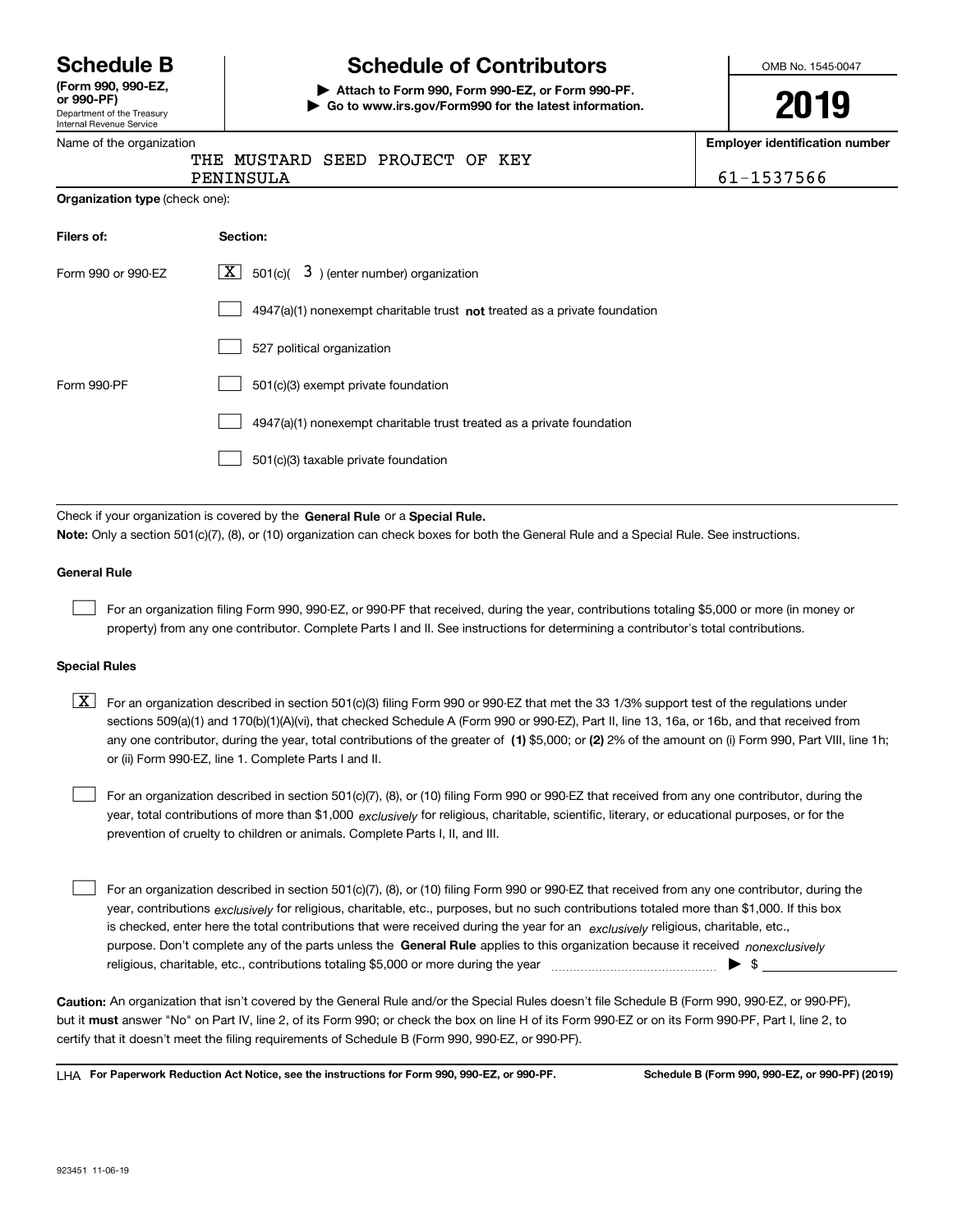# Schedule B (Form 990, 990-EZ, or 990-PF) (2019) Page 2

|            | Schedule B (Form 990, 990-EZ, or 990-PF) (2019)                                                             |                                   |  | Page 2                                                                                                 |
|------------|-------------------------------------------------------------------------------------------------------------|-----------------------------------|--|--------------------------------------------------------------------------------------------------------|
| PENINSULA  | Name of organization<br>THE MUSTARD SEED PROJECT OF KEY                                                     |                                   |  | <b>Employer identification number</b><br>61-1537566                                                    |
| Part I     | Contributors (see instructions). Use duplicate copies of Part I if additional space is needed.              |                                   |  |                                                                                                        |
| (a)<br>No. | (b)<br>Name, address, and ZIP + 4                                                                           | (c)<br><b>Total contributions</b> |  | (d)<br>Type of contribution                                                                            |
| 1          | GOTTFRIED AND MARY FUCHS FOUNDATION<br>IN CARE OF THE MUSTARD SEED P.O. BOX<br>182<br>VAUGHN, WA 98394      | 15,000.<br>$\mathfrak{S}$         |  | $\mathbf{X}$<br>Person<br>Payroll<br>Noncash<br>(Complete Part II for<br>noncash contributions.)       |
| (a)<br>No. | (b)<br>Name, address, and ZIP + 4                                                                           | (c)<br><b>Total contributions</b> |  | (d)<br>Type of contribution                                                                            |
| 2          | SARA THOMPSON<br>IN CARE OF THE MUSTARD SEED P.O. BOX<br>182<br>VAUGHN, WA 98394                            | 50,000.<br>\$                     |  | $\mathbf{X}$<br>Person<br>Payroll<br>Noncash<br>(Complete Part II for<br>noncash contributions.)       |
| (a)<br>No. | (b)<br>Name, address, and ZIP + 4                                                                           | (c)<br><b>Total contributions</b> |  | (d)<br>Type of contribution                                                                            |
| 3          | PAT NELSON<br>IN CARE OF THE MUSTARD SEED P.O. BOX<br>182<br>VAUGHN, WA 98394                               | 25,000.<br>\$                     |  | $\mathbf{X}$<br>Person<br>Payroll<br>Noncash<br>(Complete Part II for<br>noncash contributions.)       |
| (a)<br>No. | (b)<br>Name, address, and ZIP + 4                                                                           | (c)<br><b>Total contributions</b> |  | (d)<br>Type of contribution                                                                            |
| 4          | EMILY HALL TREMAINE FOUNDATION<br>IN CARE OF THE MUSTARD SEED P.O.<br><b>BOX</b><br>182<br>VAUGHN, WA 98394 | 35,000.<br>\$                     |  | $\mathbf{X}$<br>Person<br>Payroll<br>Noncash<br>(Complete Part II for<br>noncash contributions.)       |
| (a)<br>No. | (b)<br>Name, address, and $ZIP + 4$                                                                         | (c)<br><b>Total contributions</b> |  | (d)<br>Type of contribution                                                                            |
| 5          | LUCKY 7 FOUNDATION<br>IN CARE OF THE MUSTARD SEED P.O. BOX<br>182<br>VAUGHN, WA 98394                       | 20,000.<br>\$                     |  | $\boxed{\text{X}}$<br>Person<br>Payroll<br>Noncash<br>(Complete Part II for<br>noncash contributions.) |
| (a)<br>No. | (b)<br>Name, address, and $ZIP + 4$                                                                         | (c)<br><b>Total contributions</b> |  | (d)<br>Type of contribution                                                                            |
| 6          | WILLIAM A LOONEY FOUNDATION<br>IN CARE OF THE MUSTARD SEED P.O. BOX<br>182<br>VAUGHN, WA 98394              | 100,000.<br>\$                    |  | $\boxed{\text{X}}$<br>Person<br>Payroll<br>Noncash<br>(Complete Part II for<br>noncash contributions.) |

923452 11-06-19 **Schedule B (Form 990, 990-EZ, or 990-PF) (2019)**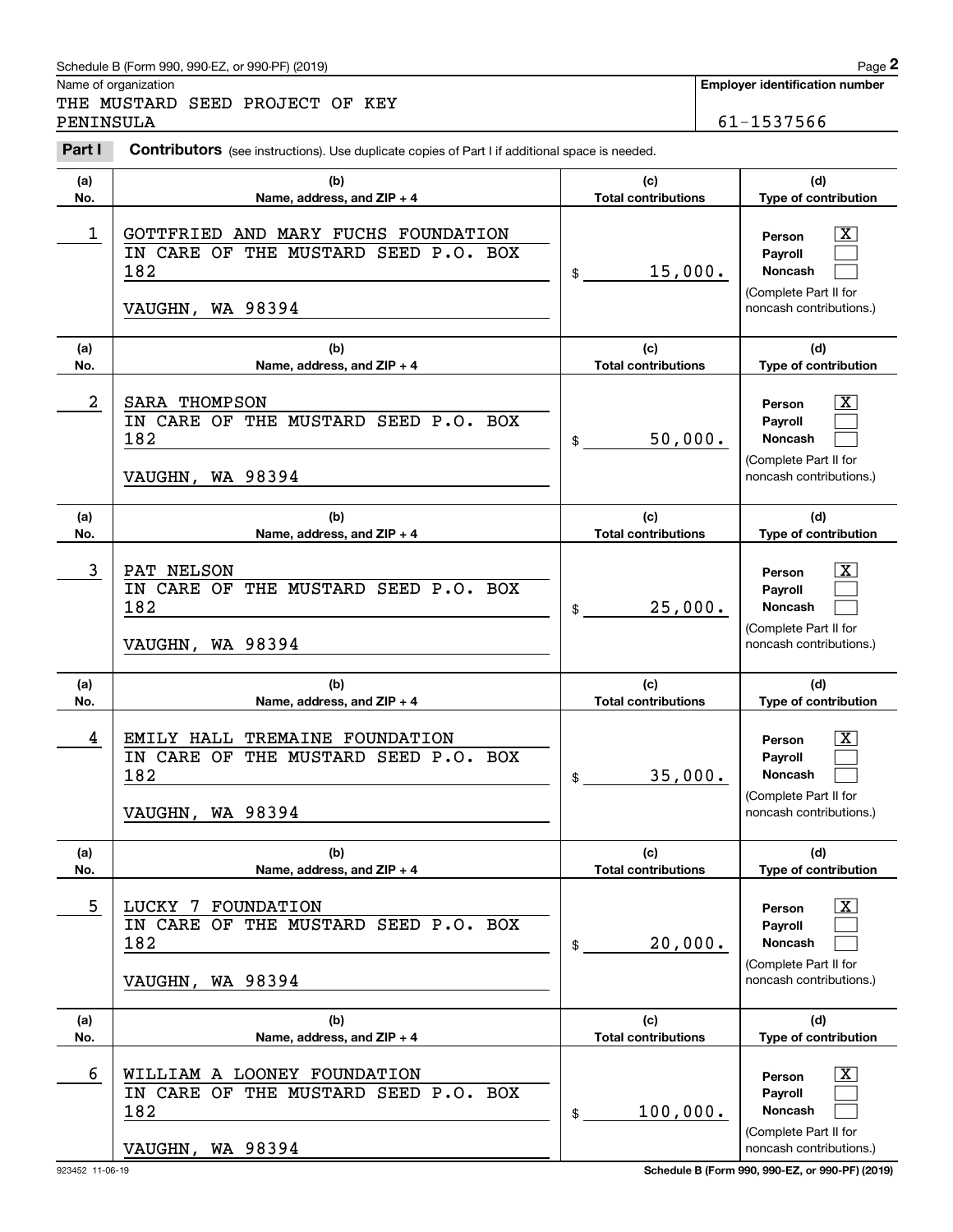## Schedule B (Form 990, 990-EZ, or 990-PF) (2019) Page 2

|            | Schedule B (Form 990, 990-EZ, or 990-PF) (2019)                                                |                                   | Page 2                                                                                           |
|------------|------------------------------------------------------------------------------------------------|-----------------------------------|--------------------------------------------------------------------------------------------------|
| PENINSULA  | Name of organization<br>THE MUSTARD SEED PROJECT OF KEY                                        |                                   | Employer identification number<br>61-1537566                                                     |
| Part I     | Contributors (see instructions). Use duplicate copies of Part I if additional space is needed. |                                   |                                                                                                  |
| (a)<br>No. | (b)<br>Name, address, and ZIP + 4                                                              | (c)<br><b>Total contributions</b> | (d)<br>Type of contribution                                                                      |
| 7          | <b>BAMFORD FOUNDATION</b><br>IN CARE OF THE MUSTARD SEED P.O. BOX<br>182<br>VAUGHN, WA 98394   | 50,000.<br>\$                     | $\mathbf{X}$<br>Person<br>Payroll<br>Noncash<br>(Complete Part II for<br>noncash contributions.) |
| (a)<br>No. | (b)<br>Name, address, and ZIP + 4                                                              | (c)<br><b>Total contributions</b> | (d)<br>Type of contribution                                                                      |
|            |                                                                                                | \$                                | Person<br>Payroll<br>Noncash<br>(Complete Part II for<br>noncash contributions.)                 |
| (a)<br>No. | (b)<br>Name, address, and ZIP + 4                                                              | (c)<br><b>Total contributions</b> | (d)<br>Type of contribution                                                                      |
|            |                                                                                                | \$                                | Person<br>Payroll<br>Noncash<br>(Complete Part II for<br>noncash contributions.)                 |
| (a)<br>No. | (b)<br>Name, address, and ZIP + 4                                                              | (c)<br><b>Total contributions</b> | (d)<br>Type of contribution                                                                      |
|            |                                                                                                | \$                                | Person<br>Payroll<br>Noncash<br>(Complete Part II for<br>noncash contributions.)                 |
| (a)<br>No. | (b)<br>Name, address, and ZIP + 4                                                              | (c)<br><b>Total contributions</b> | (d)<br>Type of contribution                                                                      |
|            |                                                                                                | \$                                | Person<br>Payroll<br>Noncash<br>(Complete Part II for<br>noncash contributions.)                 |
| (a)<br>No. | (b)<br>Name, address, and ZIP + 4                                                              | (c)<br><b>Total contributions</b> | (d)<br>Type of contribution                                                                      |
|            |                                                                                                | \$                                | Person<br>Payroll<br>Noncash<br>(Complete Part II for<br>noncash contributions.)                 |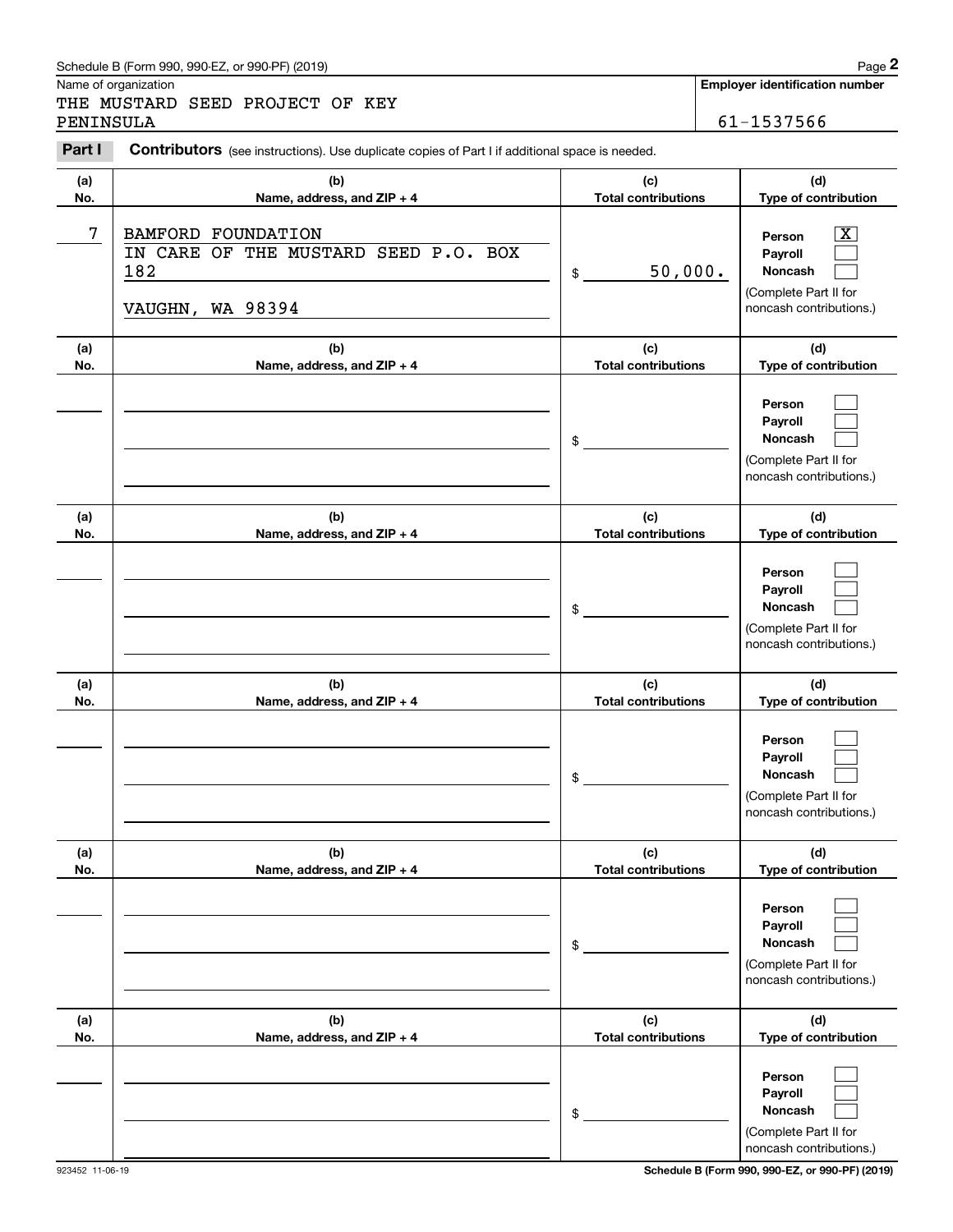| Name of organization         | Schedule B (Form 990, 990-EZ, or 990-PF) (2019)                                                     |                                                 | Page 3<br><b>Employer identification number</b> |
|------------------------------|-----------------------------------------------------------------------------------------------------|-------------------------------------------------|-------------------------------------------------|
| PENINSULA                    | THE MUSTARD SEED PROJECT OF KEY                                                                     |                                                 | 61-1537566                                      |
| Part II                      | Noncash Property (see instructions). Use duplicate copies of Part II if additional space is needed. |                                                 |                                                 |
| (a)<br>No.<br>from<br>Part I | (b)<br>Description of noncash property given                                                        | (c)<br>FMV (or estimate)<br>(See instructions.) | (d)<br>Date received                            |
|                              |                                                                                                     | \$                                              |                                                 |
| (a)<br>No.<br>from<br>Part I | (b)<br>Description of noncash property given                                                        | (c)<br>FMV (or estimate)<br>(See instructions.) | (d)<br>Date received                            |
|                              |                                                                                                     | \$                                              |                                                 |
| (a)<br>No.<br>from<br>Part I | (b)<br>Description of noncash property given                                                        | (c)<br>FMV (or estimate)<br>(See instructions.) | (d)<br>Date received                            |
|                              |                                                                                                     | \$                                              |                                                 |
| (a)<br>No.<br>from<br>Part I | (b)<br>Description of noncash property given                                                        | (c)<br>FMV (or estimate)<br>(See instructions.) | (d)<br>Date received                            |
|                              |                                                                                                     | \$                                              |                                                 |
| (a)<br>No.<br>from<br>Part I | (b)<br>Description of noncash property given                                                        | (c)<br>FMV (or estimate)<br>(See instructions.) | (d)<br>Date received                            |
|                              |                                                                                                     | \$                                              |                                                 |
| (a)<br>No.<br>from<br>Part I | (b)<br>Description of noncash property given                                                        | (c)<br>FMV (or estimate)<br>(See instructions.) | (d)<br>Date received                            |
|                              |                                                                                                     |                                                 |                                                 |

**Employer identification number**

923453 11-06-19 **Schedule B (Form 990, 990-EZ, or 990-PF) (2019)**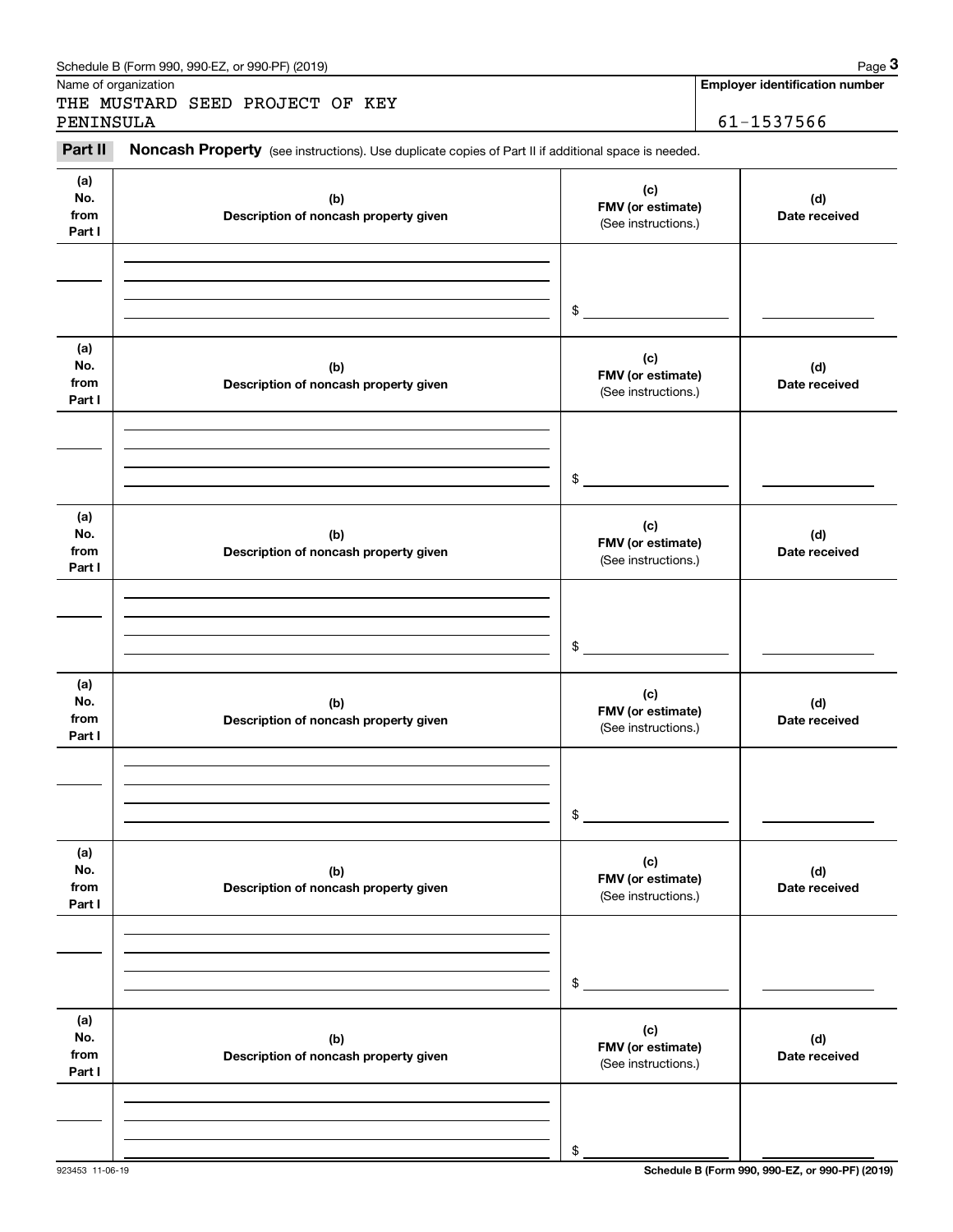|                 | Schedule B (Form 990, 990-EZ, or 990-PF) (2019)                                                                                                                                                                                                                                                                                                                                                                                                                   |                      |                                          |  | Page 4                                   |  |  |
|-----------------|-------------------------------------------------------------------------------------------------------------------------------------------------------------------------------------------------------------------------------------------------------------------------------------------------------------------------------------------------------------------------------------------------------------------------------------------------------------------|----------------------|------------------------------------------|--|------------------------------------------|--|--|
|                 | Name of organization                                                                                                                                                                                                                                                                                                                                                                                                                                              |                      |                                          |  | <b>Employer identification number</b>    |  |  |
|                 | THE MUSTARD SEED PROJECT OF KEY                                                                                                                                                                                                                                                                                                                                                                                                                                   |                      |                                          |  |                                          |  |  |
| PENINSULA       |                                                                                                                                                                                                                                                                                                                                                                                                                                                                   |                      |                                          |  | 61-1537566                               |  |  |
| Part III        | Exclusively religious, charitable, etc., contributions to organizations described in section 501(c)(7), (8), or (10) that total more than \$1,000 for the year<br>from any one contributor. Complete columns (a) through (e) and the following line entry. For organizations<br>completing Part III, enter the total of exclusively religious, charitable, etc., contributions of \$1,000 or less for the year. (Enter this info. once.) $\blacktriangleright$ \$ |                      |                                          |  |                                          |  |  |
|                 | Use duplicate copies of Part III if additional space is needed.                                                                                                                                                                                                                                                                                                                                                                                                   |                      |                                          |  |                                          |  |  |
| (a) No.         |                                                                                                                                                                                                                                                                                                                                                                                                                                                                   |                      |                                          |  |                                          |  |  |
| from<br>Part I  | (b) Purpose of gift                                                                                                                                                                                                                                                                                                                                                                                                                                               | (c) Use of gift      |                                          |  | (d) Description of how gift is held      |  |  |
|                 |                                                                                                                                                                                                                                                                                                                                                                                                                                                                   |                      |                                          |  |                                          |  |  |
|                 |                                                                                                                                                                                                                                                                                                                                                                                                                                                                   |                      |                                          |  |                                          |  |  |
|                 |                                                                                                                                                                                                                                                                                                                                                                                                                                                                   |                      |                                          |  |                                          |  |  |
|                 |                                                                                                                                                                                                                                                                                                                                                                                                                                                                   |                      |                                          |  |                                          |  |  |
|                 |                                                                                                                                                                                                                                                                                                                                                                                                                                                                   | (e) Transfer of gift |                                          |  |                                          |  |  |
|                 |                                                                                                                                                                                                                                                                                                                                                                                                                                                                   |                      |                                          |  |                                          |  |  |
|                 | Transferee's name, address, and ZIP + 4                                                                                                                                                                                                                                                                                                                                                                                                                           |                      |                                          |  | Relationship of transferor to transferee |  |  |
|                 |                                                                                                                                                                                                                                                                                                                                                                                                                                                                   |                      |                                          |  |                                          |  |  |
|                 |                                                                                                                                                                                                                                                                                                                                                                                                                                                                   |                      |                                          |  |                                          |  |  |
|                 |                                                                                                                                                                                                                                                                                                                                                                                                                                                                   |                      |                                          |  |                                          |  |  |
| (a) No.         |                                                                                                                                                                                                                                                                                                                                                                                                                                                                   |                      |                                          |  |                                          |  |  |
| from<br>Part I  | (b) Purpose of gift                                                                                                                                                                                                                                                                                                                                                                                                                                               | (c) Use of gift      |                                          |  | (d) Description of how gift is held      |  |  |
|                 |                                                                                                                                                                                                                                                                                                                                                                                                                                                                   |                      |                                          |  |                                          |  |  |
|                 |                                                                                                                                                                                                                                                                                                                                                                                                                                                                   |                      |                                          |  |                                          |  |  |
|                 |                                                                                                                                                                                                                                                                                                                                                                                                                                                                   |                      |                                          |  |                                          |  |  |
|                 |                                                                                                                                                                                                                                                                                                                                                                                                                                                                   |                      |                                          |  |                                          |  |  |
|                 | (e) Transfer of gift                                                                                                                                                                                                                                                                                                                                                                                                                                              |                      |                                          |  |                                          |  |  |
|                 |                                                                                                                                                                                                                                                                                                                                                                                                                                                                   |                      |                                          |  |                                          |  |  |
|                 | Transferee's name, address, and ZIP + 4                                                                                                                                                                                                                                                                                                                                                                                                                           |                      |                                          |  | Relationship of transferor to transferee |  |  |
|                 |                                                                                                                                                                                                                                                                                                                                                                                                                                                                   |                      |                                          |  |                                          |  |  |
|                 |                                                                                                                                                                                                                                                                                                                                                                                                                                                                   |                      |                                          |  |                                          |  |  |
|                 |                                                                                                                                                                                                                                                                                                                                                                                                                                                                   |                      |                                          |  |                                          |  |  |
| (a) No.         |                                                                                                                                                                                                                                                                                                                                                                                                                                                                   |                      |                                          |  |                                          |  |  |
| from<br>Part I  | (b) Purpose of gift                                                                                                                                                                                                                                                                                                                                                                                                                                               | (c) Use of gift      |                                          |  | (d) Description of how gift is held      |  |  |
|                 |                                                                                                                                                                                                                                                                                                                                                                                                                                                                   |                      |                                          |  |                                          |  |  |
|                 |                                                                                                                                                                                                                                                                                                                                                                                                                                                                   |                      |                                          |  |                                          |  |  |
|                 |                                                                                                                                                                                                                                                                                                                                                                                                                                                                   |                      |                                          |  |                                          |  |  |
|                 |                                                                                                                                                                                                                                                                                                                                                                                                                                                                   |                      |                                          |  |                                          |  |  |
|                 | (e) Transfer of gift                                                                                                                                                                                                                                                                                                                                                                                                                                              |                      |                                          |  |                                          |  |  |
|                 | Transferee's name, address, and $ZIP + 4$                                                                                                                                                                                                                                                                                                                                                                                                                         |                      |                                          |  | Relationship of transferor to transferee |  |  |
|                 |                                                                                                                                                                                                                                                                                                                                                                                                                                                                   |                      |                                          |  |                                          |  |  |
|                 |                                                                                                                                                                                                                                                                                                                                                                                                                                                                   |                      |                                          |  |                                          |  |  |
|                 |                                                                                                                                                                                                                                                                                                                                                                                                                                                                   |                      |                                          |  |                                          |  |  |
|                 |                                                                                                                                                                                                                                                                                                                                                                                                                                                                   |                      |                                          |  |                                          |  |  |
| (a) No.<br>from | (b) Purpose of gift                                                                                                                                                                                                                                                                                                                                                                                                                                               | (c) Use of gift      |                                          |  | (d) Description of how gift is held      |  |  |
| Part I          |                                                                                                                                                                                                                                                                                                                                                                                                                                                                   |                      |                                          |  |                                          |  |  |
|                 |                                                                                                                                                                                                                                                                                                                                                                                                                                                                   |                      |                                          |  |                                          |  |  |
|                 |                                                                                                                                                                                                                                                                                                                                                                                                                                                                   |                      |                                          |  |                                          |  |  |
|                 |                                                                                                                                                                                                                                                                                                                                                                                                                                                                   |                      |                                          |  |                                          |  |  |
|                 |                                                                                                                                                                                                                                                                                                                                                                                                                                                                   | (e) Transfer of gift |                                          |  |                                          |  |  |
|                 |                                                                                                                                                                                                                                                                                                                                                                                                                                                                   |                      |                                          |  |                                          |  |  |
|                 | Transferee's name, address, and $ZIP + 4$                                                                                                                                                                                                                                                                                                                                                                                                                         |                      | Relationship of transferor to transferee |  |                                          |  |  |
|                 |                                                                                                                                                                                                                                                                                                                                                                                                                                                                   |                      |                                          |  |                                          |  |  |
|                 |                                                                                                                                                                                                                                                                                                                                                                                                                                                                   |                      |                                          |  |                                          |  |  |
|                 |                                                                                                                                                                                                                                                                                                                                                                                                                                                                   |                      |                                          |  |                                          |  |  |
|                 |                                                                                                                                                                                                                                                                                                                                                                                                                                                                   |                      |                                          |  |                                          |  |  |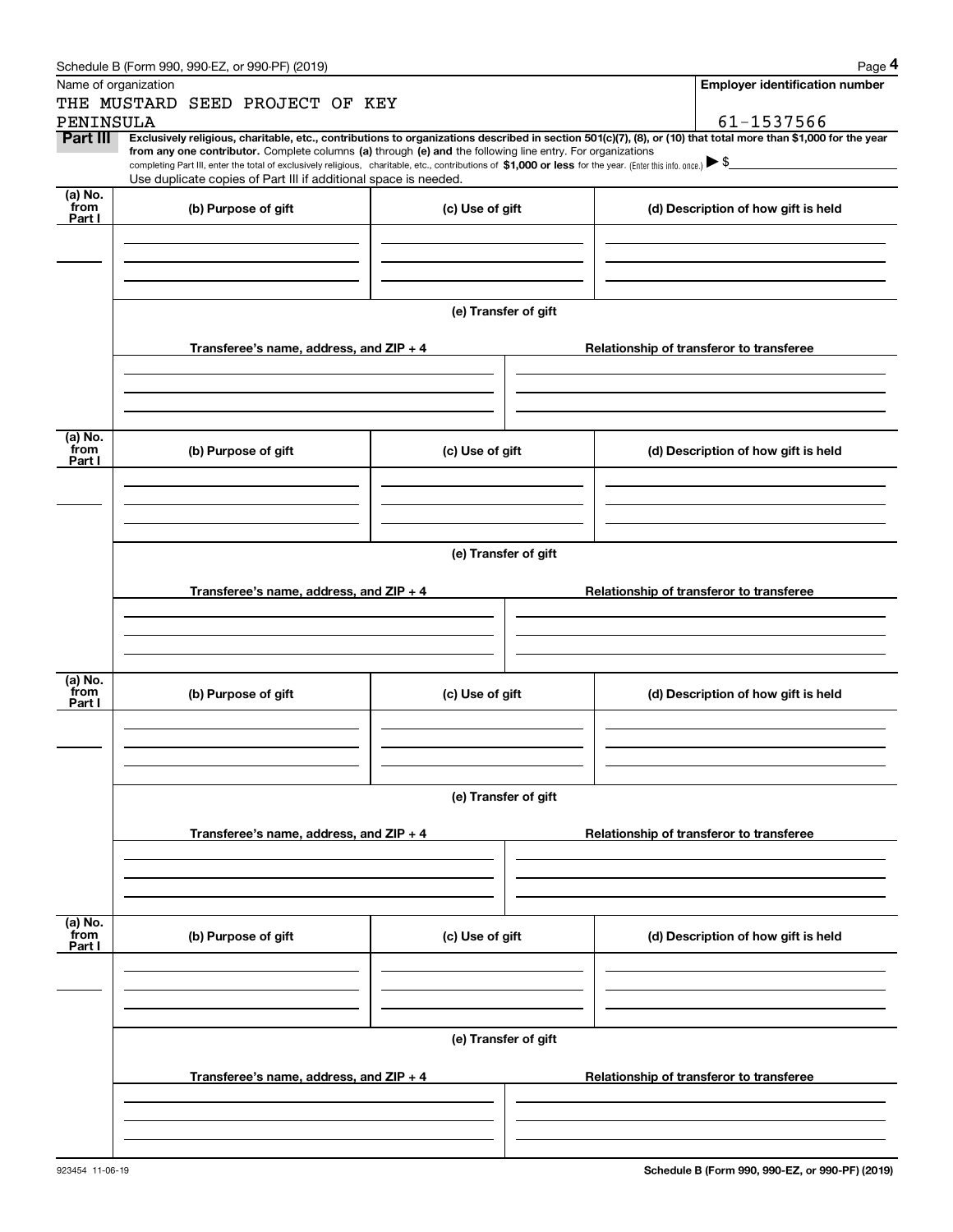|         | <b>Supplemental Financial Statements</b><br><b>SCHEDULE D</b>                                                                                                                                                                                 |                                                                                                        |                                                                                                                                                                                                                                |                                                     |                                                    |  |  |
|---------|-----------------------------------------------------------------------------------------------------------------------------------------------------------------------------------------------------------------------------------------------|--------------------------------------------------------------------------------------------------------|--------------------------------------------------------------------------------------------------------------------------------------------------------------------------------------------------------------------------------|-----------------------------------------------------|----------------------------------------------------|--|--|
|         | Complete if the organization answered "Yes" on Form 990,<br>(Form 990)                                                                                                                                                                        |                                                                                                        |                                                                                                                                                                                                                                |                                                     |                                                    |  |  |
|         | Part IV, line 6, 7, 8, 9, 10, 11a, 11b, 11c, 11d, 11e, 11f, 12a, or 12b.<br>Attach to Form 990.<br>Department of the Treasury                                                                                                                 |                                                                                                        |                                                                                                                                                                                                                                |                                                     |                                                    |  |  |
|         | Internal Revenue Service                                                                                                                                                                                                                      |                                                                                                        | Go to www.irs.gov/Form990 for instructions and the latest information.                                                                                                                                                         |                                                     | Open to Public<br>Inspection                       |  |  |
|         | Name of the organization                                                                                                                                                                                                                      | THE MUSTARD SEED PROJECT OF KEY<br>PENINSULA                                                           |                                                                                                                                                                                                                                | <b>Employer identification number</b><br>61-1537566 |                                                    |  |  |
| Part I  |                                                                                                                                                                                                                                               |                                                                                                        | Organizations Maintaining Donor Advised Funds or Other Similar Funds or Accounts. Complete if the                                                                                                                              |                                                     |                                                    |  |  |
|         |                                                                                                                                                                                                                                               | organization answered "Yes" on Form 990, Part IV, line 6.                                              |                                                                                                                                                                                                                                |                                                     |                                                    |  |  |
|         |                                                                                                                                                                                                                                               |                                                                                                        | (a) Donor advised funds                                                                                                                                                                                                        |                                                     | (b) Funds and other accounts                       |  |  |
| 1       |                                                                                                                                                                                                                                               |                                                                                                        |                                                                                                                                                                                                                                |                                                     |                                                    |  |  |
| 2       |                                                                                                                                                                                                                                               | Aggregate value of contributions to (during year)                                                      |                                                                                                                                                                                                                                |                                                     |                                                    |  |  |
| 3       |                                                                                                                                                                                                                                               |                                                                                                        |                                                                                                                                                                                                                                |                                                     |                                                    |  |  |
| 4       |                                                                                                                                                                                                                                               |                                                                                                        |                                                                                                                                                                                                                                |                                                     |                                                    |  |  |
| 5       |                                                                                                                                                                                                                                               |                                                                                                        | Did the organization inform all donors and donor advisors in writing that the assets held in donor advised funds                                                                                                               |                                                     |                                                    |  |  |
|         |                                                                                                                                                                                                                                               |                                                                                                        |                                                                                                                                                                                                                                |                                                     | Yes<br><b>No</b>                                   |  |  |
| 6       |                                                                                                                                                                                                                                               |                                                                                                        | Did the organization inform all grantees, donors, and donor advisors in writing that grant funds can be used only                                                                                                              |                                                     |                                                    |  |  |
|         |                                                                                                                                                                                                                                               |                                                                                                        | for charitable purposes and not for the benefit of the donor or donor advisor, or for any other purpose conferring                                                                                                             |                                                     | Yes<br>No                                          |  |  |
| Part II | impermissible private benefit?                                                                                                                                                                                                                |                                                                                                        | Conservation Easements. Complete if the organization answered "Yes" on Form 990, Part IV, line 7.                                                                                                                              |                                                     |                                                    |  |  |
| 1       |                                                                                                                                                                                                                                               | Purpose(s) of conservation easements held by the organization (check all that apply).                  |                                                                                                                                                                                                                                |                                                     |                                                    |  |  |
|         |                                                                                                                                                                                                                                               | Preservation of land for public use (for example, recreation or education)                             |                                                                                                                                                                                                                                |                                                     | Preservation of a historically important land area |  |  |
|         |                                                                                                                                                                                                                                               | Protection of natural habitat                                                                          | Preservation of a certified historic structure                                                                                                                                                                                 |                                                     |                                                    |  |  |
|         |                                                                                                                                                                                                                                               | Preservation of open space                                                                             |                                                                                                                                                                                                                                |                                                     |                                                    |  |  |
| 2       |                                                                                                                                                                                                                                               |                                                                                                        | Complete lines 2a through 2d if the organization held a qualified conservation contribution in the form of a conservation easement on the last                                                                                 |                                                     |                                                    |  |  |
|         | day of the tax year.                                                                                                                                                                                                                          |                                                                                                        |                                                                                                                                                                                                                                |                                                     | Held at the End of the Tax Year                    |  |  |
|         |                                                                                                                                                                                                                                               |                                                                                                        |                                                                                                                                                                                                                                | 2a                                                  |                                                    |  |  |
| b       |                                                                                                                                                                                                                                               | Total acreage restricted by conservation easements                                                     |                                                                                                                                                                                                                                | 2b                                                  |                                                    |  |  |
|         |                                                                                                                                                                                                                                               |                                                                                                        | Number of conservation easements on a certified historic structure included in (a) manufacture included in (a)                                                                                                                 | 2 <sub>c</sub>                                      |                                                    |  |  |
| d       |                                                                                                                                                                                                                                               |                                                                                                        | Number of conservation easements included in (c) acquired after 7/25/06, and not on a historic structure                                                                                                                       |                                                     |                                                    |  |  |
|         | 2d                                                                                                                                                                                                                                            |                                                                                                        |                                                                                                                                                                                                                                |                                                     |                                                    |  |  |
| 3       |                                                                                                                                                                                                                                               |                                                                                                        | Number of conservation easements modified, transferred, released, extinguished, or terminated by the organization during the tax                                                                                               |                                                     |                                                    |  |  |
|         | $year \blacktriangleright$                                                                                                                                                                                                                    |                                                                                                        |                                                                                                                                                                                                                                |                                                     |                                                    |  |  |
| 4       |                                                                                                                                                                                                                                               | Number of states where property subject to conservation easement is located $\blacktriangleright$      |                                                                                                                                                                                                                                |                                                     |                                                    |  |  |
| 5       |                                                                                                                                                                                                                                               | Does the organization have a written policy regarding the periodic monitoring, inspection, handling of |                                                                                                                                                                                                                                |                                                     | Yes<br><b>No</b>                                   |  |  |
| 6       |                                                                                                                                                                                                                                               | violations, and enforcement of the conservation easements it holds?                                    | Staff and volunteer hours devoted to monitoring, inspecting, handling of violations, and enforcing conservation easements during the year                                                                                      |                                                     |                                                    |  |  |
|         |                                                                                                                                                                                                                                               |                                                                                                        |                                                                                                                                                                                                                                |                                                     |                                                    |  |  |
| 7       |                                                                                                                                                                                                                                               |                                                                                                        | Amount of expenses incurred in monitoring, inspecting, handling of violations, and enforcing conservation easements during the year                                                                                            |                                                     |                                                    |  |  |
|         | $\blacktriangleright$ \$                                                                                                                                                                                                                      |                                                                                                        |                                                                                                                                                                                                                                |                                                     |                                                    |  |  |
| 8       |                                                                                                                                                                                                                                               |                                                                                                        | Does each conservation easement reported on line 2(d) above satisfy the requirements of section 170(h)(4)(B)(i)                                                                                                                |                                                     |                                                    |  |  |
|         | and section 170(h)(4)(B)(ii)?                                                                                                                                                                                                                 |                                                                                                        |                                                                                                                                                                                                                                |                                                     | Yes<br>No                                          |  |  |
| 9       |                                                                                                                                                                                                                                               |                                                                                                        | In Part XIII, describe how the organization reports conservation easements in its revenue and expense statement and                                                                                                            |                                                     |                                                    |  |  |
|         |                                                                                                                                                                                                                                               |                                                                                                        | balance sheet, and include, if applicable, the text of the footnote to the organization's financial statements that describes the                                                                                              |                                                     |                                                    |  |  |
|         |                                                                                                                                                                                                                                               | organization's accounting for conservation easements.                                                  |                                                                                                                                                                                                                                |                                                     |                                                    |  |  |
|         | Part III                                                                                                                                                                                                                                      |                                                                                                        | Organizations Maintaining Collections of Art, Historical Treasures, or Other Similar Assets.                                                                                                                                   |                                                     |                                                    |  |  |
|         |                                                                                                                                                                                                                                               | Complete if the organization answered "Yes" on Form 990, Part IV, line 8.                              |                                                                                                                                                                                                                                |                                                     |                                                    |  |  |
|         |                                                                                                                                                                                                                                               |                                                                                                        | 1a If the organization elected, as permitted under FASB ASC 958, not to report in its revenue statement and balance sheet works                                                                                                |                                                     |                                                    |  |  |
|         |                                                                                                                                                                                                                                               |                                                                                                        | of art, historical treasures, or other similar assets held for public exhibition, education, or research in furtherance of public                                                                                              |                                                     |                                                    |  |  |
|         | service, provide in Part XIII the text of the footnote to its financial statements that describes these items.<br>If the organization elected, as permitted under FASB ASC 958, to report in its revenue statement and balance sheet works of |                                                                                                        |                                                                                                                                                                                                                                |                                                     |                                                    |  |  |
| b       |                                                                                                                                                                                                                                               |                                                                                                        | art, historical treasures, or other similar assets held for public exhibition, education, or research in furtherance of public service,                                                                                        |                                                     |                                                    |  |  |
|         |                                                                                                                                                                                                                                               | provide the following amounts relating to these items:                                                 |                                                                                                                                                                                                                                |                                                     |                                                    |  |  |
|         |                                                                                                                                                                                                                                               |                                                                                                        | Revenue included on Form 990, Part VIII, line 1 manual content content content in the content of the Revenue o                                                                                                                 |                                                     | $\triangleright$ \$                                |  |  |
|         |                                                                                                                                                                                                                                               | (ii) Assets included in Form 990, Part X                                                               |                                                                                                                                                                                                                                |                                                     |                                                    |  |  |
| 2       |                                                                                                                                                                                                                                               |                                                                                                        | If the organization received or held works of art, historical treasures, or other similar assets for financial gain, provide                                                                                                   |                                                     |                                                    |  |  |
|         |                                                                                                                                                                                                                                               | the following amounts required to be reported under FASB ASC 958 relating to these items:              |                                                                                                                                                                                                                                |                                                     |                                                    |  |  |
| а       |                                                                                                                                                                                                                                               |                                                                                                        |                                                                                                                                                                                                                                |                                                     | - \$                                               |  |  |
| b       |                                                                                                                                                                                                                                               |                                                                                                        | Assets included in Form 990, Part X [11, 120] Assets included in Form 990, Part X [20] Assets included in Form 990, Part X [20] Assets included in Form 990, Part X [20] Assets included in Form 990, Part X [20] Assets inclu |                                                     | - \$                                               |  |  |
|         |                                                                                                                                                                                                                                               | <b>I HA. For Paperwork Reduction Act Notice, see the Instructions for Form 990</b>                     |                                                                                                                                                                                                                                |                                                     | Schodule D (Form 000) 2010                         |  |  |

**For Paperwork Reduction Act Notice, see the Instructions for Form 990. Schedule D (Form 990) 2019** LHA

932051 10-02-19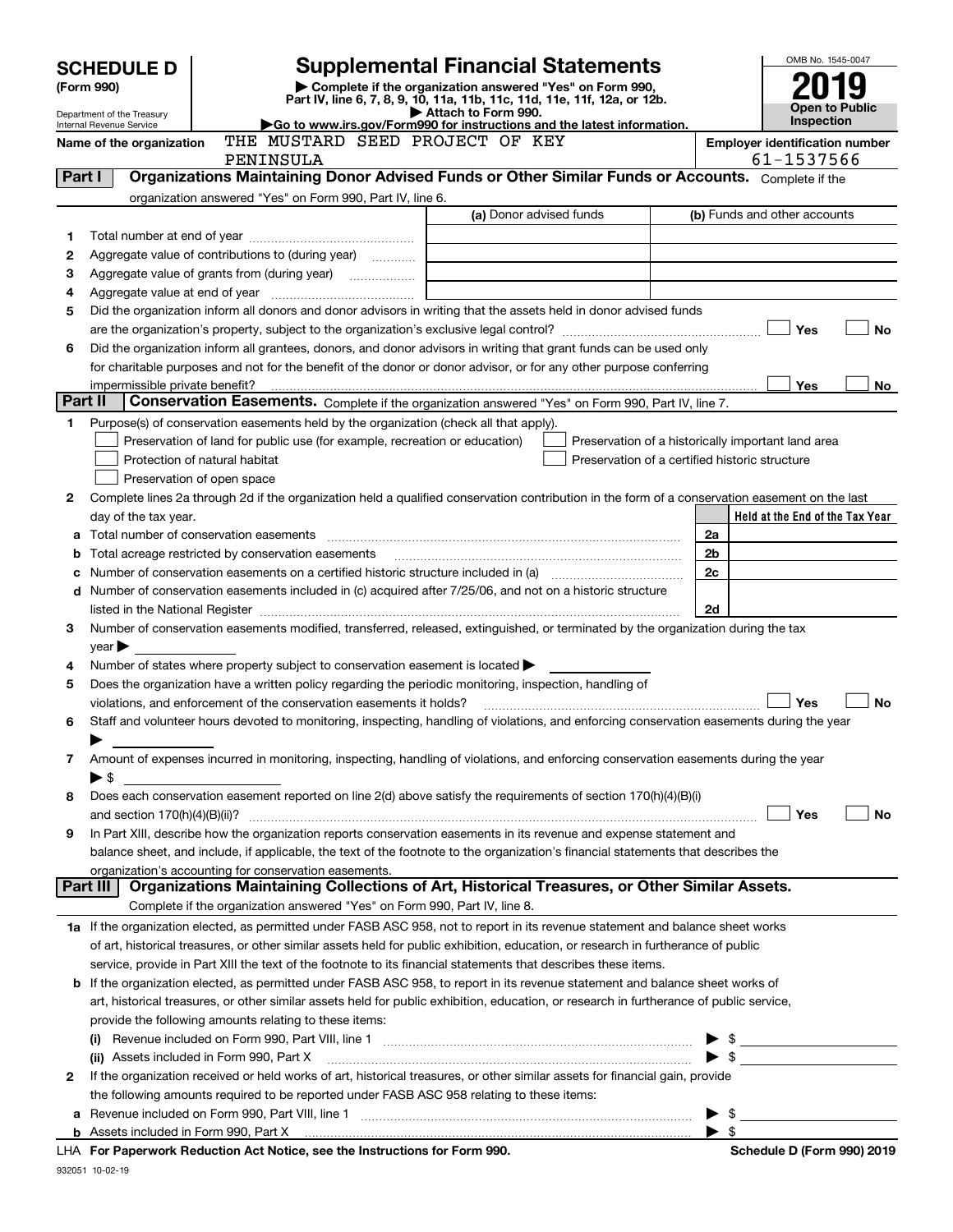|               |                                                                                                                                                                                                                                | THE MUSTARD SEED PROJECT OF KEY |   |                |                                                                                                                                                                                                                               |                                                          |                            |           |
|---------------|--------------------------------------------------------------------------------------------------------------------------------------------------------------------------------------------------------------------------------|---------------------------------|---|----------------|-------------------------------------------------------------------------------------------------------------------------------------------------------------------------------------------------------------------------------|----------------------------------------------------------|----------------------------|-----------|
|               | PENINSULA<br>Schedule D (Form 990) 2019                                                                                                                                                                                        |                                 |   |                |                                                                                                                                                                                                                               |                                                          | 61-1537566 $_{Page}$ 2     |           |
|               | Part III   Organizations Maintaining Collections of Art, Historical Treasures, or Other Similar Assets (continued)                                                                                                             |                                 |   |                |                                                                                                                                                                                                                               |                                                          |                            |           |
| 3             | Using the organization's acquisition, accession, and other records, check any of the following that make significant use of its                                                                                                |                                 |   |                |                                                                                                                                                                                                                               |                                                          |                            |           |
|               | collection items (check all that apply):                                                                                                                                                                                       |                                 |   |                |                                                                                                                                                                                                                               |                                                          |                            |           |
| a             | Public exhibition                                                                                                                                                                                                              |                                 | d |                | Loan or exchange program                                                                                                                                                                                                      |                                                          |                            |           |
| b             | Scholarly research                                                                                                                                                                                                             |                                 | е |                | Other and the contract of the contract of the contract of the contract of the contract of the contract of the contract of the contract of the contract of the contract of the contract of the contract of the contract of the |                                                          |                            |           |
| c             | Preservation for future generations                                                                                                                                                                                            |                                 |   |                |                                                                                                                                                                                                                               |                                                          |                            |           |
|               | Provide a description of the organization's collections and explain how they further the organization's exempt purpose in Part XIII.                                                                                           |                                 |   |                |                                                                                                                                                                                                                               |                                                          |                            |           |
| 5             | During the year, did the organization solicit or receive donations of art, historical treasures, or other similar assets                                                                                                       |                                 |   |                |                                                                                                                                                                                                                               |                                                          |                            |           |
|               |                                                                                                                                                                                                                                |                                 |   |                |                                                                                                                                                                                                                               |                                                          | Yes                        | No        |
|               | <b>Part IV</b><br>Escrow and Custodial Arrangements. Complete if the organization answered "Yes" on Form 990, Part IV, line 9, or                                                                                              |                                 |   |                |                                                                                                                                                                                                                               |                                                          |                            |           |
|               | reported an amount on Form 990, Part X, line 21.                                                                                                                                                                               |                                 |   |                |                                                                                                                                                                                                                               |                                                          |                            |           |
|               | 1a Is the organization an agent, trustee, custodian or other intermediary for contributions or other assets not included                                                                                                       |                                 |   |                |                                                                                                                                                                                                                               |                                                          |                            |           |
|               |                                                                                                                                                                                                                                |                                 |   |                |                                                                                                                                                                                                                               |                                                          | Yes                        | No        |
|               | on Form 990, Part X? [11] matter contracts and contracts and contracts are contracted as a form 990, Part X?<br><b>b</b> If "Yes," explain the arrangement in Part XIII and complete the following table:                      |                                 |   |                |                                                                                                                                                                                                                               |                                                          |                            |           |
|               |                                                                                                                                                                                                                                |                                 |   |                |                                                                                                                                                                                                                               |                                                          |                            |           |
|               |                                                                                                                                                                                                                                |                                 |   |                |                                                                                                                                                                                                                               |                                                          | Amount                     |           |
|               | c Beginning balance measurements and the state of the state of the state of the state of the state of the state of the state of the state of the state of the state of the state of the state of the state of the state of the |                                 |   |                |                                                                                                                                                                                                                               | 1c                                                       |                            |           |
|               | d Additions during the year measurements are all an according to the year measurement of the year measurement of the state of the state of the state of the state of the state of the state of the state of the state of the s |                                 |   |                |                                                                                                                                                                                                                               | 1d                                                       |                            |           |
|               | e Distributions during the year manufactured and contain an account of the year manufactured and the year manufactured and the year manufactured and the year manufactured and the year manufactured and the year manufactured |                                 |   |                |                                                                                                                                                                                                                               | 1e                                                       |                            |           |
| Ť.            |                                                                                                                                                                                                                                |                                 |   |                |                                                                                                                                                                                                                               | 1f                                                       |                            |           |
|               | 2a Did the organization include an amount on Form 990, Part X, line 21, for escrow or custodial account liability?                                                                                                             |                                 |   |                |                                                                                                                                                                                                                               | .                                                        | Yes                        | No        |
|               | <b>b</b> If "Yes," explain the arrangement in Part XIII. Check here if the explanation has been provided on Part XIII                                                                                                          |                                 |   |                |                                                                                                                                                                                                                               |                                                          |                            |           |
| <b>Part V</b> | Endowment Funds. Complete if the organization answered "Yes" on Form 990, Part IV, line 10.                                                                                                                                    |                                 |   |                |                                                                                                                                                                                                                               |                                                          |                            |           |
|               |                                                                                                                                                                                                                                | (a) Current year                |   | (b) Prior year | (c) Two years back                                                                                                                                                                                                            | $\vert$ (d) Three years back $\vert$ (e) Four years back |                            |           |
|               | 1a Beginning of year balance                                                                                                                                                                                                   |                                 |   |                |                                                                                                                                                                                                                               |                                                          |                            |           |
| b             |                                                                                                                                                                                                                                |                                 |   |                |                                                                                                                                                                                                                               |                                                          |                            |           |
|               | Net investment earnings, gains, and losses                                                                                                                                                                                     |                                 |   |                |                                                                                                                                                                                                                               |                                                          |                            |           |
|               |                                                                                                                                                                                                                                |                                 |   |                |                                                                                                                                                                                                                               |                                                          |                            |           |
|               | e Other expenditures for facilities                                                                                                                                                                                            |                                 |   |                |                                                                                                                                                                                                                               |                                                          |                            |           |
|               | and programs                                                                                                                                                                                                                   |                                 |   |                |                                                                                                                                                                                                                               |                                                          |                            |           |
|               | f Administrative expenses <i>manually community</i>                                                                                                                                                                            |                                 |   |                |                                                                                                                                                                                                                               |                                                          |                            |           |
| g             | End of year balance <i>manually contained</i>                                                                                                                                                                                  |                                 |   |                |                                                                                                                                                                                                                               |                                                          |                            |           |
| 2             | Provide the estimated percentage of the current year end balance (line 1g, column (a)) held as:                                                                                                                                |                                 |   |                |                                                                                                                                                                                                                               |                                                          |                            |           |
|               | a Board designated or quasi-endowment >                                                                                                                                                                                        |                                 | % |                |                                                                                                                                                                                                                               |                                                          |                            |           |
|               |                                                                                                                                                                                                                                | %                               |   |                |                                                                                                                                                                                                                               |                                                          |                            |           |
|               | $\mathbf c$ Term endowment $\blacktriangleright$                                                                                                                                                                               | %                               |   |                |                                                                                                                                                                                                                               |                                                          |                            |           |
|               | The percentages on lines 2a, 2b, and 2c should equal 100%.                                                                                                                                                                     |                                 |   |                |                                                                                                                                                                                                                               |                                                          |                            |           |
|               | 3a Are there endowment funds not in the possession of the organization that are held and administered for the organization                                                                                                     |                                 |   |                |                                                                                                                                                                                                                               |                                                          |                            |           |
|               | by:                                                                                                                                                                                                                            |                                 |   |                |                                                                                                                                                                                                                               |                                                          |                            | Yes<br>No |
|               | (i)                                                                                                                                                                                                                            |                                 |   |                |                                                                                                                                                                                                                               |                                                          | 3a(i)                      |           |
|               |                                                                                                                                                                                                                                |                                 |   |                |                                                                                                                                                                                                                               |                                                          |                            |           |
|               |                                                                                                                                                                                                                                |                                 |   |                |                                                                                                                                                                                                                               |                                                          | 3a(ii)                     |           |
|               |                                                                                                                                                                                                                                |                                 |   |                |                                                                                                                                                                                                                               |                                                          | 3b                         |           |
|               | Describe in Part XIII the intended uses of the organization's endowment funds.<br>Land, Buildings, and Equipment.<br><b>Part VI</b>                                                                                            |                                 |   |                |                                                                                                                                                                                                                               |                                                          |                            |           |
|               |                                                                                                                                                                                                                                |                                 |   |                |                                                                                                                                                                                                                               |                                                          |                            |           |
|               | Complete if the organization answered "Yes" on Form 990, Part IV, line 11a. See Form 990, Part X, line 10.                                                                                                                     |                                 |   |                |                                                                                                                                                                                                                               |                                                          |                            |           |
|               | Description of property                                                                                                                                                                                                        | (a) Cost or other               |   |                | (b) Cost or other                                                                                                                                                                                                             | (c) Accumulated                                          | (d) Book value             |           |
|               |                                                                                                                                                                                                                                | basis (investment)              |   |                | basis (other)                                                                                                                                                                                                                 | depreciation                                             |                            |           |
|               |                                                                                                                                                                                                                                |                                 |   |                | 653,000.                                                                                                                                                                                                                      |                                                          |                            | 653,000.  |
|               |                                                                                                                                                                                                                                |                                 |   |                | 388,678.                                                                                                                                                                                                                      | 29,896.                                                  |                            | 358,782.  |
|               |                                                                                                                                                                                                                                |                                 |   |                |                                                                                                                                                                                                                               |                                                          |                            |           |
|               |                                                                                                                                                                                                                                |                                 |   |                | 39,750.                                                                                                                                                                                                                       | 17,528.                                                  |                            | 22, 222.  |
|               |                                                                                                                                                                                                                                |                                 |   |                | 1,034,291.                                                                                                                                                                                                                    |                                                          | 1,034,291.                 |           |
|               | Total. Add lines 1a through 1e. (Column (d) must equal Form 990. Part X. column (B). line 10c.)                                                                                                                                |                                 |   |                |                                                                                                                                                                                                                               |                                                          | $\overline{2}$ , 068, 295. |           |

**Schedule D (Form 990) 2019**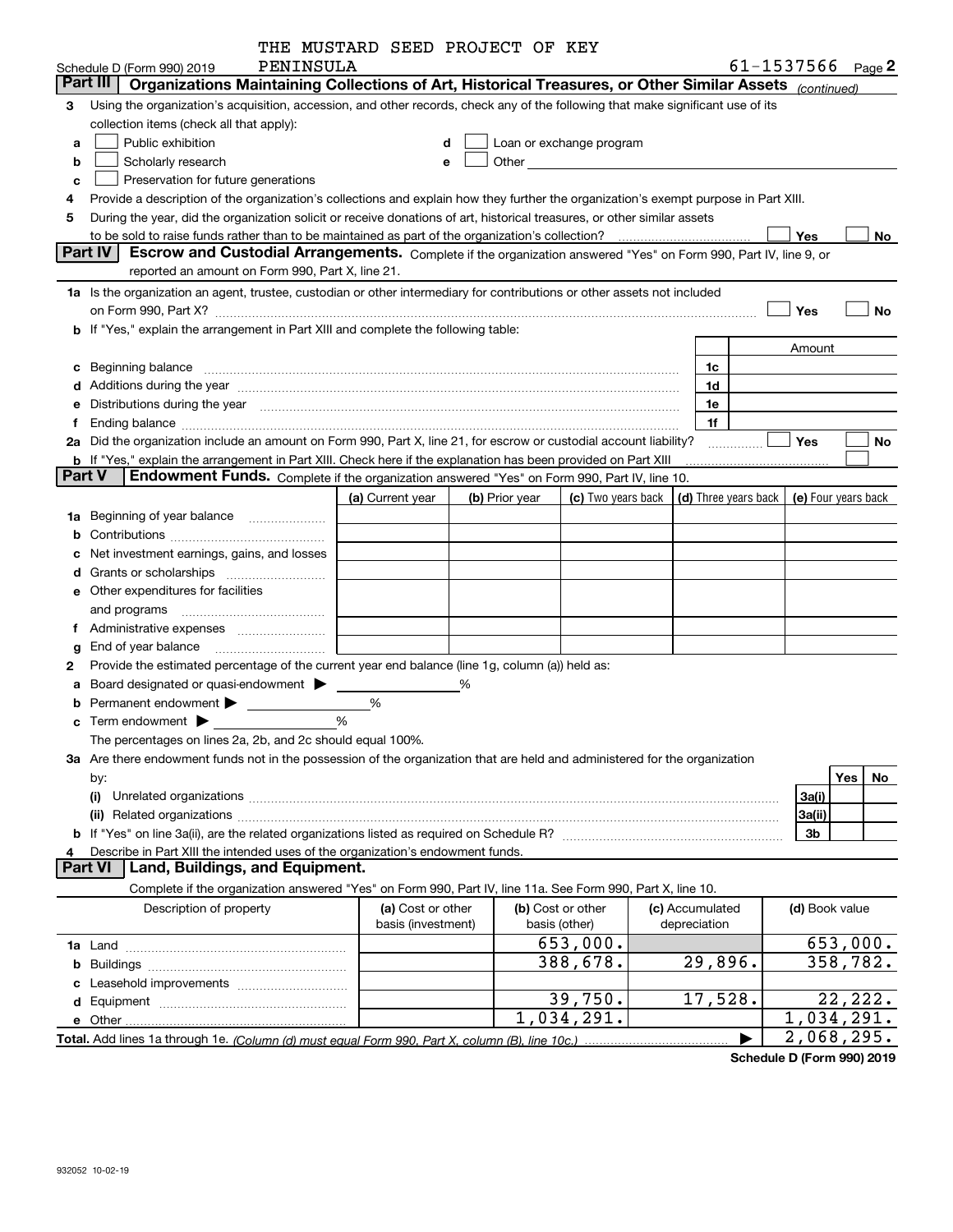| THE MUSTARD SEED PROJECT OF KEY |  |  |
|---------------------------------|--|--|
| PENINSULA                       |  |  |

### Schedule D (Form 990) 2019 **Part VII Investments - Other Securities.**

| Complete if the organization answered "Yes" on Form 990, Part IV, line 11b, See Form 990, Part X, line 12, |  |  |  |  |
|------------------------------------------------------------------------------------------------------------|--|--|--|--|
|                                                                                                            |  |  |  |  |

| (a) Description of security or category (including name of security)                          | (b) Book value | (c) Method of valuation: Cost or end-of-year market value |
|-----------------------------------------------------------------------------------------------|----------------|-----------------------------------------------------------|
| (1) Financial derivatives                                                                     |                |                                                           |
| (2) Closely held equity interests                                                             |                |                                                           |
| $(3)$ Other                                                                                   |                |                                                           |
| (A)                                                                                           |                |                                                           |
| (B)                                                                                           |                |                                                           |
| (C)                                                                                           |                |                                                           |
| (D)                                                                                           |                |                                                           |
| (E)                                                                                           |                |                                                           |
| (F)                                                                                           |                |                                                           |
| (G)                                                                                           |                |                                                           |
| (H)                                                                                           |                |                                                           |
| <b>Total.</b> (Col. (b) must equal Form 990, Part X, col. (B) line 12.) $\blacktriangleright$ |                |                                                           |

## **Part VIII Investments - Program Related.**

Complete if the organization answered "Yes" on Form 990, Part IV, line 11c. See Form 990, Part X, line 13.

| (a) Description of investment                                    | (b) Book value | (c) Method of valuation: Cost or end-of-year market value |
|------------------------------------------------------------------|----------------|-----------------------------------------------------------|
| (1)                                                              |                |                                                           |
| (2)                                                              |                |                                                           |
| (3)                                                              |                |                                                           |
| (4)                                                              |                |                                                           |
| $\left(5\right)$                                                 |                |                                                           |
| (6)                                                              |                |                                                           |
| (7)                                                              |                |                                                           |
| (8)                                                              |                |                                                           |
| (9)                                                              |                |                                                           |
| Total. (Col. (b) must equal Form 990, Part X, col. (B) line 13.) |                |                                                           |

## **Part IX Other Assets.**

Complete if the organization answered "Yes" on Form 990, Part IV, line 11d. See Form 990, Part X, line 15.

| (a) Description                                                                                                   | (b) Book value |
|-------------------------------------------------------------------------------------------------------------------|----------------|
| (1)                                                                                                               |                |
| (2)                                                                                                               |                |
| (3)                                                                                                               |                |
| (4)                                                                                                               |                |
| (5)                                                                                                               |                |
| (6)                                                                                                               |                |
| (7)                                                                                                               |                |
| (8)                                                                                                               |                |
| (9)                                                                                                               |                |
|                                                                                                                   |                |
| <b>Other Liabilities.</b><br>Part X                                                                               |                |
| Complete if the organization answered "Yes" on Form 990, Part IV, line 11e or 11f. See Form 990, Part X, line 25. |                |
| (a) Description of liability<br>1.                                                                                | (b) Book value |
| (1)<br>Federal income taxes                                                                                       |                |
| PAYROLL TAX LIABILITIES<br>(2)                                                                                    | 3,435.         |
| SECURITY DEPOSITS<br>TENANT<br>(3)                                                                                | 858.           |
| (4)                                                                                                               |                |
| (5)                                                                                                               |                |
| (6)                                                                                                               |                |

**Total.**  *(Column (b) must equal Form 990, Part X, col. (B) line 25.)*

**2.** $\blacktriangleright$ 

Liability for uncertain tax positions. In Part XIII, provide the text of the footnote to the organization's financial statements that reports the organization's liability for uncertain tax positions under FASB ASC 740. Check here if the text of the footnote has been provided in Part XIII  $\mathcal{L}^{\text{max}}$ 

4,293.

(7)(8)(9)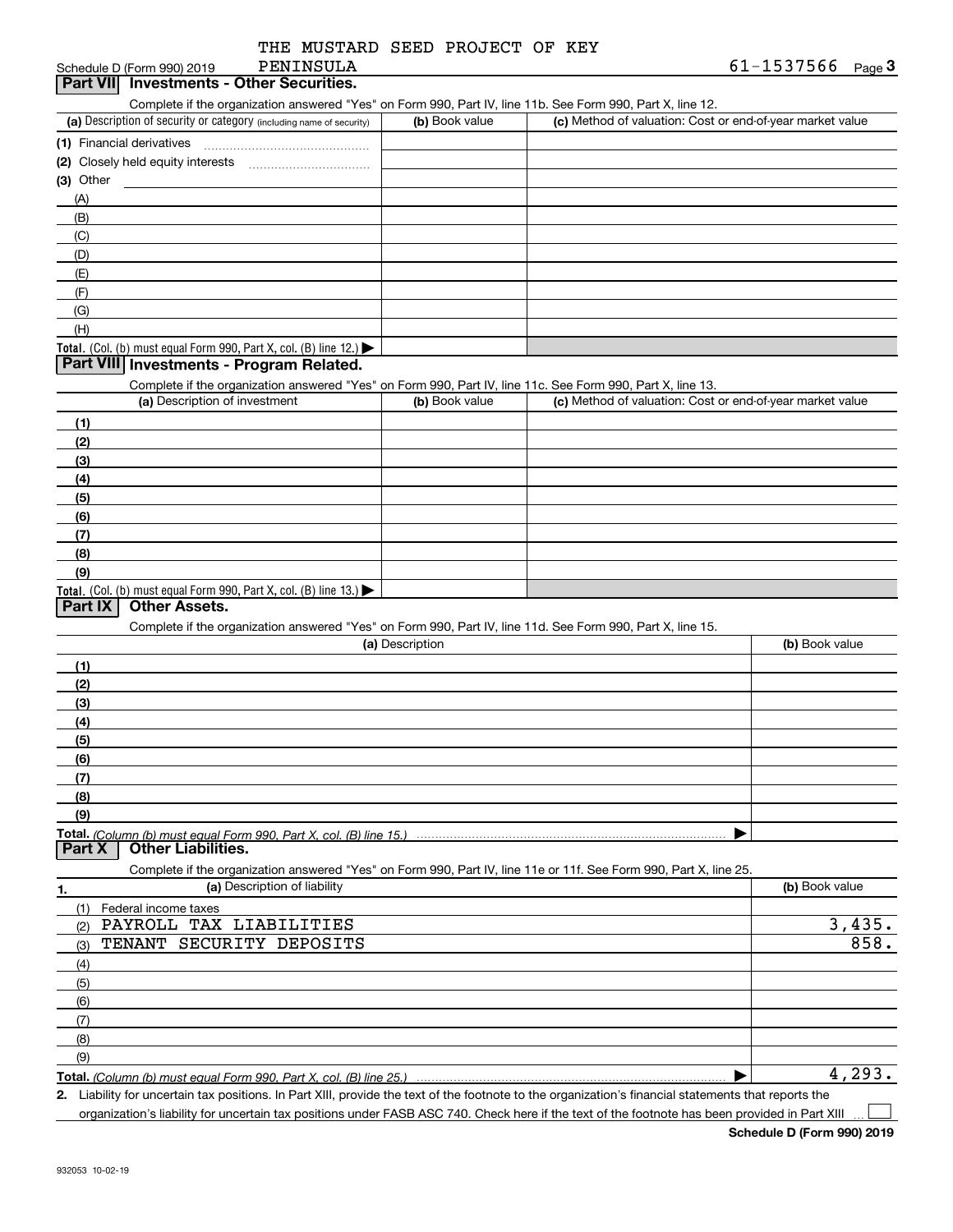| THE MUSTARD SEED PROJECT OF KEY |  |  |  |  |
|---------------------------------|--|--|--|--|
|---------------------------------|--|--|--|--|

|   | PENINSULA<br>Schedule D (Form 990) 2019                                                                                                                                                                                                                                          |                | 61-1537566<br>$Page$ <sup>4</sup> |  |
|---|----------------------------------------------------------------------------------------------------------------------------------------------------------------------------------------------------------------------------------------------------------------------------------|----------------|-----------------------------------|--|
|   | Reconciliation of Revenue per Audited Financial Statements With Revenue per Return.<br>Part XI                                                                                                                                                                                   |                |                                   |  |
|   | Complete if the organization answered "Yes" on Form 990, Part IV, line 12a.                                                                                                                                                                                                      |                |                                   |  |
| 1 | Total revenue, gains, and other support per audited financial statements                                                                                                                                                                                                         |                | $\mathbf{1}$                      |  |
| 2 | Amounts included on line 1 but not on Form 990, Part VIII, line 12:                                                                                                                                                                                                              |                |                                   |  |
| a |                                                                                                                                                                                                                                                                                  | 2a             |                                   |  |
|   |                                                                                                                                                                                                                                                                                  | 2 <sub>b</sub> |                                   |  |
| с |                                                                                                                                                                                                                                                                                  | 2c             |                                   |  |
| d | Other (Describe in Part XIII.) <b>Construction Contract Construction</b> Construction Construction Construction Constr                                                                                                                                                           | 2d             |                                   |  |
| е | Add lines 2a through 2d <b>[10]</b> [20] <b>All (20)</b> [20] [20] <b>All (20)</b> [30] <b>All (20)</b> [30] <b>All (20)</b> [30] <b>All (20)</b> [30] <b>All (20)</b> [30] <b>All (20)</b> [30] <b>All (20)</b> [30] <b>All (20)</b> [30] <b>All (20) All (20) All (20) All</b> |                | <b>2e</b>                         |  |
| 3 |                                                                                                                                                                                                                                                                                  |                | 3                                 |  |
| 4 | Amounts included on Form 990, Part VIII, line 12, but not on line 1:                                                                                                                                                                                                             |                |                                   |  |
|   |                                                                                                                                                                                                                                                                                  | 4a             |                                   |  |
| b |                                                                                                                                                                                                                                                                                  | 4 <sub>b</sub> |                                   |  |
| c | Add lines 4a and 4b                                                                                                                                                                                                                                                              |                | 4c                                |  |
| 5 |                                                                                                                                                                                                                                                                                  |                | 5                                 |  |
|   | Part XII   Reconciliation of Expenses per Audited Financial Statements With Expenses per Return.                                                                                                                                                                                 |                |                                   |  |
|   | Complete if the organization answered "Yes" on Form 990, Part IV, line 12a.                                                                                                                                                                                                      |                |                                   |  |
| 1 | Total expenses and losses per audited financial statements [11] [12] manuscription contracts and losses per audited financial statements [11] manuscription contracts and losses per audited financial statements [11] manuscr                                                   |                | $\mathbf{1}$                      |  |
| 2 | Amounts included on line 1 but not on Form 990, Part IX, line 25:                                                                                                                                                                                                                |                |                                   |  |
| а |                                                                                                                                                                                                                                                                                  | 2a             |                                   |  |
| b |                                                                                                                                                                                                                                                                                  | 2 <sub>b</sub> |                                   |  |
| c |                                                                                                                                                                                                                                                                                  | 2c             |                                   |  |
|   |                                                                                                                                                                                                                                                                                  | 2d             |                                   |  |
| е | Add lines 2a through 2d <b>must be a constructed as the constant of the constant of the constant of the construction</b>                                                                                                                                                         |                | 2e                                |  |
| З |                                                                                                                                                                                                                                                                                  |                | 3                                 |  |
| 4 | Amounts included on Form 990, Part IX, line 25, but not on line 1:                                                                                                                                                                                                               |                |                                   |  |
| а |                                                                                                                                                                                                                                                                                  | 4a             |                                   |  |
| b |                                                                                                                                                                                                                                                                                  | 4b             |                                   |  |
|   | Add lines 4a and 4b                                                                                                                                                                                                                                                              |                | 4c                                |  |
| 5 |                                                                                                                                                                                                                                                                                  |                | 5                                 |  |
|   | Part XIII Supplemental Information.                                                                                                                                                                                                                                              |                |                                   |  |

Provide the descriptions required for Part II, lines 3, 5, and 9; Part III, lines 1a and 4; Part IV, lines 1b and 2b; Part V, line 4; Part X, line 2; Part XI, lines 2d and 4b; and Part XII, lines 2d and 4b. Also complete this part to provide any additional information.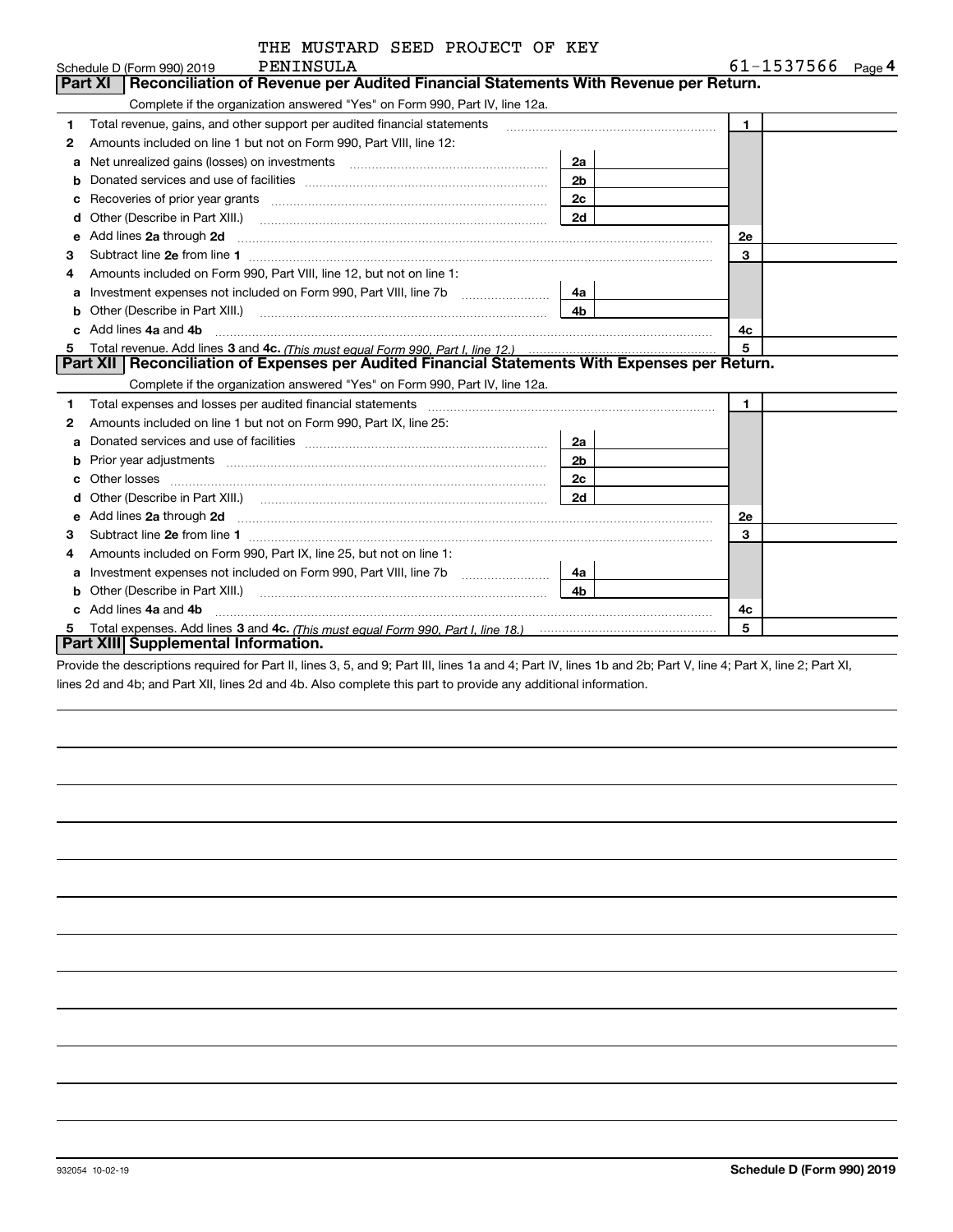| <b>SCHEDULE G</b>                                           |                                  | <b>Supplemental Information Regarding Fundraising or Gaming Activities</b>                                                                                          |                                 |              |                                       |                    |                                   | OMB No. 1545-0047                       |
|-------------------------------------------------------------|----------------------------------|---------------------------------------------------------------------------------------------------------------------------------------------------------------------|---------------------------------|--------------|---------------------------------------|--------------------|-----------------------------------|-----------------------------------------|
| (Form 990 or 990-EZ)                                        |                                  | Complete if the organization answered "Yes" on Form 990, Part IV, line 17, 18, or 19, or if the<br>organization entered more than \$15,000 on Form 990-EZ, line 6a. |                                 |              |                                       |                    |                                   | 2019                                    |
| Department of the Treasury                                  |                                  | Attach to Form 990 or Form 990-EZ.                                                                                                                                  |                                 |              |                                       |                    |                                   | <b>Open to Public</b>                   |
| <b>Internal Revenue Service</b>                             |                                  | Go to www.irs.gov/Form990 for instructions and the latest information.                                                                                              |                                 |              |                                       |                    |                                   | Inspection                              |
| Name of the organization                                    |                                  | THE MUSTARD SEED PROJECT OF KEY                                                                                                                                     |                                 |              |                                       |                    |                                   | <b>Employer identification number</b>   |
|                                                             | PENINSULA                        |                                                                                                                                                                     |                                 |              |                                       |                    | 61-1537566                        |                                         |
| Part I                                                      |                                  | Fundraising Activities. Complete if the organization answered "Yes" on Form 990, Part IV, line 17. Form 990-EZ filers are not                                       |                                 |              |                                       |                    |                                   |                                         |
|                                                             | required to complete this part.  | 1 Indicate whether the organization raised funds through any of the following activities. Check all that apply.                                                     |                                 |              |                                       |                    |                                   |                                         |
| Mail solicitations<br>a                                     |                                  | е                                                                                                                                                                   |                                 |              | Solicitation of non-government grants |                    |                                   |                                         |
| b                                                           | Internet and email solicitations | f                                                                                                                                                                   |                                 |              | Solicitation of government grants     |                    |                                   |                                         |
| Special fundraising events<br>Phone solicitations<br>c<br>g |                                  |                                                                                                                                                                     |                                 |              |                                       |                    |                                   |                                         |
| In-person solicitations<br>d                                |                                  |                                                                                                                                                                     |                                 |              |                                       |                    |                                   |                                         |
|                                                             |                                  | 2 a Did the organization have a written or oral agreement with any individual (including officers, directors, trustees, or                                          |                                 |              |                                       |                    |                                   |                                         |
|                                                             |                                  | key employees listed in Form 990, Part VII) or entity in connection with professional fundraising services?                                                         |                                 |              |                                       |                    | Yes                               | <b>No</b>                               |
|                                                             |                                  | b If "Yes," list the 10 highest paid individuals or entities (fundraisers) pursuant to agreements under which the fundraiser is to be                               |                                 |              |                                       |                    |                                   |                                         |
| compensated at least \$5,000 by the organization.           |                                  |                                                                                                                                                                     |                                 |              |                                       |                    |                                   |                                         |
|                                                             |                                  |                                                                                                                                                                     |                                 |              |                                       |                    | (v) Amount paid                   |                                         |
| (i) Name and address of individual                          |                                  | (ii) Activity                                                                                                                                                       | (iii) Did<br>fundraiser         | have custody | (iv) Gross receipts                   |                    | to (or retained by)<br>fundraiser | (vi) Amount paid<br>to (or retained by) |
| or entity (fundraiser)                                      |                                  |                                                                                                                                                                     | or control of<br>contributions? |              | from activity                         | listed in col. (i) |                                   | organization                            |
|                                                             |                                  |                                                                                                                                                                     | Yes                             | No           |                                       |                    |                                   |                                         |
|                                                             |                                  |                                                                                                                                                                     |                                 |              |                                       |                    |                                   |                                         |
|                                                             |                                  |                                                                                                                                                                     |                                 |              |                                       |                    |                                   |                                         |
|                                                             |                                  |                                                                                                                                                                     |                                 |              |                                       |                    |                                   |                                         |
|                                                             |                                  |                                                                                                                                                                     |                                 |              |                                       |                    |                                   |                                         |
|                                                             |                                  |                                                                                                                                                                     |                                 |              |                                       |                    |                                   |                                         |
|                                                             |                                  |                                                                                                                                                                     |                                 |              |                                       |                    |                                   |                                         |
|                                                             |                                  |                                                                                                                                                                     |                                 |              |                                       |                    |                                   |                                         |
|                                                             |                                  |                                                                                                                                                                     |                                 |              |                                       |                    |                                   |                                         |
|                                                             |                                  |                                                                                                                                                                     |                                 |              |                                       |                    |                                   |                                         |
|                                                             |                                  |                                                                                                                                                                     |                                 |              |                                       |                    |                                   |                                         |
|                                                             |                                  |                                                                                                                                                                     |                                 |              |                                       |                    |                                   |                                         |
|                                                             |                                  |                                                                                                                                                                     |                                 |              |                                       |                    |                                   |                                         |
|                                                             |                                  |                                                                                                                                                                     |                                 |              |                                       |                    |                                   |                                         |
|                                                             |                                  |                                                                                                                                                                     |                                 |              |                                       |                    |                                   |                                         |
|                                                             |                                  |                                                                                                                                                                     |                                 |              |                                       |                    |                                   |                                         |
|                                                             |                                  |                                                                                                                                                                     |                                 |              |                                       |                    |                                   |                                         |
|                                                             |                                  |                                                                                                                                                                     |                                 |              |                                       |                    |                                   |                                         |
|                                                             |                                  |                                                                                                                                                                     |                                 |              |                                       |                    |                                   |                                         |
|                                                             |                                  |                                                                                                                                                                     |                                 |              |                                       |                    |                                   |                                         |
| Total                                                       |                                  |                                                                                                                                                                     |                                 |              |                                       |                    |                                   |                                         |
| or licensing.                                               |                                  | 3 List all states in which the organization is registered or licensed to solicit contributions or has been notified it is exempt from registration                  |                                 |              |                                       |                    |                                   |                                         |
|                                                             |                                  |                                                                                                                                                                     |                                 |              |                                       |                    |                                   |                                         |
|                                                             |                                  |                                                                                                                                                                     |                                 |              |                                       |                    |                                   |                                         |
|                                                             |                                  |                                                                                                                                                                     |                                 |              |                                       |                    |                                   |                                         |
|                                                             |                                  |                                                                                                                                                                     |                                 |              |                                       |                    |                                   |                                         |
|                                                             |                                  |                                                                                                                                                                     |                                 |              |                                       |                    |                                   |                                         |

LHA For Paperwork Reduction Act Notice, see the Instructions for Form 990 or 990-EZ. Schedule G (Form 990 or 990-EZ) 2019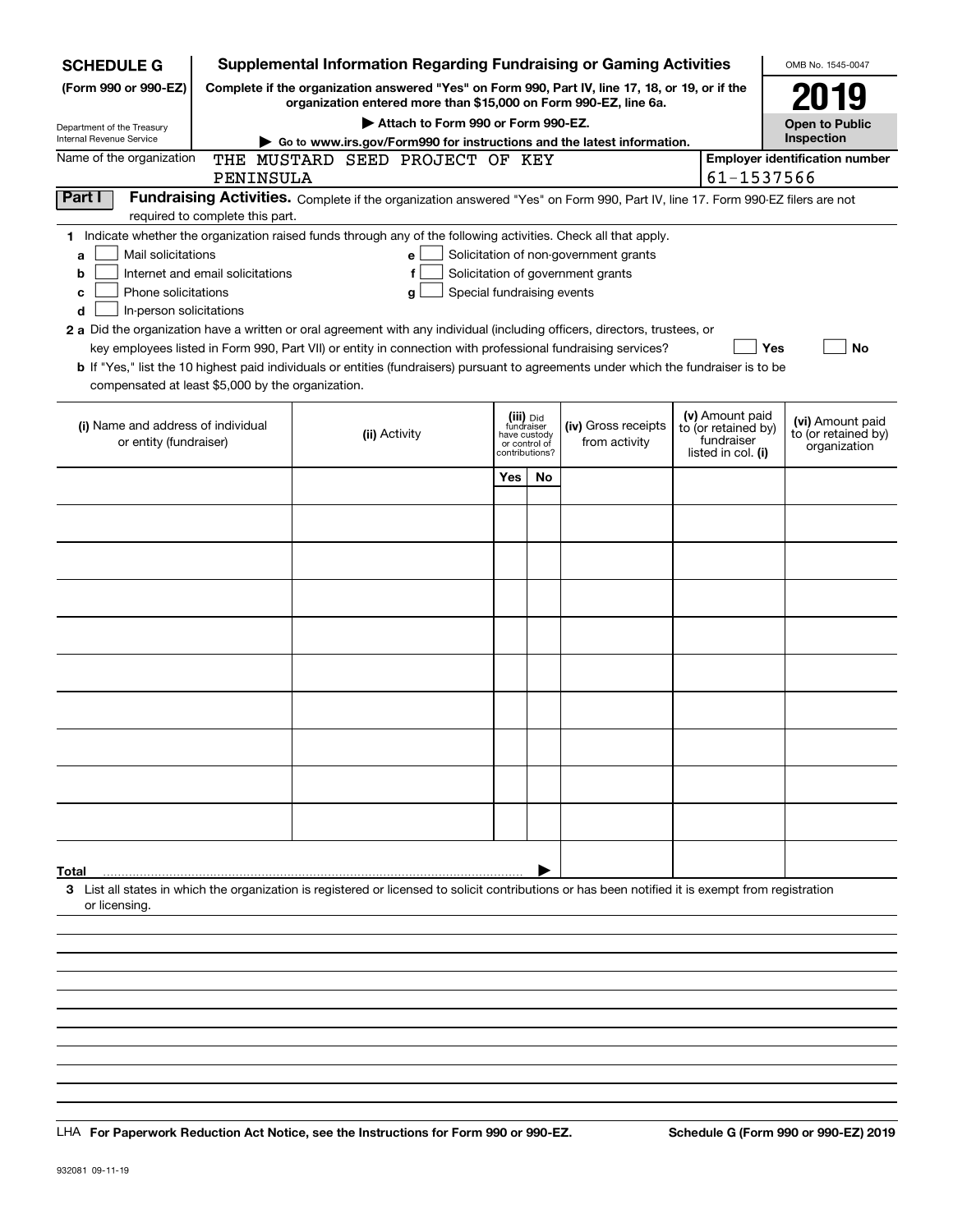### **2** PENINSULA 61-1537566 Schedule G (Form 990 or 990-EZ) 2019 PENINSULA THE MUSTARD SEED PROJECT OF KEY

**Part II** | Fundraising Events. Complete if the organization answered "Yes" on Form 990, Part IV, line 18, or reported more than \$15,000

|                 |          | of fundraising event contributions and gross income on Form 990-EZ, lines 1 and 6b. List events with gross receipts greater than \$5,000. |                |                         |                  |                            |
|-----------------|----------|-------------------------------------------------------------------------------------------------------------------------------------------|----------------|-------------------------|------------------|----------------------------|
|                 |          |                                                                                                                                           | (a) Event #1   | (b) Event #2            | (c) Other events | (d) Total events           |
|                 |          |                                                                                                                                           | ANNUAL         |                         | <b>NONE</b>      | (add col. (a) through      |
|                 |          |                                                                                                                                           | <b>AUCTION</b> |                         |                  | col. (c)                   |
|                 |          |                                                                                                                                           | (event type)   | (event type)            | (total number)   |                            |
| Revenue         |          |                                                                                                                                           |                |                         |                  |                            |
|                 | 1.       |                                                                                                                                           | 2,710.         |                         |                  | 2,710.                     |
|                 |          |                                                                                                                                           | 2,710.         |                         |                  | 2,710.                     |
|                 |          |                                                                                                                                           |                |                         |                  |                            |
|                 | 3        | Gross income (line 1 minus line 2)                                                                                                        |                |                         |                  |                            |
|                 |          |                                                                                                                                           |                |                         |                  |                            |
|                 |          |                                                                                                                                           |                |                         |                  |                            |
|                 |          |                                                                                                                                           |                |                         |                  |                            |
|                 | 5        |                                                                                                                                           |                |                         |                  |                            |
|                 |          |                                                                                                                                           |                |                         |                  |                            |
|                 |          |                                                                                                                                           | 100.           |                         |                  | 100.                       |
| Direct Expenses |          |                                                                                                                                           |                |                         |                  |                            |
|                 |          | 7 Food and beverages                                                                                                                      | 3,039.         |                         |                  | 3,039.                     |
|                 |          |                                                                                                                                           |                |                         |                  |                            |
|                 | 8<br>9   |                                                                                                                                           | 11,662.        |                         |                  | 11,662.                    |
|                 | 10       | Direct expense summary. Add lines 4 through 9 in column (d)                                                                               |                |                         |                  | 14,801.                    |
|                 |          | 11 Net income summary. Subtract line 10 from line 3, column (d)                                                                           |                |                         |                  | $-14,801.$                 |
|                 | Part III | Gaming. Complete if the organization answered "Yes" on Form 990, Part IV, line 19, or reported more than                                  |                |                         |                  |                            |
|                 |          | \$15,000 on Form 990-EZ, line 6a.                                                                                                         |                |                         |                  |                            |
|                 |          |                                                                                                                                           | (a) Bingo      | (b) Pull tabs/instant   | (c) Other gaming | (d) Total gaming (add      |
| Revenue         |          |                                                                                                                                           |                | bingo/progressive bingo |                  | col. (a) through col. (c)) |
|                 |          |                                                                                                                                           |                |                         |                  |                            |
|                 | 1        |                                                                                                                                           |                |                         |                  |                            |
|                 |          |                                                                                                                                           |                |                         |                  |                            |
|                 |          |                                                                                                                                           |                |                         |                  |                            |
| Expenses        | 3        |                                                                                                                                           |                |                         |                  |                            |
|                 |          |                                                                                                                                           |                |                         |                  |                            |
| <b>Direct</b>   |          |                                                                                                                                           |                |                         |                  |                            |
|                 |          |                                                                                                                                           |                |                         |                  |                            |
|                 |          | 5 Other direct expenses                                                                                                                   |                |                         |                  |                            |
|                 |          |                                                                                                                                           | %<br>Yes       | %<br>Yes                | Yes<br>%         |                            |
|                 |          | 6 Volunteer labor                                                                                                                         | No             | No                      | No               |                            |
|                 |          |                                                                                                                                           |                |                         |                  |                            |
|                 | 7        | Direct expense summary. Add lines 2 through 5 in column (d)                                                                               |                |                         |                  |                            |
|                 |          |                                                                                                                                           |                |                         |                  |                            |
|                 |          |                                                                                                                                           |                |                         |                  |                            |
|                 |          |                                                                                                                                           |                |                         |                  |                            |
|                 |          | <b>9</b> Enter the state(s) in which the organization conducts gaming activities:                                                         |                |                         |                  |                            |
|                 |          |                                                                                                                                           |                |                         |                  | Yes<br>No                  |
|                 |          |                                                                                                                                           |                |                         |                  |                            |
|                 |          |                                                                                                                                           |                |                         |                  |                            |
|                 |          |                                                                                                                                           |                |                         |                  | Yes<br>No                  |
|                 |          |                                                                                                                                           |                |                         |                  |                            |
|                 |          |                                                                                                                                           |                |                         |                  |                            |
|                 |          |                                                                                                                                           |                |                         |                  |                            |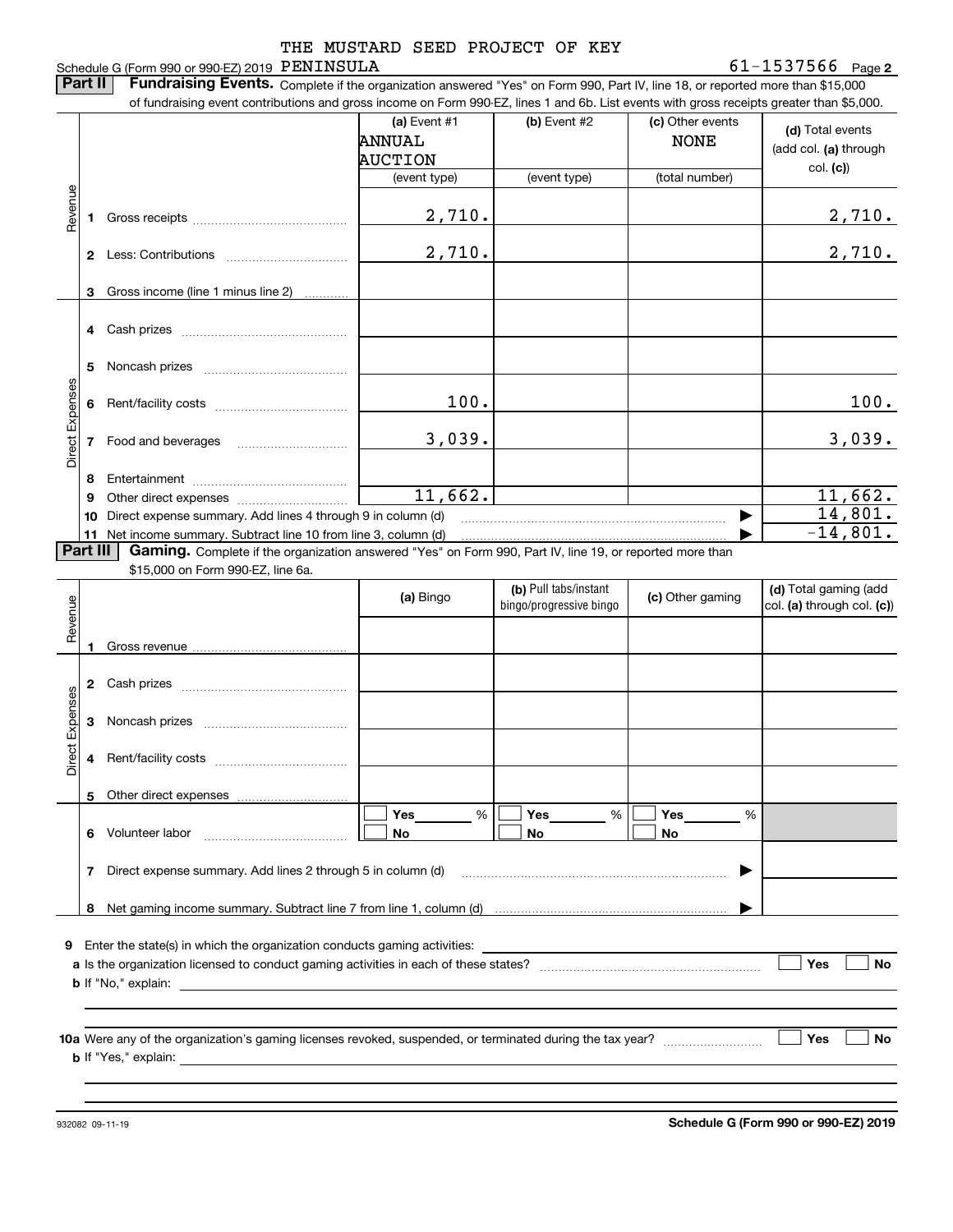|  | THE MUSTARD SEED PROJECT OF KEY |  |
|--|---------------------------------|--|
|  |                                 |  |

|                                                                                                                                                               |                 | Page 3    |
|---------------------------------------------------------------------------------------------------------------------------------------------------------------|-----------------|-----------|
|                                                                                                                                                               | Yes             | No        |
| 12 Is the organization a grantor, beneficiary or trustee of a trust, or a member of a partnership or other entity formed                                      |                 |           |
|                                                                                                                                                               | Yes             | No        |
| 13 Indicate the percentage of gaming activity conducted in:                                                                                                   |                 |           |
|                                                                                                                                                               | 13а             | %         |
| <b>b</b> An outside facility <i>www.communicality www.communicality.communicality www.communicality www.communicality.communicality www.communicality.com</i> | 13 <sub>b</sub> | $\%$      |
| 14 Enter the name and address of the person who prepares the organization's gaming/special events books and records:                                          |                 |           |
|                                                                                                                                                               |                 |           |
|                                                                                                                                                               |                 |           |
|                                                                                                                                                               | Yes             | No        |
| <b>b</b> If "Yes," enter the amount of gaming revenue received by the organization $\triangleright$ \$ ___________________ and the amount                     |                 |           |
| c If "Yes," enter name and address of the third party:                                                                                                        |                 |           |
| Name $\sum_{n=1}^{\infty}$                                                                                                                                    |                 |           |
|                                                                                                                                                               |                 |           |
| 16 Gaming manager information:                                                                                                                                |                 |           |
|                                                                                                                                                               |                 |           |
| Gaming manager compensation > \$                                                                                                                              |                 |           |
|                                                                                                                                                               |                 |           |
|                                                                                                                                                               |                 |           |
| Director/officer<br>Employee<br>Independent contractor                                                                                                        |                 |           |
|                                                                                                                                                               |                 |           |
| 17 Mandatory distributions:                                                                                                                                   |                 |           |
| a Is the organization required under state law to make charitable distributions from the gaming proceeds to                                                   | $\Box$ Yes      |           |
| retain the state gaming license?                                                                                                                              |                 | $\Box$ No |
| <b>b</b> Enter the amount of distributions required under state law to be distributed to other exempt organizations or spent in the                           |                 |           |
| organization's own exempt activities during the tax year $\triangleright$ \$                                                                                  |                 |           |
| <b>Part IV</b><br>Supplemental Information. Provide the explanations required by Part I, line 2b, columns (iii) and (v); and Part III, lines 9, 9b, 10b,      |                 |           |
| 15b, 15c, 16, and 17b, as applicable. Also provide any additional information. See instructions.                                                              |                 |           |
|                                                                                                                                                               |                 |           |
|                                                                                                                                                               |                 |           |
|                                                                                                                                                               |                 |           |
|                                                                                                                                                               |                 |           |
|                                                                                                                                                               |                 |           |
|                                                                                                                                                               |                 |           |
|                                                                                                                                                               |                 |           |
|                                                                                                                                                               |                 |           |
|                                                                                                                                                               |                 |           |
|                                                                                                                                                               |                 |           |
|                                                                                                                                                               |                 |           |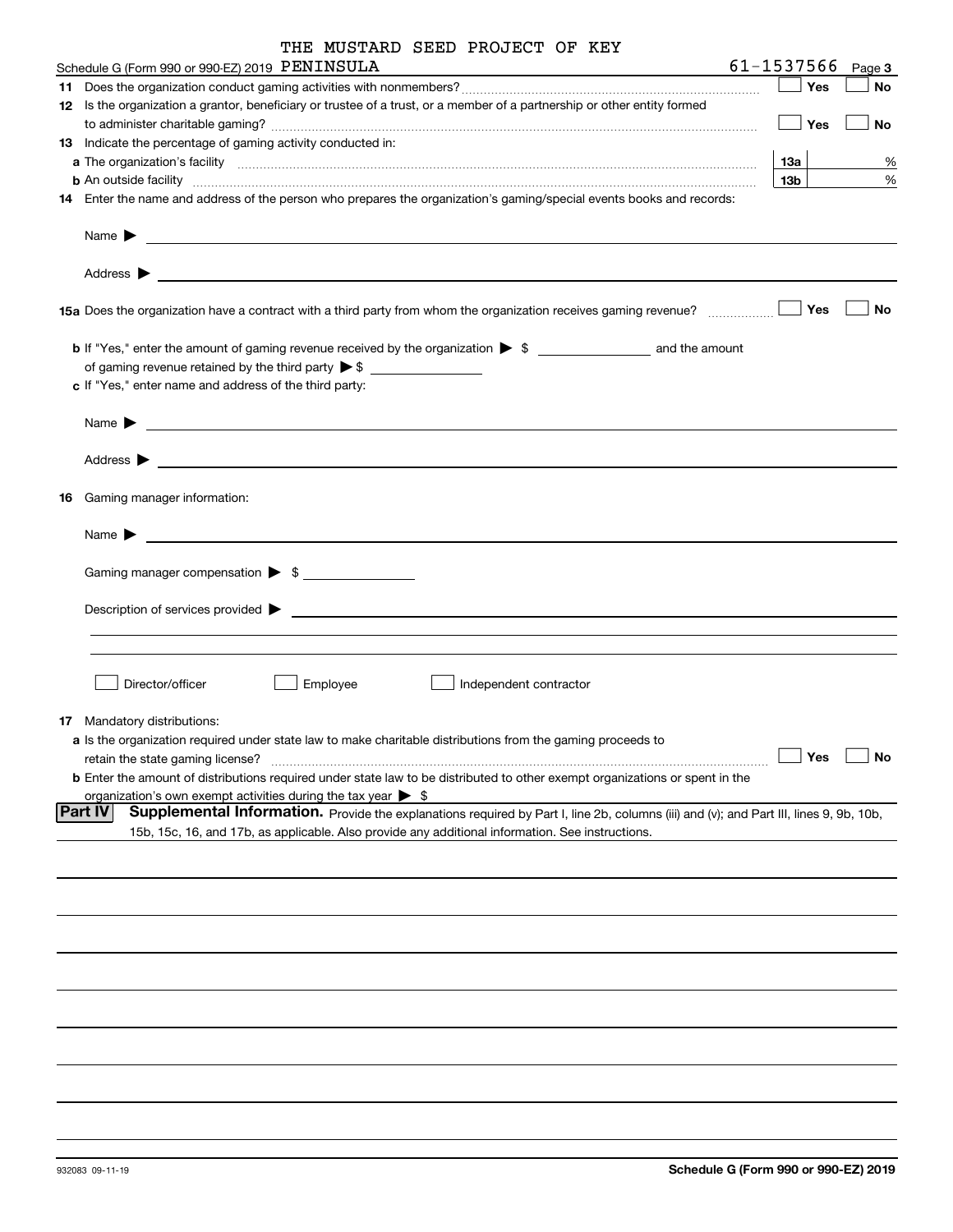|                                                                                                  |  | THE MUSTARD SEED PROJECT OF KEY |  |                       |  |
|--------------------------------------------------------------------------------------------------|--|---------------------------------|--|-----------------------|--|
| Schedule G (Form 990 or 990-EZ) PENINSULA<br><b>Part IV</b> Supplemental Information (continued) |  |                                 |  | $61 - 1537566$ Page 4 |  |
|                                                                                                  |  |                                 |  |                       |  |
|                                                                                                  |  |                                 |  |                       |  |
|                                                                                                  |  |                                 |  |                       |  |
|                                                                                                  |  |                                 |  |                       |  |
|                                                                                                  |  |                                 |  |                       |  |
|                                                                                                  |  |                                 |  |                       |  |
|                                                                                                  |  |                                 |  |                       |  |
|                                                                                                  |  |                                 |  |                       |  |
|                                                                                                  |  |                                 |  |                       |  |
|                                                                                                  |  |                                 |  |                       |  |
|                                                                                                  |  |                                 |  |                       |  |
|                                                                                                  |  |                                 |  |                       |  |
|                                                                                                  |  |                                 |  |                       |  |
|                                                                                                  |  |                                 |  |                       |  |
|                                                                                                  |  |                                 |  |                       |  |
|                                                                                                  |  |                                 |  |                       |  |
|                                                                                                  |  |                                 |  |                       |  |
|                                                                                                  |  |                                 |  |                       |  |
|                                                                                                  |  |                                 |  |                       |  |
|                                                                                                  |  |                                 |  |                       |  |
|                                                                                                  |  |                                 |  |                       |  |
|                                                                                                  |  |                                 |  |                       |  |
|                                                                                                  |  |                                 |  |                       |  |
|                                                                                                  |  |                                 |  |                       |  |
|                                                                                                  |  |                                 |  |                       |  |
|                                                                                                  |  |                                 |  |                       |  |
|                                                                                                  |  |                                 |  |                       |  |
|                                                                                                  |  |                                 |  |                       |  |
|                                                                                                  |  |                                 |  |                       |  |
|                                                                                                  |  |                                 |  |                       |  |
|                                                                                                  |  |                                 |  |                       |  |
|                                                                                                  |  |                                 |  |                       |  |
|                                                                                                  |  |                                 |  |                       |  |
|                                                                                                  |  |                                 |  |                       |  |
|                                                                                                  |  |                                 |  |                       |  |
|                                                                                                  |  |                                 |  |                       |  |
|                                                                                                  |  |                                 |  |                       |  |
|                                                                                                  |  |                                 |  |                       |  |
|                                                                                                  |  |                                 |  |                       |  |
|                                                                                                  |  |                                 |  |                       |  |
|                                                                                                  |  |                                 |  |                       |  |
|                                                                                                  |  |                                 |  |                       |  |
|                                                                                                  |  |                                 |  |                       |  |
|                                                                                                  |  |                                 |  |                       |  |
|                                                                                                  |  |                                 |  |                       |  |
|                                                                                                  |  |                                 |  |                       |  |
|                                                                                                  |  |                                 |  |                       |  |
|                                                                                                  |  |                                 |  |                       |  |
|                                                                                                  |  |                                 |  |                       |  |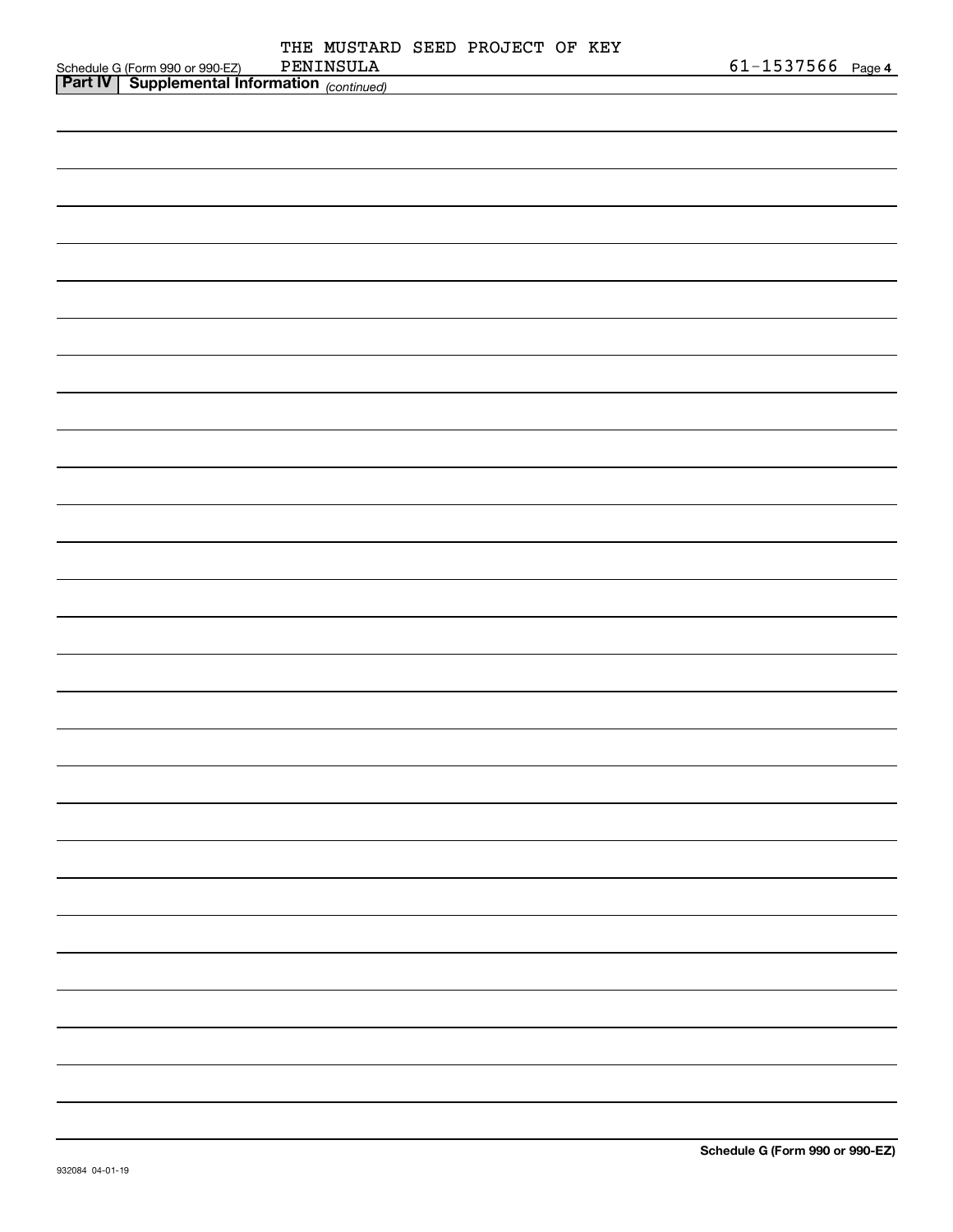**SCHEDULE O Supplemental Information to Form 990 or 990-EZ**

Internal Revenue Service

Department of the Treasury **(Form 990 or 990-EZ)** **Complete to provide information for responses to specific questions on Form 990 or 990-EZ or to provide any additional information. | Attach to Form 990 or 990-EZ. | Go to www.irs.gov/Form990 for the latest information.**



OMB No. 1545-0047

Name of the organization THE MUSTARD SEED PROJECT OF KEY

PENINSULA 61-1537566

FORM 990, PART I, LINE 1, DESCRIPTION OF ORGANIZATION MISSION:

THEIR COMMUNITY OF CHOICE. WE UTILIZE CREATIVE PARTNERSHIPS AND LOCAL

VOLUNTEERS TO PROVIDE TRANSPORTATION, INFORMATION AND REFERRAL,

ENRICHMENT PROGRAMS, IN-HOME REPAIR AND SUPPORT SERVICES. WE ARE

WORKING TO BUILD SUPPORTIVE SENIOR HOUSING FOR THOSE SENIORS NO LONGER

ABLE TO SAFELY AGE IN PLACE IN THEIR HOMES. WE SERVE OUR COMMUNITY'S

ELDERS AND THEIR FAMILIES, SERVING OVER 1,000 PEOPLE AN DELIVERING

5,500 INSTANCES OF SERVICE.

FORM 990, PART VI, SECTION B, LINE 11B:

A COPY OF FORM 990 WAS PROVIDED TO THE ORGANIZATION'S EXECUTIVE DIRECTOR

AND THE FINANCE COMMITTEE FOR REVIEW, PRIOR TO FILING.

FORM 990, PART VI, SECTION B, LINE 12C:

THE BOARD OF DIRECTORS IS REQUIRED TO REVIEW THE CONFLICT OF INTEREST

POLICY ANNUALLY.

FORM 990, PART VI, SECTION B, LINE 15A:

THE EXECUTIVE DIRECTOR'S COMPENSATION IS REVIEWED BY THE EXECUTIVE

COMMITTEE WHO MAKES RECOMMENDATIONS TO THE BOARD OF DIRECTORS FOR APPROVAL.

FORM 990, PART VI, SECTION C, LINE 19:

DOCUMENTS ARE AVAILABLE UPON REQUEST.

PART XII, LINE 2C

THE FINANCE COMMITTEE ASSUMES RESPONSIBILITY FOR THE OVERSIGHT OF THE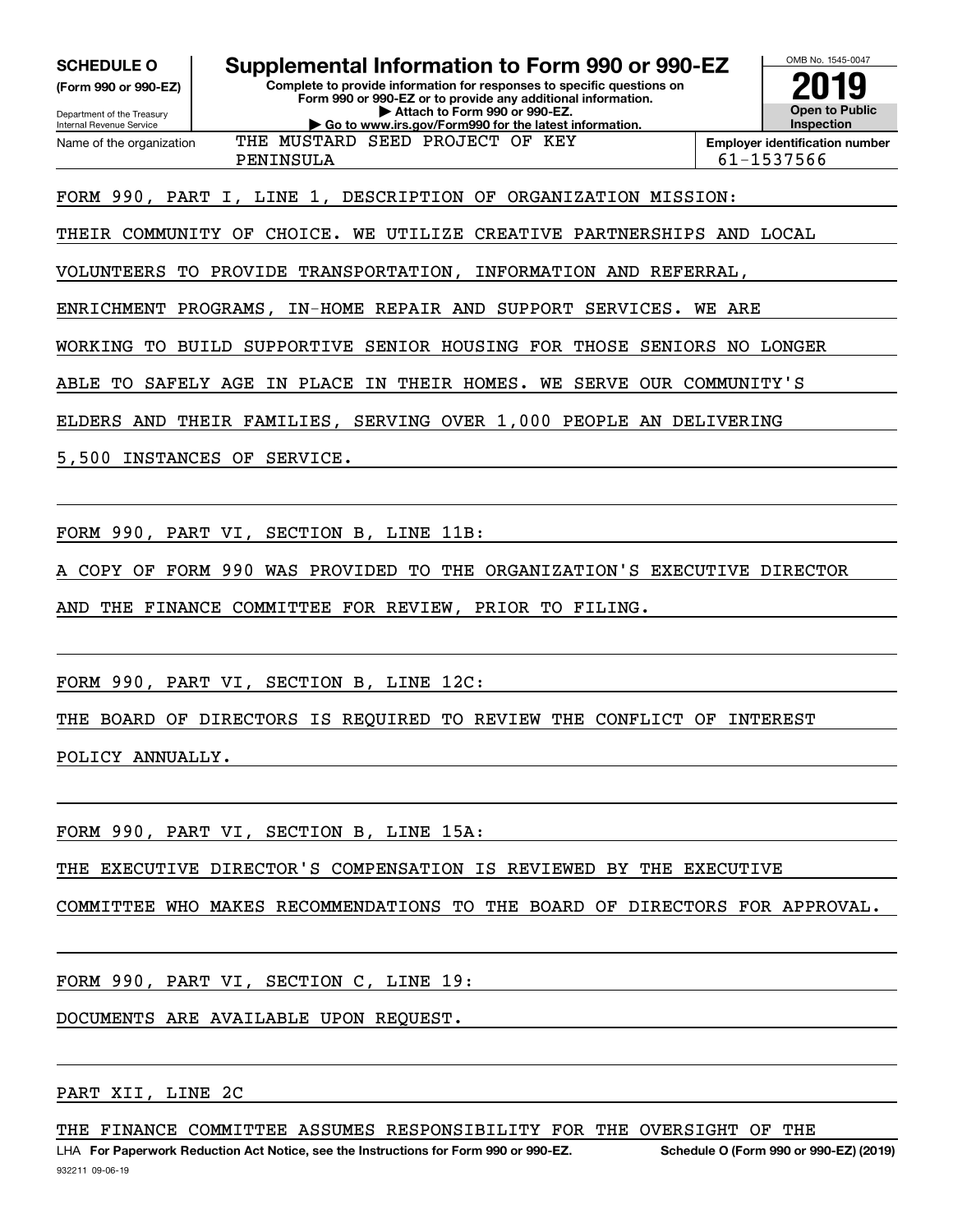| Schedule O (Form 990 or 990-EZ) (2019)<br>THE MUSTARD SEED PROJECT OF KEY |                      | Page 2                                       |
|---------------------------------------------------------------------------|----------------------|----------------------------------------------|
| Name of the organization<br>PENINSULA                                     |                      | Employer identification number<br>61-1537566 |
|                                                                           |                      |                                              |
| ANNUAL AUDITED OR REVIEWED FINANCIAL STATEMENTS.                          | THIS PROCESS HAS NOT |                                              |
|                                                                           |                      |                                              |
| CHANGED ITS OVERSIGHT PROCESS DURING THE CURRENT TAX YEAR.                |                      |                                              |
|                                                                           |                      |                                              |
|                                                                           |                      |                                              |
|                                                                           |                      |                                              |
|                                                                           |                      |                                              |
|                                                                           |                      |                                              |
|                                                                           |                      |                                              |
|                                                                           |                      |                                              |
|                                                                           |                      |                                              |
|                                                                           |                      |                                              |
|                                                                           |                      |                                              |
|                                                                           |                      |                                              |
|                                                                           |                      |                                              |
|                                                                           |                      |                                              |
|                                                                           |                      |                                              |
|                                                                           |                      |                                              |
|                                                                           |                      |                                              |
|                                                                           |                      |                                              |
|                                                                           |                      |                                              |
|                                                                           |                      |                                              |
|                                                                           |                      |                                              |
|                                                                           |                      |                                              |
|                                                                           |                      |                                              |
|                                                                           |                      |                                              |
|                                                                           |                      |                                              |
|                                                                           |                      |                                              |
|                                                                           |                      |                                              |
|                                                                           |                      |                                              |
|                                                                           |                      |                                              |
|                                                                           |                      |                                              |
|                                                                           |                      |                                              |
|                                                                           |                      |                                              |
|                                                                           |                      |                                              |
|                                                                           |                      |                                              |
|                                                                           |                      |                                              |
|                                                                           |                      |                                              |
|                                                                           |                      |                                              |
|                                                                           |                      |                                              |
|                                                                           |                      |                                              |
|                                                                           |                      |                                              |
|                                                                           |                      |                                              |
|                                                                           |                      |                                              |
|                                                                           |                      |                                              |